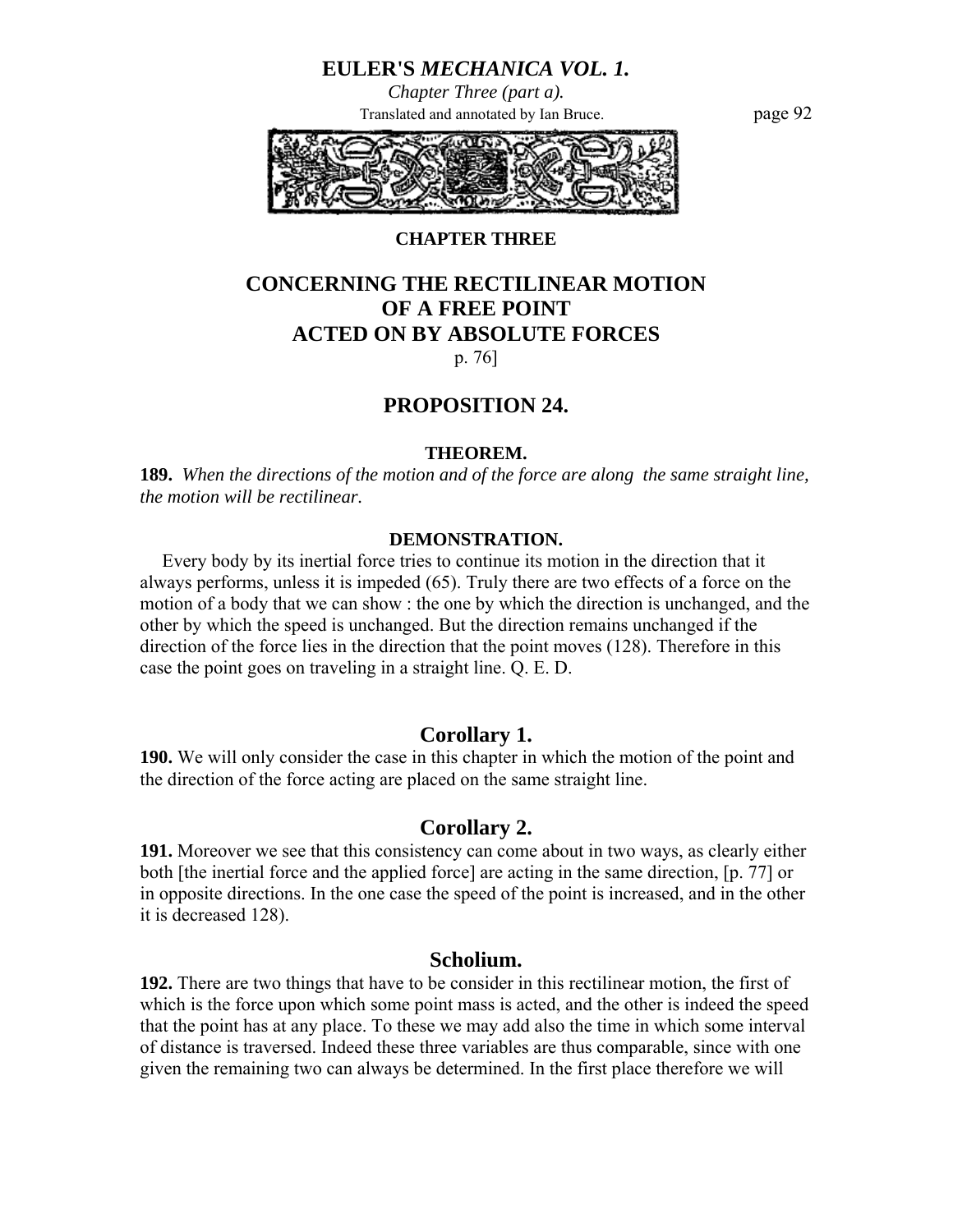*Chapter Three (part a).*

Translated and annotated by Ian Bruce. page 93

consider some force as given : then truly on that account we will find either the corresponding speed or time from the given force.

## **PROPOSITION 25.**

#### **PROBLEM.**

**193.** *The point A is resting on the line* (Fig. 22) *AP, and is to be pulled forwards by a uniform force, or which acts with the same strength everywhere, and the speed of the point is to be determined at any position P.* 

#### **SOLUTION.**

The mass or the force of inertia of the point is set out by the letter *A,* and the [external] force by the letter *g*, which is constant since it is the same amount everywhere. Let the distance  $AP = x$ , and the required speed at *P*  $\begin{array}{c} \begin{array}{c} p \\ p \end{array} \end{array}$ is put equal to *c*. An element of distance *Pp* is taken, which is equal to *dx*; and the increment of the speed *dc* is acquired by the point on completing the element *Pp,* acted on by the force *g* [p. 78]. With these put in place, it follows that  $cdc = \frac{ngdx}{A}$  (157), since the force constantly pulls downwards, Fig. 22. and on this account we put the motion to be accelerating. [This integrated equation corresponds, from our point of view, to the usual kinematic equation  $v^2 = u^2 + 2as$  where the initial speed *u* is zero, and the equation can be differentiated to give *vdv = ads*; which can of course be related to work done and the corresponding change in kinetic energy; in addition, the acceleration is given by Newton's second law of motion, *F/m* . Euler has however derived this equation for a general situation from first principles in Prop. 20, of which (157) is Cor. 3, in Ch. 2, in pre conservation of energy days, where *cdc* has been set up so that an integration can be performed, and this quantity is proportional to *g/A* (the force per unit mass), and the element of distance in the direction of the force *dx*, for which some constant *n* is inserted to relate the two sides of the equation, which otherwise are proportional quantities,

according to Galileo's ideas. Thus, all the differential equations presented, that can be integrated, rely on proportions.]

From this equation, if it is integrated, there arises  $cc = \frac{2ngx}{A} +$ Const., which constant must be determined from the condition that the speed of the point vanishes at A. Therefore from this it follows that  $c = 0$ , and  $x = 0$ , gives the constant as zero. On account of which we have  $cc = \frac{2ngx}{A}$  or  $c = \sqrt{\frac{2ngx}{A}}$  $cc = \frac{2ngx}{A}$  or  $c = \sqrt{\frac{2ngx}{A}}$ . Q. E. I.

### **Corollary I.**

**194.** Therefore the point A always falls along the straight line AP, and the speed at any point is as the square root of the distance now traversed.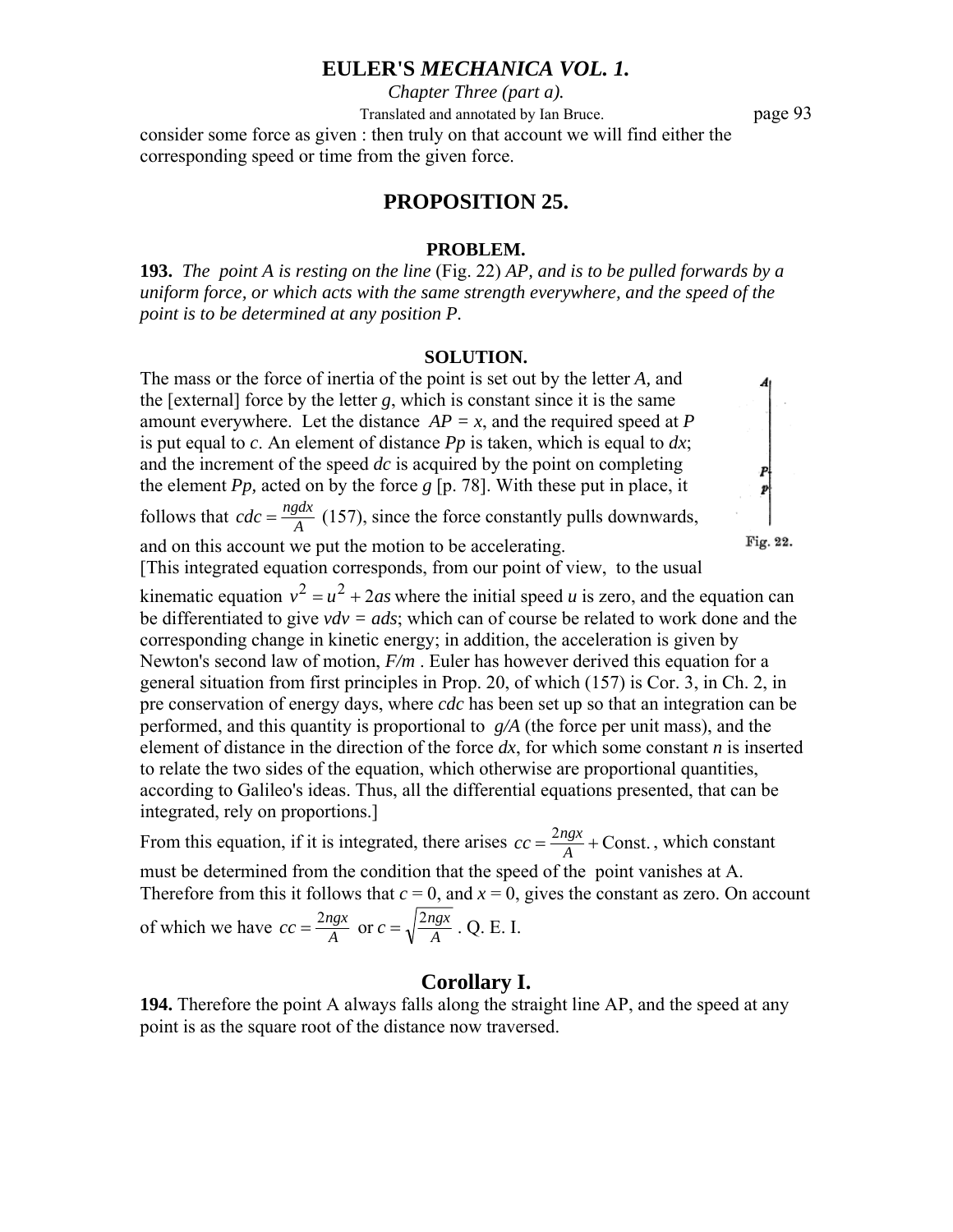*Chapter Three (part a).* Translated and annotated by Ian Bruce. page 94

# **Corollary 2.**

**195.** From these also, the descents of many points acted on by uniform or constant forces can be compared; for the speeds are in the ratio directly of the square root of the forces and the distances traversed, and inversely as the square root of the masses.

# **Scholium 1.**

**196.** This case agrees above all with the fall of bodies on the earth : for the force of gravity, which in turn takes the place of the force, is uniform for not too great distances from the surface of the earth. In so much as the weight of any body from the highest mountain to the deepest valley is found to be the same ; moreover from the weight the force of gravity is found. Therefore in the free fall of weights the speeds are as the square roots of the distances traversed. This is the proposal of Galileo himself, that he discovered first from experiment and then by reasoning [p. 79]. Moreover the descent should be made in a space from which the air has been evacuated, since the air resists the motion and this effect is avoided.

# **Scholium 2.**

**197.** In an empty space, which can be effected with the help of pneumatic pumps, it has been shown by many experiments that any bodies fall equally. From which it follows, if there should be no air, all bodies that fall from equal heights gain equal speeds. On account of this, if *g* designates the force of gravity, by which any body A is moved, then

 $\frac{g}{A}$  is always the same constant. Hence the force of gravity is proportional to the quantity

of matter in the body on which it acts. But that force is none other than the weight of the body ; whereby the weight in the *Princip. Phil.* confirms this too, and that besides is in agreement with pendulum experiments.

# **Corollary 3.**

**198.** Therefore any body on the surface of the earth fallen from a given height will acquire a step of the speed. Therefore with the height known, from which the body descended, [the speed] acquired from the descent will be known likewise.

### **Scholium 3.**

**199.** Therefore in order that we can measure these speeds, these heights are to put in place from which a weight falling to the surface of the earth acquires an equal speed [p. 80]. Indeed this height cannot be substituted in place of the speed itself, since the speeds are in the square root ratio to the height. Yet truly it will be possible for the height to denote the square of the speed.

# **DEFINITION 15.**

**200***. Hereafter we will call the height corresponding to the speed that height, from which a weight falling to the surface of the earth, acquires that same speed.*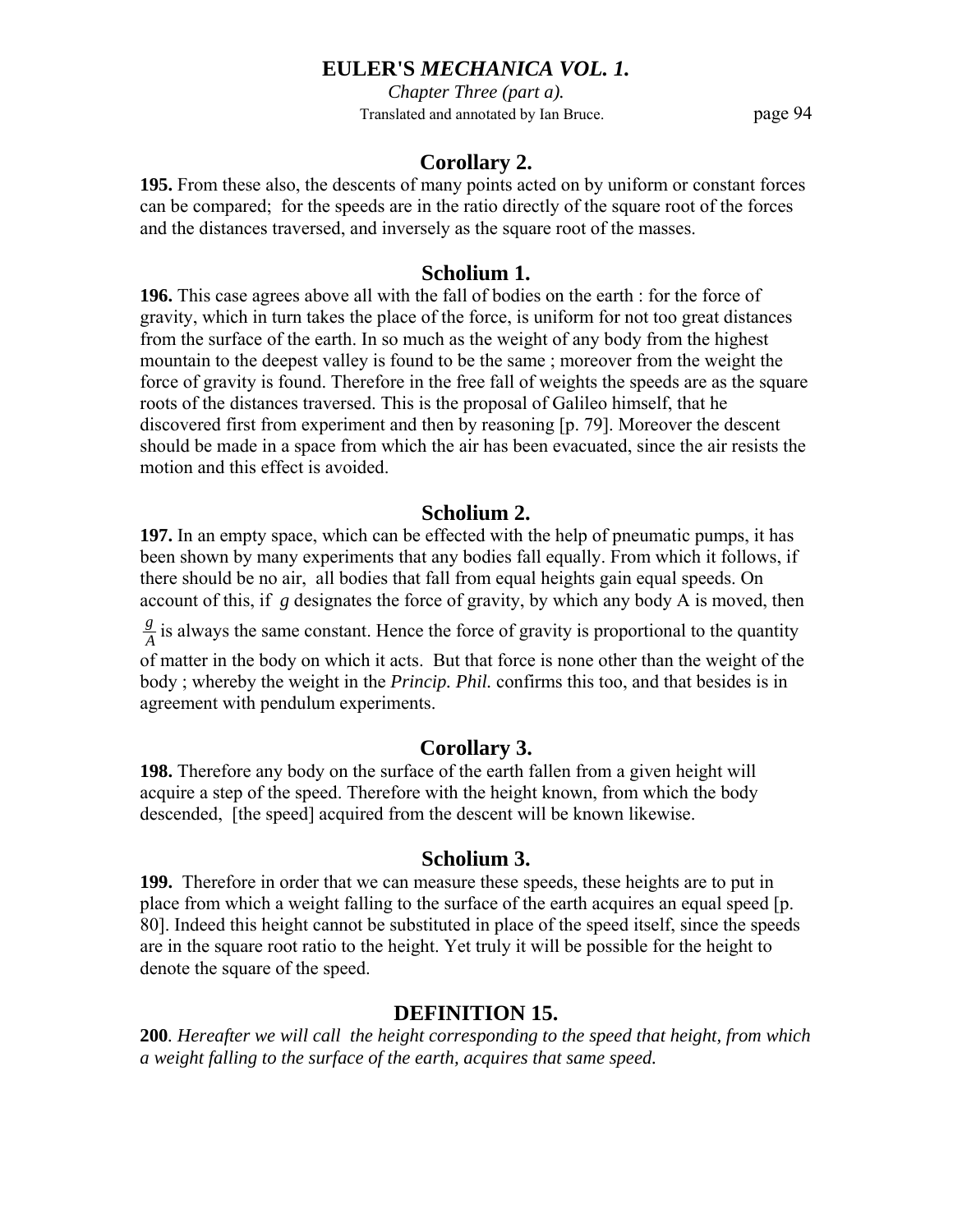*Chapter Three (part a).* Translated and annotated by Ian Bruce. page 95

## **Corollary 1.**

**201.** This height must therefore be as the square of the speed, to which it refers. With the speed *c* arising and with the due height *v*, *v* shall be as  $c^2$ . [There is thus to be a proportionality between  $c^2$  and *v*. People had a lot of trouble with non-standardised units in these days, and preferred to use proportionalities instead, whenever they could. Here of course an independent variable  $\nu$  is introduced for the uniform height that can be integrated, without worrying about the more troublesome speed *c*. ]

## **Scholium 1.**

**202.** This far we have expressed the speed on a straight line, which can be traversed by the speed in a given time. But in the following it will be more convenient to introduce the corresponding height in place of this [Euler calls this the height *owing* or *due*, as one would do in a financial transaction; there is hence the understanding that something is conserved or changed from one form into another, in this analysis of a falling body; Euler uses the distance fallen as a means of representing the speed.] On account of this we put *v = cc* and  $c = \sqrt{v}$ . We will therefore have in the preceding problem this equation :  $v = \frac{2ngx}{A}$ .

# **Corollary 2.**

**203.** Therefore in what follows, in place of the speed c it will be permitted to put  $\sqrt{v}$  or the square root of height that corresponds to the speed. [p. 81; Note the use of the symbols : *v* here refers to verticalis for vertical (height), *c* refers to celeritas for speed, s refers to spatium or interval of distance; some of these symbols have endured to the present time, as for example *c* for the speed of light.]

### **Corollary 3.**

**204.** If the force *g* denotes that of gravity itself, then *x* will be the height corresponding to the speed *c*, and thus  $v = x$ . For indeed  $v = \frac{2ngx}{A}$ , from which it therefore follows that  $n = \frac{A}{2g}$ . From this we have gained a convenience, as we have determined the value of the letter  $n$ , which must maintain the same value in all cases (155).

### **Scholium 2.**

**205.** Since *g* signifies the force of gravity [*i. e.* the weight of the body; do not confuse *g* with our symbol for the acceleration of gravity, which it does *not* represent], then  $\frac{g}{A}$  is a constant quantity (197). Therefore we can put this as 1, as that is allowed, since the force to the [mass] does not [yet] have a defined ratio. And hence it easily shows the ratio of  $\frac{g}{A}$  in all cases, or the value of the applied force to the [mass of the] body. Certainly the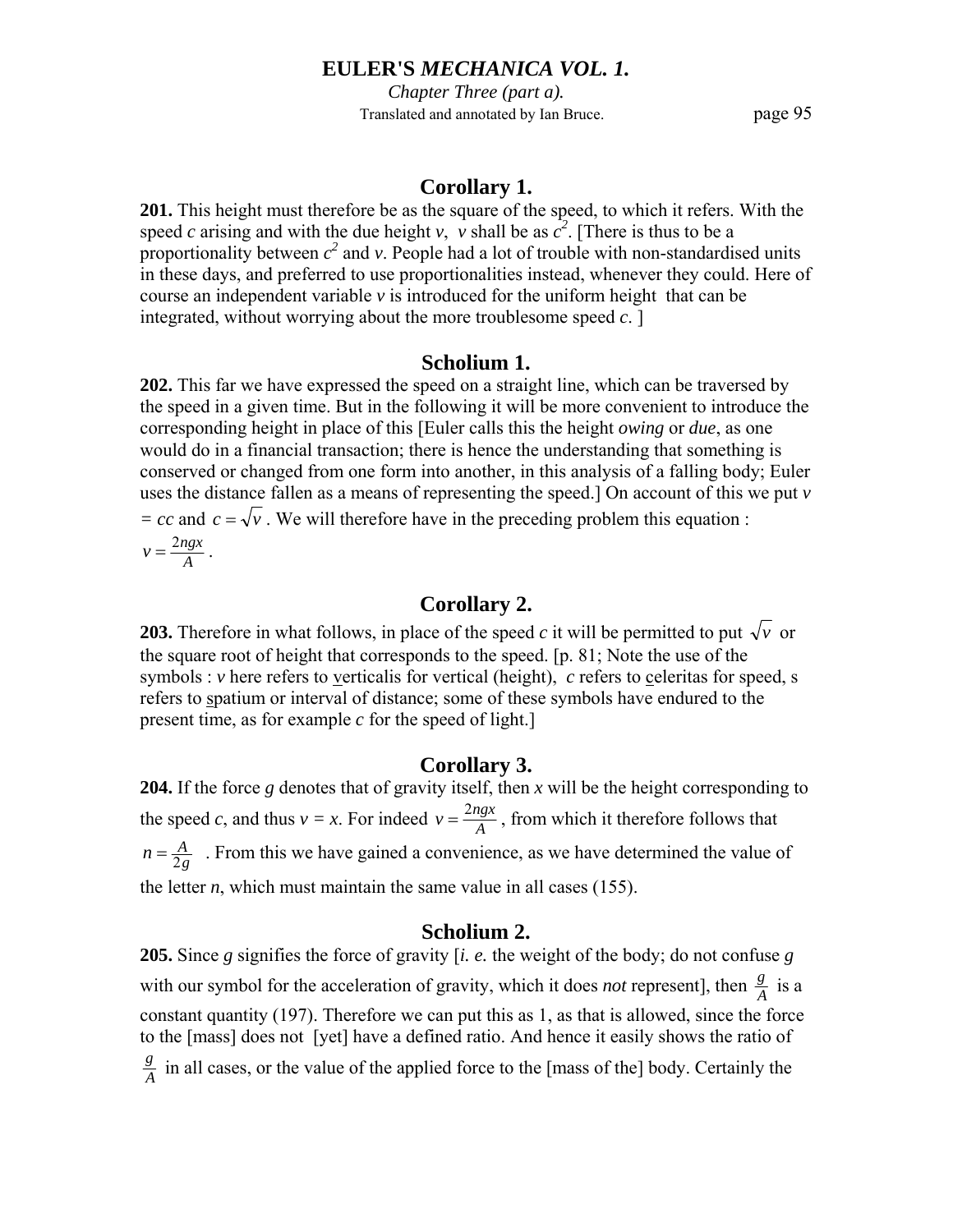*Chapter Three (part a).* Translated and annotated by Ian Bruce. page 96

ratio  $\frac{g}{A}$  to 1 or g : A as the force *g*, acting on the body A, is to the weight [this should be mass], that the same body may have in our part of the world. Therefore the letter A will no longer denote the quantity of matter, but the weight *A* of the body itself, [since A.1 is the weight] if it should be placed on the surface of the earth. In this way we will compare all forces with weights, since that will add a great deal of light to the measurement of forces.

### **Corollary 4.**

**206.** Since  $n = \frac{A}{2g}$ , *g* denotes the force of gravity [i. e. the weight of the body and not the acceleration] and if  $\frac{A}{g} = 1$ , then  $n = \frac{1}{2}$ . That value will always be retained, if the speeds are to be expressed in terms of the appropriate square roots of the heights. And thus in our situation, this becomes  $dv = \frac{gdx}{A}$  and  $v = \frac{gx}{A}$  $dv = \frac{gdx}{A}$  and  $v = \frac{gx}{A}$ . [p. 82. Thus, Euler chooses as his working dimensions not distance and time but acceleration and time. The time is measured in seconds, and with the acceleration of gravity  $A/g = 1$ , then  $n = \frac{1}{2}$ .

# **Corollary 5.**

**207.** On this account in the general law  $cdc = \frac{n\rho ds}{A}$  (157), if the height *v* of the corresponding speed is *c*, then  $cdc = \frac{dv}{2}$ , and thus on account of  $n = \frac{1}{2}$  this law is obtained  $dv = \frac{pds}{A}$ , where *p* is to *A* as the force *p* is to the weight of the body *A*. [For Euler has defined  $c^2 = v$  and hence  $dv = 2cdc = \frac{2npds}{A} = \frac{pds}{A}$  $\frac{2npds}{A} = \frac{pds}{A}$  when  $n = \frac{1}{2}$ .

### **Corollary 6.**

**208.** In a like manner, indeed the equations set out in (161) and (163) :  $\text{Ac} \cdot d\text{c} = np \cdot d\text{y}$  and  $np \cdot r \cdot d\text{x} = A \cdot c^2 \cdot d\text{s}$ , by substituting *v* in place of  $c^2$  and  $\frac{1}{2}$  in place of *n*, are transformed into  $Adv = pdy$  and  $prdx = 2Avds$ , where *p* to *A* has the ratio in the manner given.

### **Corollary 7.**

**209.** And in (165) it is found that  $r = \frac{2Av}{p}$  or  $pr = 2Av$ . Likewise in (165) there is obtained  $Adv = pds$ , and in the case of (167) there is obtained  $Adv = -pds$ . And in this manner we have reduced the previous variable quantities *n* and *c* to fixed values.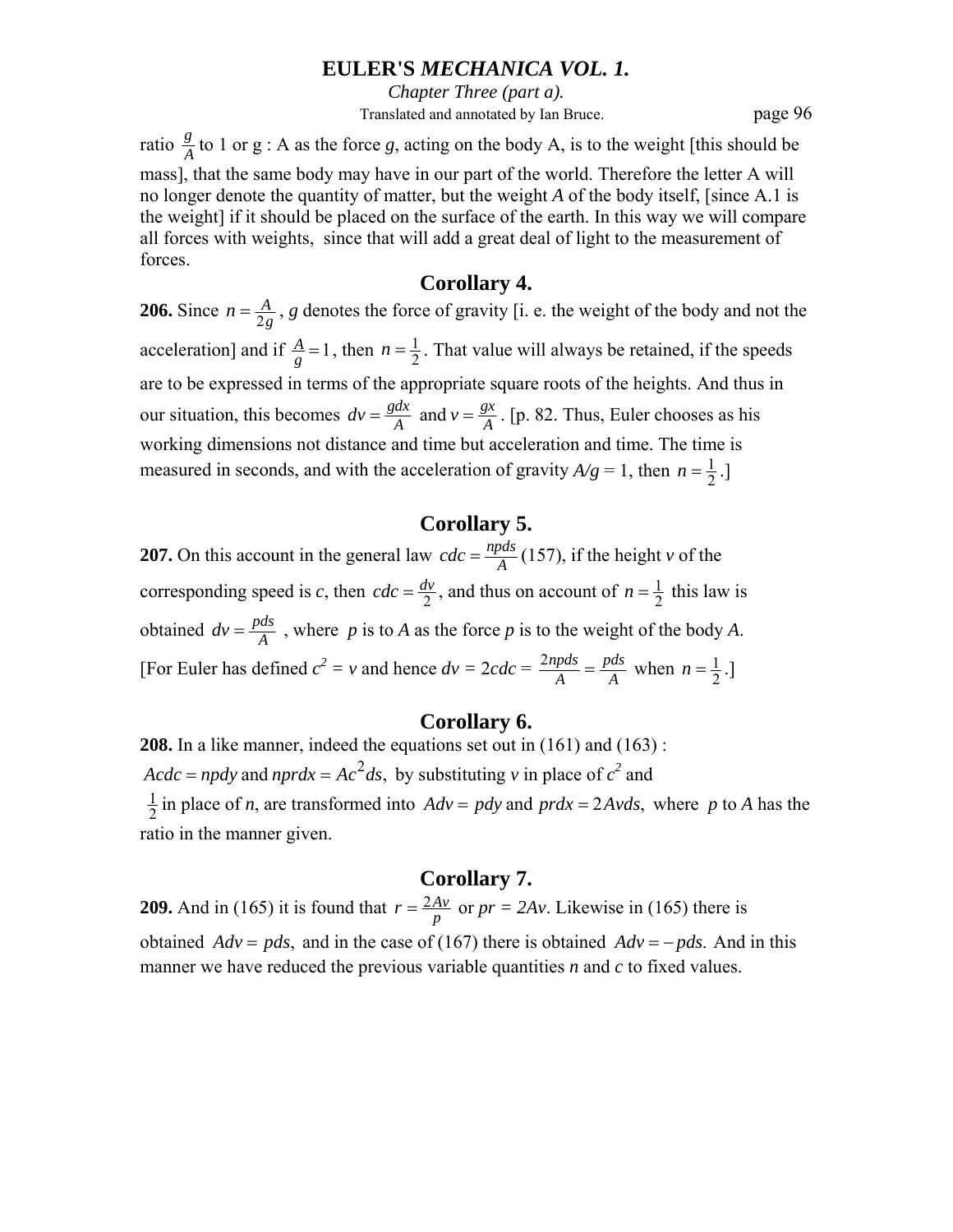*Chapter Three (part a).* Translated and annotated by Ian Bruce. page 97

## **PROPOSITION 26.**

#### **THEOREM.**

**210.** *The heights, by which equal small bodies fall to acquire equal speeds, vary inversely as the forces, under the hypothesis of different uniform* [gravitational] *forces.* 

#### **DEMONSTRATION.**

 Let the mass or weight of some small body on the surface of the earth be *A*, the force [on some other celestial body] some constant value *g* and the corresponding height [p. 83] for this speed to be acquired be *v*. Truly the height shall be *x*, by which the small body *A* falling under the action of the force *g* shall acquire a speed  $[c^2 =] v = \frac{2ngx}{A}$ 

(202). But  $n = \frac{1}{2}(206)$ , hence  $v = \frac{gx}{A}$  or  $Av = gx$ . [On the Earth,  $g/A = 1$  and  $v = x$ .] Whereby, since the speeds have been produced by different forces and the bodies have been made equal, then the quantity *Av* is constant, and thus also *gx*. On account of this, *x* will vary inversely as g, i. e. the height, by which the body *A* acquires the speed  $\sqrt{v}$  by the action of the force *g*, varies inversely as the force *g*. Q. E. D.

[No doubt by now the reader has thrown up his or her hands in horror and said : *what about the conservation of mechanical energy* ? The factor  $n = \frac{1}{2}$  has arisen from the requirement that the acceleration of gravity is one. The problem for us lies in the lack of understanding that there was at the time about kinetic and potential energy and the conservation of the sum of these for a falling body. Euler has been very clever and set up his differential equations so that they can be scaled, and when it comes down to doing a numerical example, as with the flight of the cannonball in Ch. 4, he gets the correct answers. Thus, the answers right themselves when known experimental values are put in place for the time of fall of a body. It has been convenient to put the acceleration of gravity arbitrarily as 1, from which by (209)  $n = \frac{1}{2}$  (for Euler does his best to get rid of constants that always appear, a tradition that has been followed by theoreticians ever since!); but if the time is measured in seconds and the distance in scruples or thousandth parts of Rhenish feet, then the acceleration of gravity is not 1, but something around 32 ft/s<sup>2</sup> or 32000 scruples/s<sup>2</sup>. If fact, from the equation  $V^2 = 2gH$ , for the speed *V* of a body dropped from rest from a height H is given by  $V = \sqrt{2g}H \approx \sqrt{62500} \times H = 250H$ . the scaling factor used by Euler later. Hence when experimental results are imposed, the correct value for the acceleration of gravity results, and all is well.]

## **Corollary 1.**

**211.** Newton has shown that the impressed forces on the same body put in place on the surface, and acted upon towards the centre of, the Sun, Jupiter, Saturn, or the Earth, are as 10000, 835, 525, and 400. Therefore the heights from which the body acquires equal speeds in falling on the surface of the Sun, Jupiter, Saturn, and the Earth, are between themselves as  $\frac{1}{10000}, \frac{1}{835}, \frac{1}{525}$  and  $\frac{1}{410}$ . 525 1 835 1 10000 1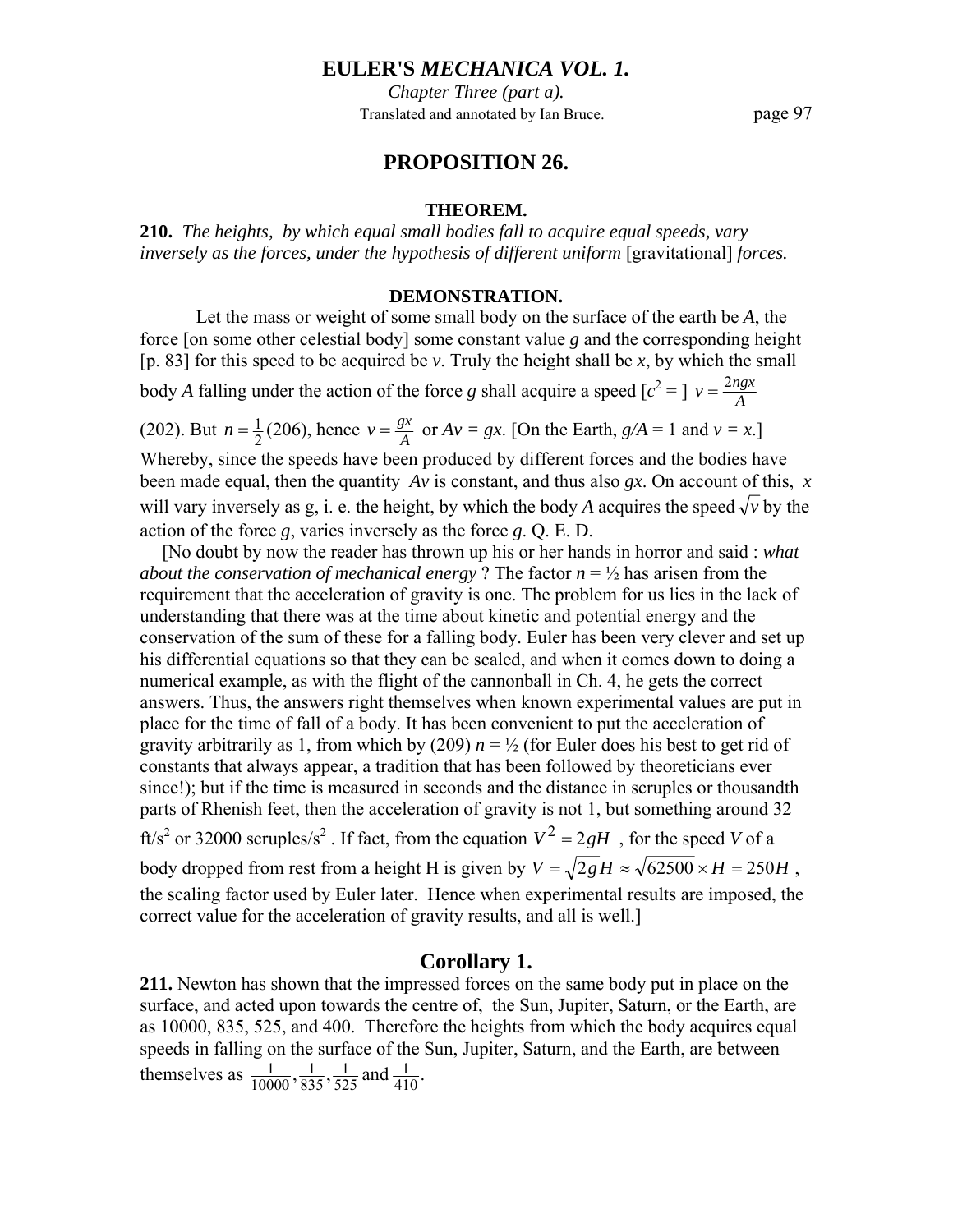*Chapter Three (part a).*

Translated and annotated by Ian Bruce. page 98

#### **Corollary 2.**

**212.** Moreover Newton understood likewise that all bodies fall at equal rates on these surfaces, just as on the surface of the earth. Therefore there is no need to add the condition that the bodies are equal, for from the heights which are in the ratio to each other  $\frac{1}{10000}, \frac{1}{835}, \frac{1}{525}$  and  $\frac{1}{410}$ , 525 1 835 1  $\frac{1}{10000}, \frac{1}{835}, \frac{1}{525}$  and  $\frac{1}{410}$ , on the surfaces of the Sun, Jupiter, Saturn, and the Earth, any bodies dropped will acquire the same increase in their speed. [p. 84]

### **Scholium 1.**

**213.** It is understood from these that there is a two-fold effect on the body by any force : on the one hand, by which a certain force or effort is impressed on the body, and on the other, by how the body may be moved by that force. The one that is to be considered mainly in statics is the weight and how it should be measured, that the body has in an equal attempt to fall downwards, and it may be called the absolute strength of the force. In turn, truly the effect should be measured by the acceleration or the change in the speed, that is impressed on the body in a given time : this is proportional to that force divided by the mass of the body (154). This effect is called by Newton the accelerating force, and therefore the strength of the accelerating force is proportional to absolute force applied to

the mass of the body, or the weight applied. On account of which, since  $dv = \frac{pds}{A}$  (207)

and  $\frac{p}{A}$  denotes the strength of the acceleration, then *dv* is equal to the product of the acceleration and the element of distance travelled. Thus the absolute force of gravity is proportional to the mass of the bodies on which it acts ; for the effect of these downwards is the cause or the weight that we have shown to be in proportion to the mass. Moreover the accelerating force of gravity is equal on all bodies, since they all fall equally and they gain equal speeds in equal intervals of time.

### **Corollary 3.**

**214.** Hence the sizes of the accelerations are to each other as the absolute forces, if the bodies are of equal mass. Whereby since the strength of the acceleration due to gravity is taken as 1, as we have put in place before (205), [p. 85] then the strength of the accelerating due to gravity on the surface of the sun is equal to 24.290; the strength of the acceleration on the surface of Jupiter is 2.036; the strength of the acceleration on the surface of Saturn is 1.280. And the strength of gravity has been taken on the moon by Newton as  $\frac{1}{3}$ .

## **Corollary 4.**

**215.** Whereby if from Proposition 25 the fall of the body to the surface of the Earth is to be accounted for, then  $\frac{g}{A} = 1$ , as we have done in (205). But truly the fall of bodies on the surface of the sun requires  $\frac{g}{A} = 24.290$ ; or on the surface of Jupiter,  $\frac{g}{A} = 2.036$ ; on the surface of Saturn  $\frac{g}{A} = 1.280$ ; and for the fall of bodies on the surface of the moon, it will be  $\frac{g}{A} = \frac{1}{3}$ .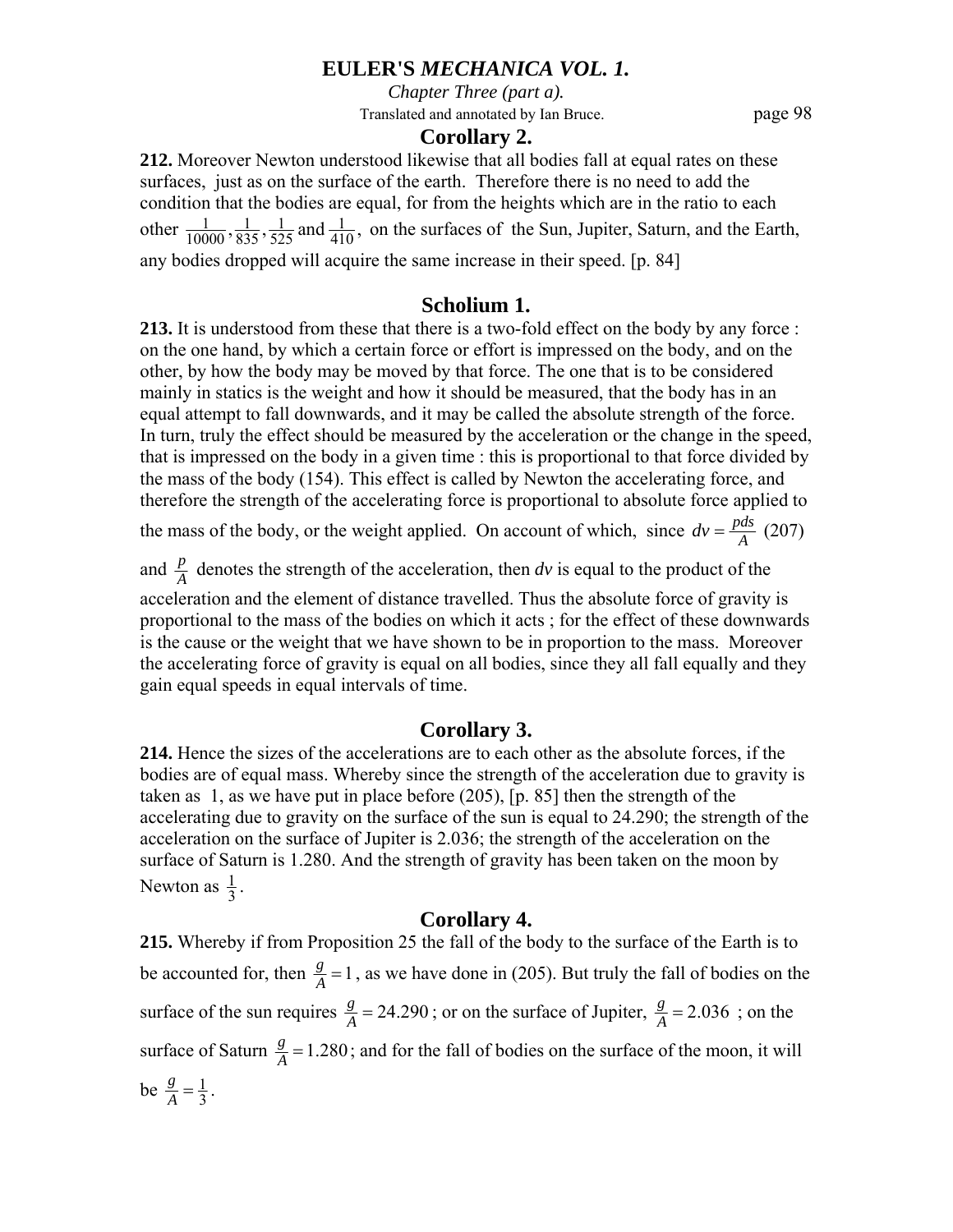*Chapter Three (part a).*

Translated and annotated by Ian Bruce. page 99

#### **Scholium 2.**

**216.** Here we assume with Newton that all celestial bodies are similar to our Earth and bodies placed on the surface of these have a force pulling then to their centre, which is always similar to the force of terrestrial on bodies. Therefore, from Newton's exposition, it is apparent that a body, the weight of which here is 1 pound [lb.], will weigh on the surface of the Sun 24.290 lb ;on the surface of Jupiter, it will be 2.036 lb; on the surface of Saturn 1.280 lb ; and on the surface of the moon one third of a pound. [p. 86]

#### **Scholium 3.**

**217.** Moreover in order that the nature of the gravitational forces can be more easily compared for celestial bodies, the individual equal elements of the bodies are understood to be equally affected by gravity. From which it follows, since now it agrees with experiment, that the forces of gravity which act on any bodies, are themselves proportional to the masses or quantities of matter. Truly it has been shown previously, that if the forces are in proportion to the masses of the bodies, then their effect on moving bodies is the equal (136). On which account it is shown from these that all bodies on the surface of the earth should descent equally, and likewise for all celestial bodies.

### **PROPOSITION 27.**

#### **PROBLEM.**

**218.** *For the point A* (Fig. 22) *is to be moved forwards through the distance AP by a uniform force, and it is required to find the time in which the distance AP is completed.* 

#### **SOLUTION.**

As before, let the force acting be *g*, the distance  $AP = x$  and the height corresponding to the speed at P should be v; on this account  $\frac{1}{2}$ ,  $v = \frac{gx}{A}$ .  $n = \frac{1}{2}$ ,  $v = \frac{gx}{A}$ . Therefore the speed itself at *P* is equal to  $\sqrt{v} = \sqrt{\frac{gx}{A}}$ . The time therefore be found, in which the element  $Pp = dx$  is traversed, varies as  $\frac{dx\sqrt{A}}{\sqrt{gx}}$ . Let the time in which the distance *AP* is completed be *t* and put  $dt = \frac{mdx\sqrt{A}}{\sqrt{gx}}$ , it is necessary to perform a single experiment to determine the value of the letter  $[p. 87]$  *m*, so that the time in the given measurement can be found, reckoned in seconds. Indeed from that equation the time t will be produced by integration and we have  $t = 2m \sqrt{\frac{Ax}{g}}$ , to which there is no need to add on a constant quantity, since for the position  $x = 0$  the time *t* vanishes, as it should. Therefore on determining *m* by experiment we have the time to fall given by  $t = 2m\sqrt{\frac{Ax}{g}}$ sec. Moreover, so that the measurement of the time by this means shall be absolute, it is necessary that *x* likewise is shown to be measured in agreement with this constant [i. e. in

some standard unit of length]: therefore we will always determine the interval *x* in

Fig. 22.

 $\begin{array}{c} p \\ p \end{array}$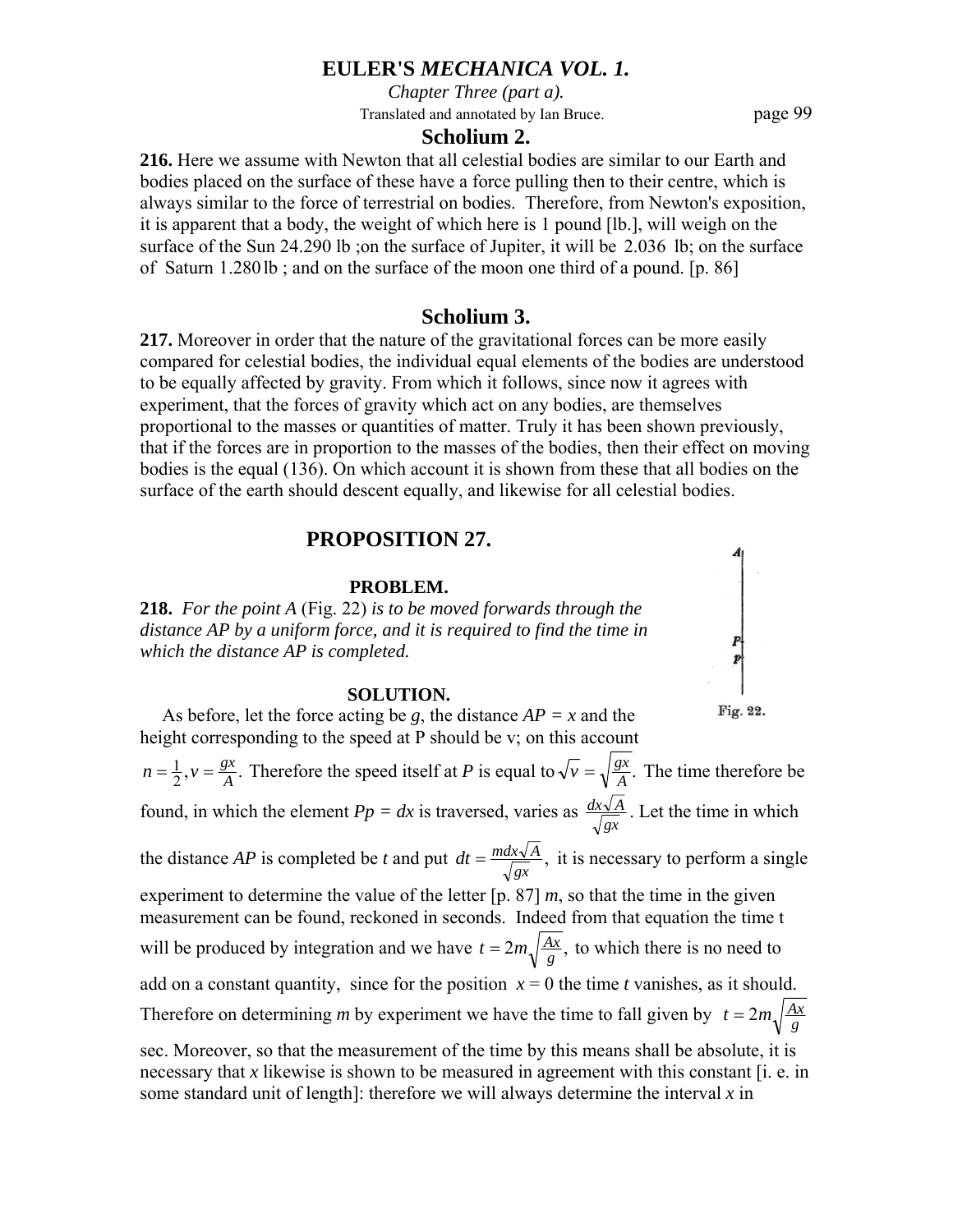*Chapter Three (part a).*

Translated and annotated by Ian Bruce. page 100

scruples, i. e. thousandth parts of Rhenish feet; for indeed the fraction  $\frac{A}{g}$  is expressed in

absolute numbers, in order that it will not be necessary to have a certain measurement for that. Therefore with the letter *m* defined, that we will make soon, the complete solution to the problem will be had. Q. E. I.

# **Corollary 1.**

**219.** If *g* designates the force of gravity, then  $\frac{A}{g} = 1$  (205); on account of this the time in which the body will fall to the earth from the height of *x* scruples of Rhenish feet, will be  $2m\sqrt{x}$  seconds.

# **Corollary 2.**

**220.** Moreover from experiments it has been ascertained that in a time of one second a body falls through a height of 15625 scruples of Rhenish feet [4.904 metres, which is in good agreement with the modern accepted value, although we do not know where the measurements were made for the full significant figures]. When on account of this, if the height is put as  $x = 15625$ , a time of one second will be produced :  $t = 1$ . But since  $t = 2m\sqrt{x}$ , then  $1 = 2m\sqrt{15625}$ , i. e. = 250*m*. Hence the letter *m* is found to be  $m = \frac{1}{250}$ . [p. 88; when we compare this equation with the present value of the acceleration of gravity of around 9.8 m/s<sup>2</sup> in which case  $x = \frac{1}{2}gt^2$ , then in Euler's units of scruples, the acceleration of gravity g is given by  $15625 \times 2 = 31,250$  scruples/s<sup>2</sup>, corresponding to 9.81 m/s<sup>2</sup>; we have discussed this in a slightly different way previously at the end of (210).]

# **Corollary 3.**

**221.** Since indeed the letter *m* retains the same value in all cases, in the case of the problem, the time will be  $t = \frac{1}{125} \sqrt{\frac{Ax}{g}}$  sec. Therefore with the distance *x* expressed in scruples of Rhenish feet, the time as the number of seconds is given by  $\frac{1}{125}\sqrt{\frac{Ax}{g}}$  $\frac{1}{125}\sqrt{\frac{Ax}{g}}$  for this space to be traversed [by falling from rest].

# **Corollary 4.**

**222.** And in all straight forward cases this value of *m* found can be applied. Indeed let the element of distance to be described be *ds*, with the height *v* corresponding to the speed in which this is traversed, the element of time is  $dt = \frac{mds}{\sqrt{v}}$  and  $t = m\int \frac{ds}{\sqrt{v}}$ . *ds*  $dt = \frac{mds}{\sqrt{v}}$  and  $t = m \int \frac{ds}{\sqrt{v}}$ . From this equation, if *v* and *s* are expressed in scruples of Rhenish feet and we put  $m = \frac{1}{250}$ , the time will be produced in seconds :  $t = \frac{1}{250} \int \frac{ds}{\sqrt{v}}$  sec.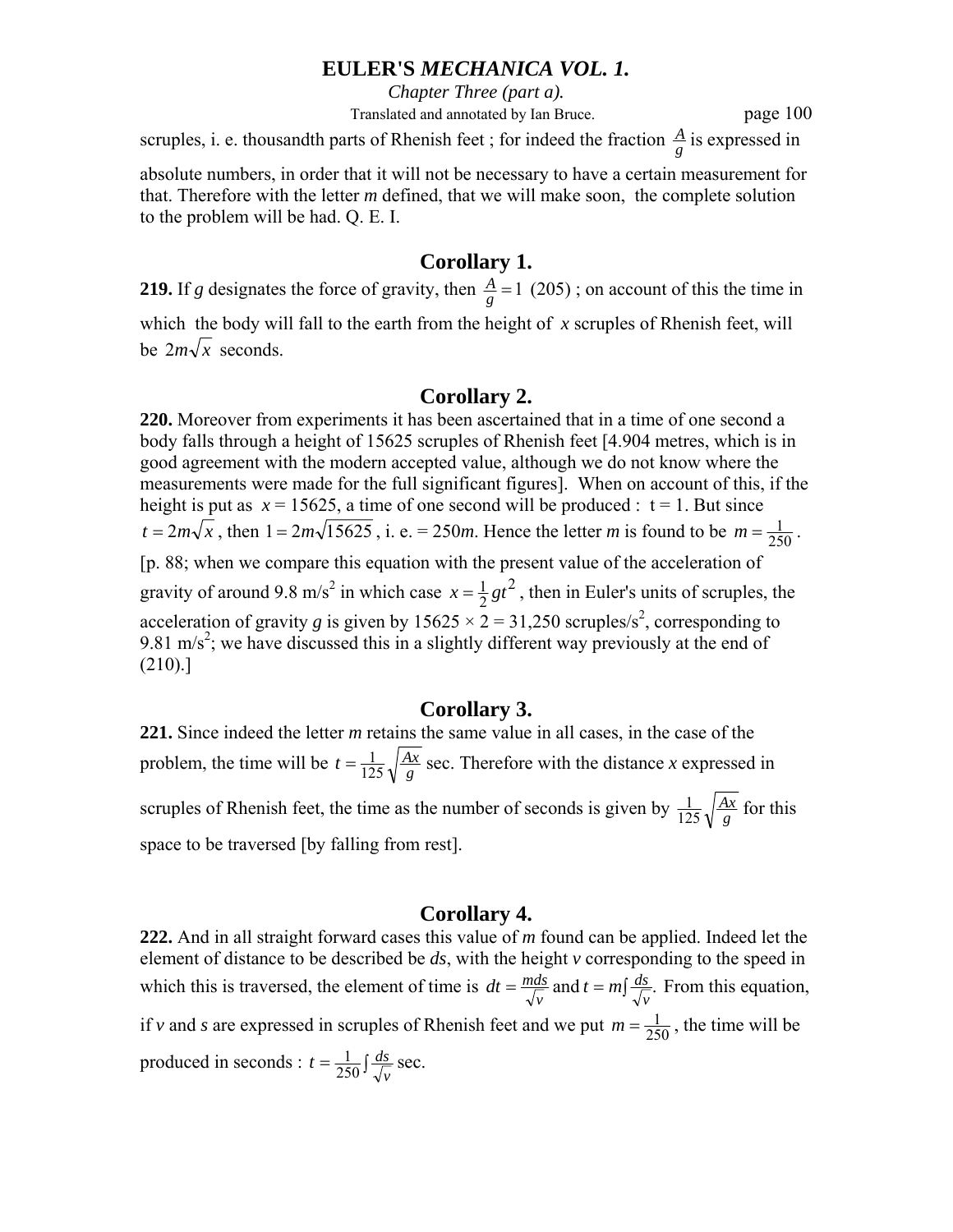*Chapter Three (part a).*

Translated and annotated by Ian Bruce. page 101

## **Scholium 1.**

**223.** Therefore from this, since we specify the speeds by the square roots of the corresponding heights, which we take again for convenience in the following, as we always find the measure of the absolute time. For truly the experiment we have used from which the height is found that a weight falls in a time of one second, as Huygens found by experiments with pendulums to be 15 Paris feet, 1 digit,  $2\frac{1}{18}$  lines, i. e. in decimal

fractions 15.0796 Parisian feet. Moreover the ratio of Rhenish feet to Parisian feet we use is 1000 to 1035, from which the height to fall in one second comes to be 15.625 Rhenish feet or 15,625 [p. 89] scruples of the same feet; and this is the measure we prefer to have rather than the Parisian one, since this number is a square and in this way we avoid frequent root extractions. Besides, the number 250 that is found is easily remembered, by which  $\int \frac{ds}{\sqrt{v}}$  (with *s* and *v* expressed in scruples of Rhenish feet) must be divided in order to find the time in seconds.

**Corollary 5.** 

**224.** Since  $\frac{g}{A}$  denotes the strength of the acceleration of the force (213), the times will be, in which any distances are traversed under uniform forces, in the square root ratio composed from the distances and inversely as the strengths of the accelerations. [i. e. *s* ∝  $at^2$ ]

# **Corollary 6.**

**225.** With the speed *c* put in place, that the point *A* acquires with a force *g* acting over the height *x*; *c* varies as  $\sqrt{\frac{gx}{A}}$  (193). Hence *ct* will be as *x*, since *t* is as  $\sqrt{\frac{Ax}{g}}$ . Consequently the distances travelled through are in the ratio composed from the times in which they are described, and the speed that they gain in the descent, for whatever the forces acting in a uniform manner.

# **Corollary 7.**

**226.** And the distances that are traversed in equal intervals of time are as the strengths of the accelerations of the forces acting. [p. 90]

# **Corollary 8.**

**227.** Therefore the distances through which bodies fall in equal intervals of time on the surfaces of the Sun, Jupiter, Saturn, the Moon, and the Earth, are amongst themselves as 24390, 2036, 1280, 333, 1000. (214).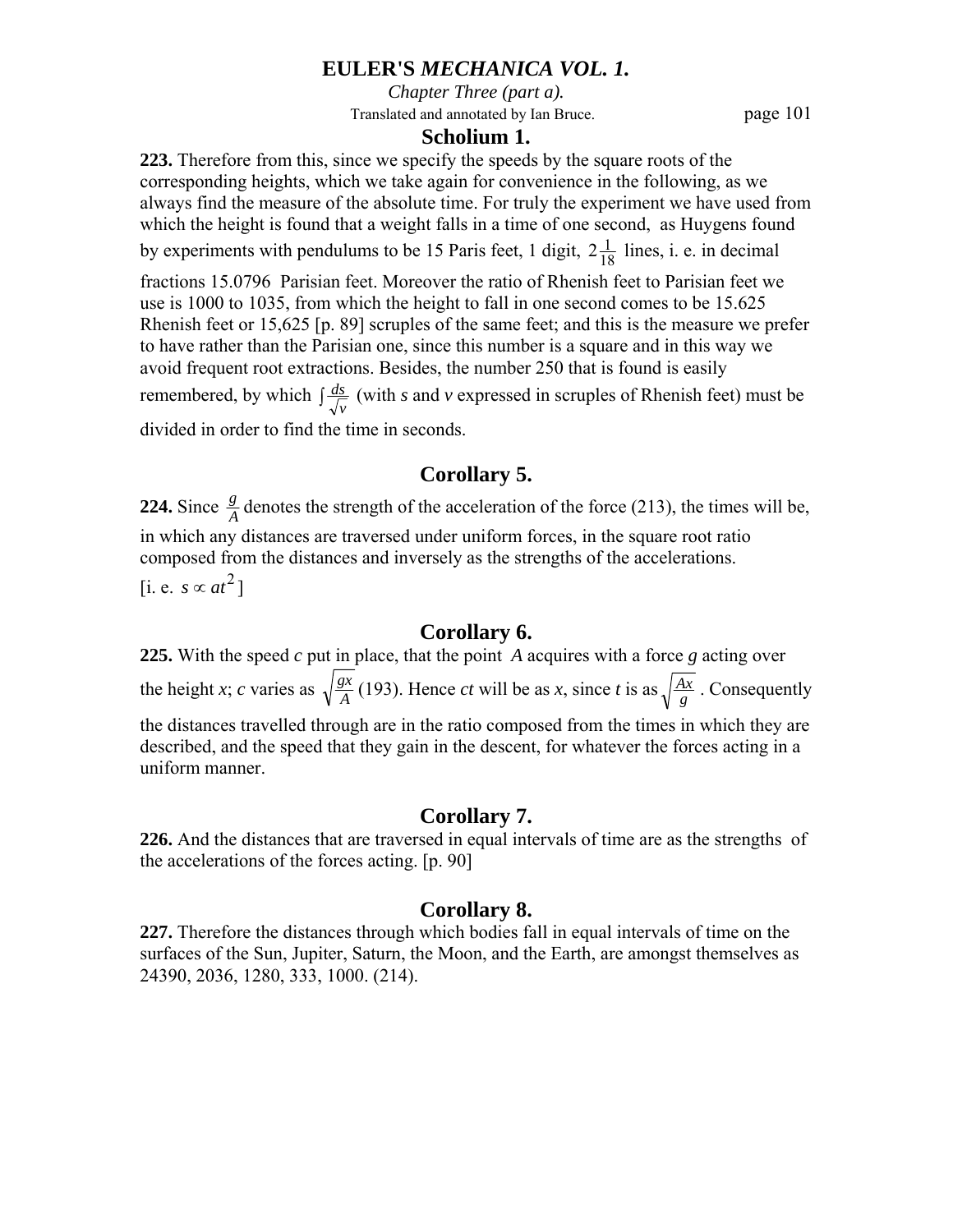*Chapter Three (part a).*

Translated and annotated by Ian Bruce. page 102

#### **Corollary 9.**

**228.** For the hypothesis of the same acceleration under the same force, the times in which any distances are traversed , are as the speeds acquired, and so for the times as with the speeds, are in the ratio of the square roots of the distances described.

## **Scholium 2.**

**229.** Here we have always put the descending bodies to start the descent from rest or their initial speed to be zero. In the following indeed we will investigate these motions, which arise when the bodies are themselves in motion at the start and now they have some speed. Moreover with these both the times and the distances ought to be understood, which in the beginning have their own point where the speed vanishes, and all the equations found are thus comparable, as with the vanishing of *c* or *v* likewise *x* and *t* vanish.

#### **PROPOSITION 28.**

#### **THEOREM.**

**230.** *For a body falling through the distance AP* (Fig. 22)*, as we have put in place as hitherto, the* [final] *speed at P is of such a size, that if it progressed uniformly at this speed for the same time in which the body had fallen through AP, then it would be able to complete a distance twice as great as AP.* 

#### [p. 91]

### **DEMONSTRATION.**



the distance *x* is fallen under a uniform acceleration. Q. E. D.

[Thus the final speed is twice the average speed for the motion of a body released from rest under gravity.]

#### **Corollary 1.**

**231.** Therefore a body acted on by a uniform force falling in a time *t* through a distance *x* will acquire as great a speed, as that by which a body can progress uniformly through the same distance in half the time *t.*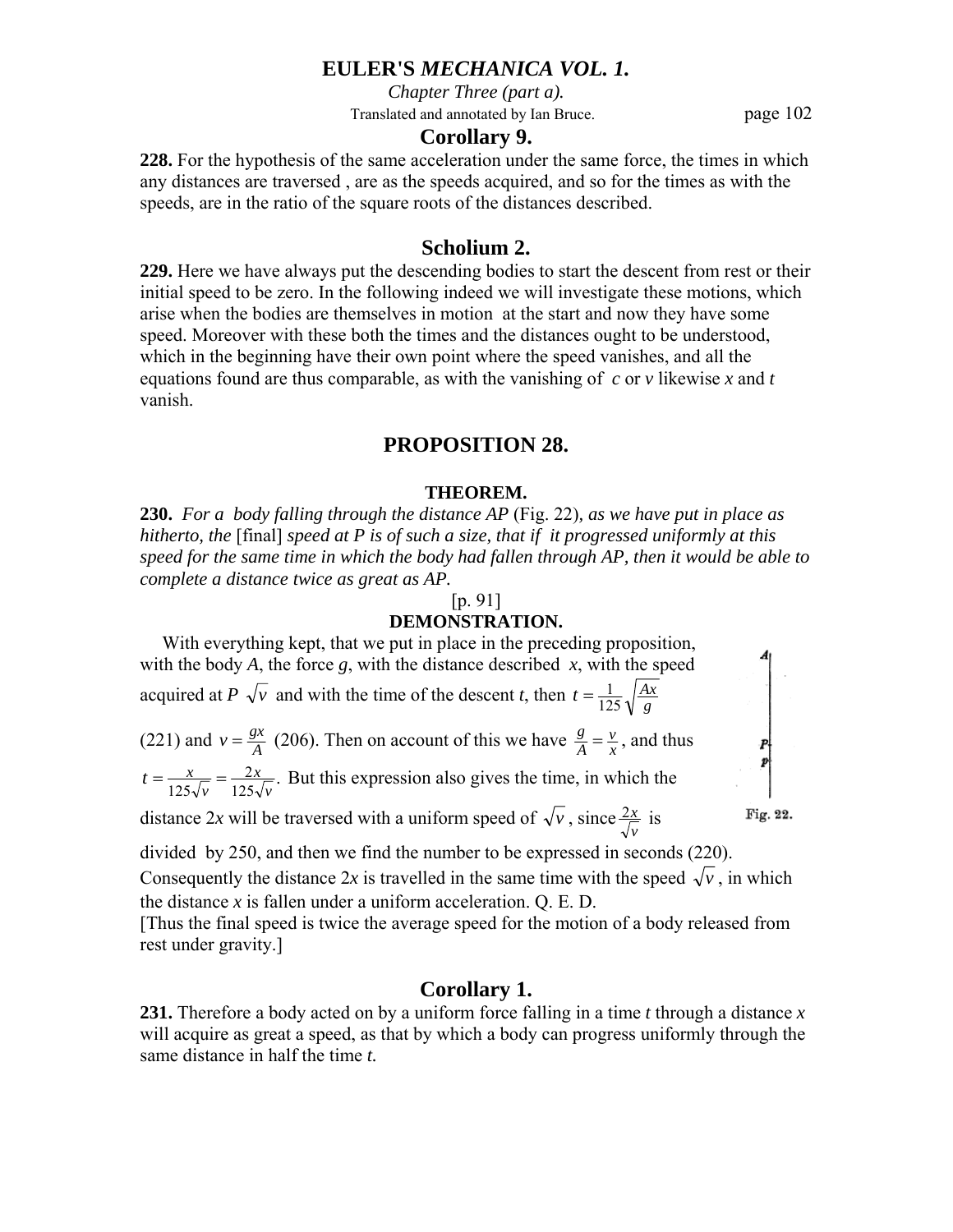*Chapter Three (part a).* Translated and annotated by Ian Bruce. page 103

# **Corollary 2.**

**232.** Since on the surface of the earth bodies are falling in a time of one second a distance of 15625 scruples of Rhenish feet, their final speed acquired in the fall will be as great as that with a uniform motion over a distance of 31250 in one second, or 15625 scruples traversed in a time of half a second. [p. 92]

# **Corollary 3.**

**233.** When the speeds are expressed, as we have established, from the square roots of the heights through which they have fallen, the speed will be as  $\sqrt{15625}$  or as great as 125, in which time a body in one second can complete a distance of 31250 scruples. [For which the constant of proportionality can now be evaluated : thus a distance of 15625 corresponds to a speed of 125 in the square root proportionality, for which the same distance of 15625 scruples corresponds to an actual speed of 31250 scruples/sec. = 250  $\times$  125; or the true speed = 250  $\times \sqrt{\nu}$  for the height  $\nu$  fallen. Thus, the constant of proportionality is 250.]

# **Corollary 4.**

**234.** It is therefore easy to assign the distance that will be traversed in a time of one second with the speed expressed by  $\sqrt{v}$ . Indeed it happens that the distances described in the same time are in the same ratio as the speeds, thus 125 is to  $\sqrt{\nu}$  thus as 31250 scruples is to  $250\sqrt{v}$ . For which by a factor  $250\sqrt{v}$  expresses the distance in scruples traveled in one second, if indeed for the height *v* it may be shown by such a proportionality that the distance can be completed with a speed  $\sqrt{v}$  in a second, and which is clearly is equal to the motion.

# **Example 1.**

**235.** The fall of a body from a height of 1000 ped., will be  $v = 1000000$  in scruples, whereby for this descent it will acquire as much speed as in one second it travels a distance 250000 scruples, i. e. it will be able to complete 250 feet in one second.

# **Corollary 5.**

**236.** And reciprocally, if the speed is expressed by the distance that is traversed in one second, as we did in the beginning, then this can hence be reduced to our method of taking square roots for the corresponding heights. Indeed if that distance is *a* scrup., and the corresponding height for this speed is v scrup., then it follows that  $250\sqrt{v} = a$  and

 $v = \frac{a^2}{62500}$  scrup. [p. 93]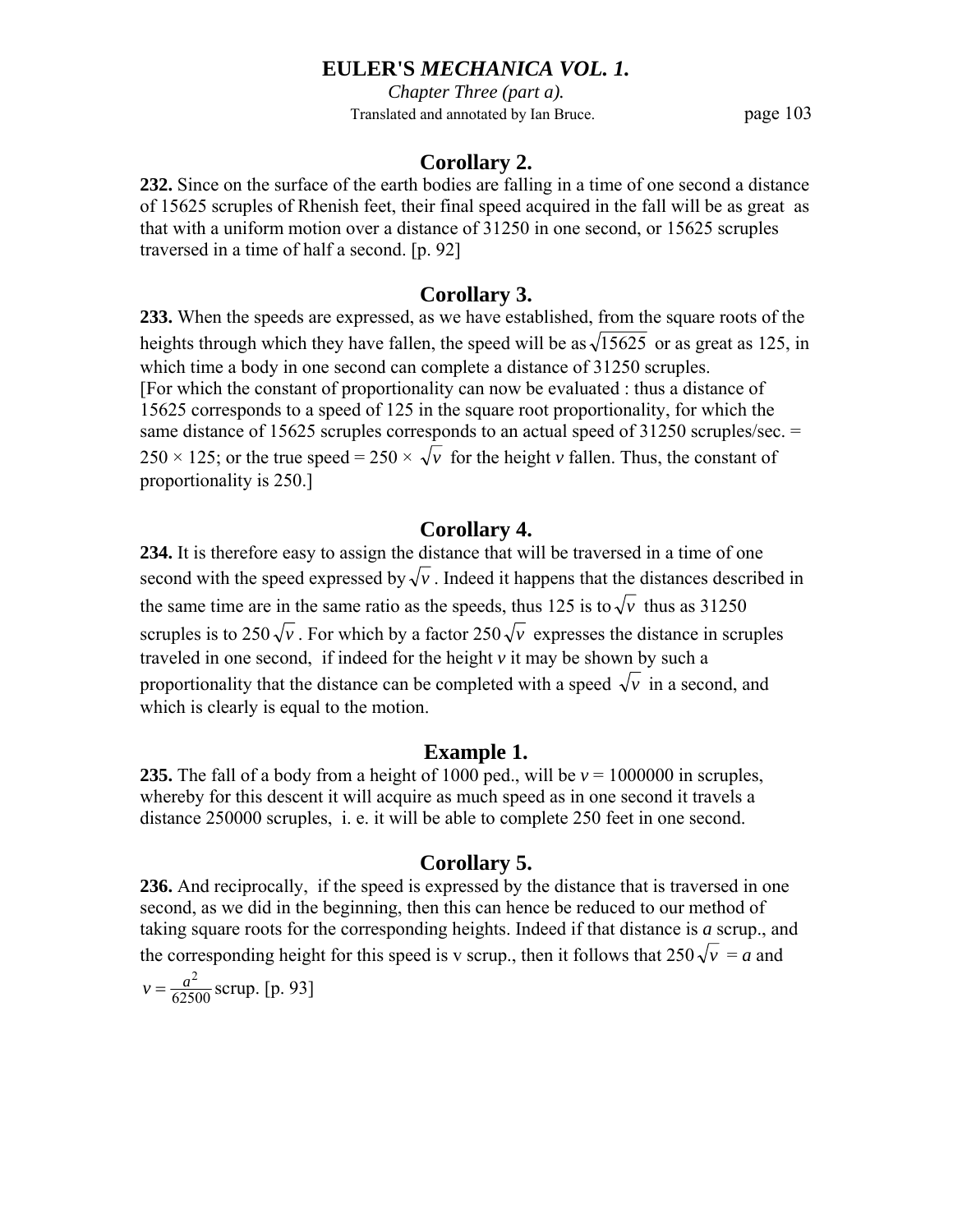*Chapter Three (part a).* Translated and annotated by Ian Bruce. page 104

### **Example 2.**

**237.** Let the body have such a speed that in a second it is able to traverse a distance of 1000 feet or 1000000 scrup., then the height that corresponds to this speed will be

 $=\frac{1000000000000}{62500}$  scrup.

or 1600 feet.

# **Scholium.**

**238.** Therefore the way in which each speed is to be expressed in turn is clear, and how it may be required that the one can be reduced to the other. For initially we were expressing the speeds by the distances travelled in a second, or in some other interval of time. Afterwards, truly it was seen that the speeds were shown to be in agreement with the corresponding heights. Now truly we show how each way can be adapted to measure the speed.

# **PROPOSITION 29.**

#### **PROBLEM.**

**239.** *The body now initially at B has a given speed along the line BP, and with a uniform force present acting along the line BP* (Fig. 23)*; the speed of this body is required at any point P of the line BP.* 

#### **SOLUTION.**

 As before let the force of gravity be *g* and the body *A*. Indeed the speed that it has in the beginning at *B* is due to the height *c*. We call  $BP = x$ , and the speed at *P*, that we are looking for, shall correspond to the height *v*. As before (207) on account of the constant force *g* acting on the element *Pp* 

$$
= dx
$$
, it follows that  $dv = \frac{gdx}{A}$ .

Fig. 23.

[For in (207) Euler has defined  $c^2 = v$  and hence  $dv = 2cdc = \frac{2npds}{A} = \frac{pds}{A}$  $\frac{2npds}{A} = \frac{pds}{A}.$ By integrating [p. 94] we therefore have  $v = \frac{gx}{A} + Const.$ , which constant quantity is to be determined from this, since by taking  $x = 0$  then  $v = c$  (by hyp.); and therefore the constant is equal to *c*. Consequently we have :

 $v = c + \frac{gx}{A}$  and speed itself :  $\sqrt{v} = \sqrt{c + \frac{gx}{A}}$ . Q. E. I.

# **Corollary 1.**

**240.** If we put  $\frac{g}{A} = 1$ , as in the case of ordinary gravity, then  $v = c + x$ . Therefore the height corresponding to the speed at *P* is the sum of the initial height at *B* and the distance traversed.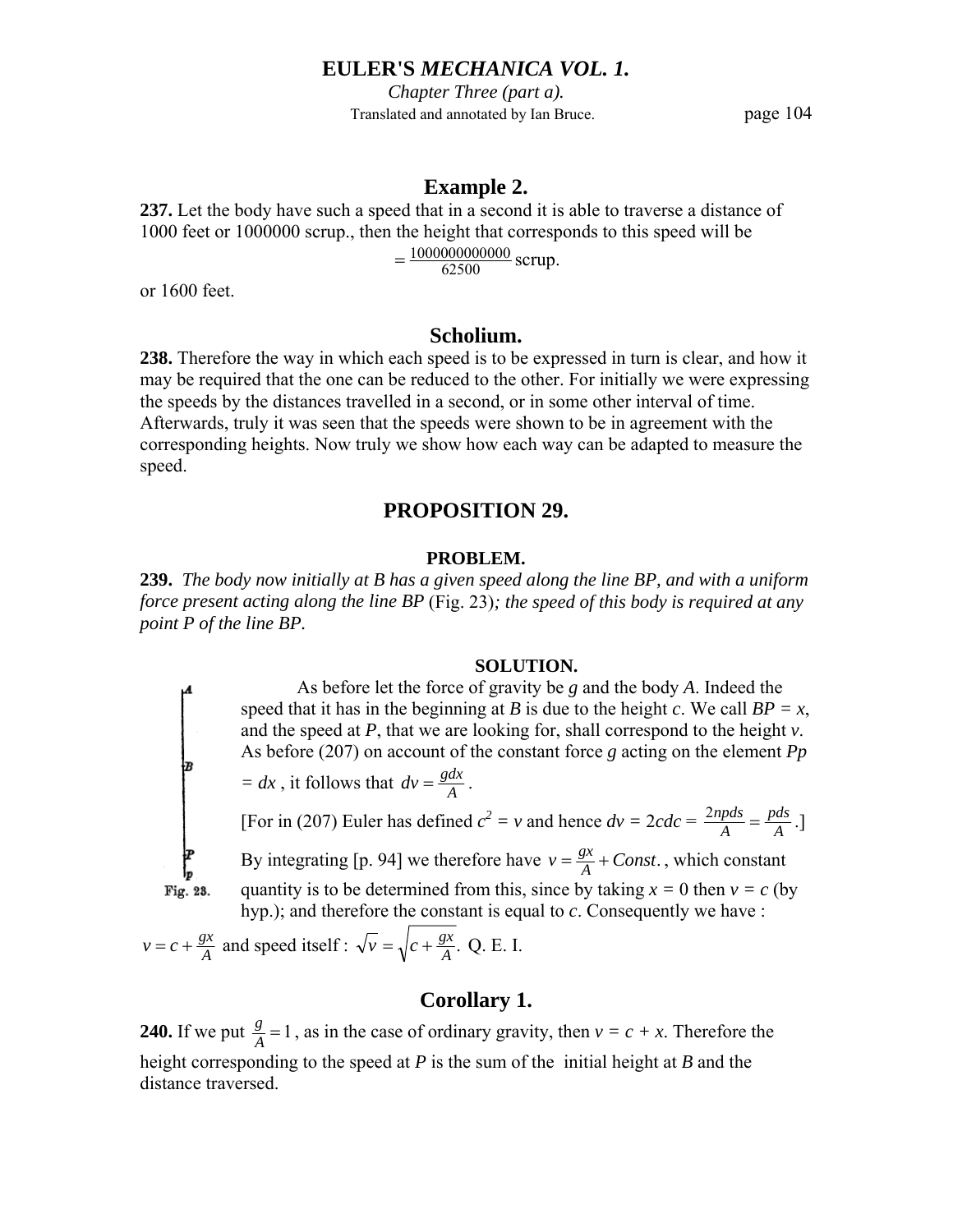*Chapter Three (part a).* Translated and annotated by Ian Bruce. page 105

## **Scholium.**

**241.** The solution of the problem comes to mind in another way; for we put the motion along *BP* with the initial speed  $\sqrt{c}$  in B to be considered as part of the motion from rest along the line AP, as we have put the term, in which the body as it came from A to B has the proposed speed  $\sqrt{c}$ . Therefore if this distance  $AB = k$ , then  $c = \frac{gk}{A}$  (206)

and  $v = \frac{g(k+x)}{A} = c + \frac{gx}{A}$ *A*  $v = \frac{g(k+x)}{A} = c + \frac{gx}{A}$ , as now it has been found. Moreover the distance AB is  $\frac{Ac}{g}$ .

# **PROPOSITION 30.**

#### **PROBLEM.**

**242.** *With everything put in place as in the preceding proposition, to determine the time in which the distance BP* (Fig. 23) *is run through.* 

#### **SOLUTION.**

Let the time of for the distance  $BP = t$ , then  $(c + \frac{gx}{A})$  $dt = \frac{mdx}{l}$  $=\frac{m dx}{\sqrt{(c+\frac{gx}{A})}}$  (218);  $\sqrt{(c+\frac{gx}{A})}$  is the speed

that the body has in traversing the element  $P_p$ , as we have found in the preceding proposition. On integrating, this therefore becomes  $t = \frac{2mA}{g}\sqrt{(c + \frac{gx}{A}) +$ Const.  $t = \frac{2mA}{g}\sqrt{(c + \frac{gx}{A}) +$ Const. This constant amount is to be added from this can be defined, since for the position  $x = 0$ , it must make *t* = 0. Therefore the constant produced will be : Const. =  $\frac{-2mA}{g}\sqrt{c}$ .

Consequently we have  $t = \frac{2mA}{g}\sqrt{(c + \frac{gx}{A}) - \frac{2mA}{g}\sqrt{c}}$ . *mA A gx*  $=\frac{2mA}{g}\sqrt{(c+\frac{gx}{A})-\frac{2mA}{g}\sqrt{c}}$ . With *c* and *x* expressed in scruples of Rhenish feet put in place,  $m = \frac{1}{250}$  (220), and there comes about the time expressed in seconds. Q. E. I.

### **Corollary.**

**243.** Since in our terrestrial regions  $\frac{g}{A} = 1$ , the time in which the distance BP is completed with the speed given at the start at B by  $\sqrt{c}$ , is equal to  $\overline{v+c}$ ) –  $\frac{1}{125}\sqrt{c}$  $\frac{1}{250}\sqrt{(v+c)} - \frac{1}{125}\sqrt{c}$  seconds,

if *c* and *x* are expressed in scruples of Rhenish feet.

# **Scholium.**

**244.** In a similar way we can affirm another solution for this problem, which is added to the previous as a scholium. For on putting the line  $AB = k$ , from which the body falling from *A* to *B* gains the speed corresponding to the height *c*, the time will be, in which this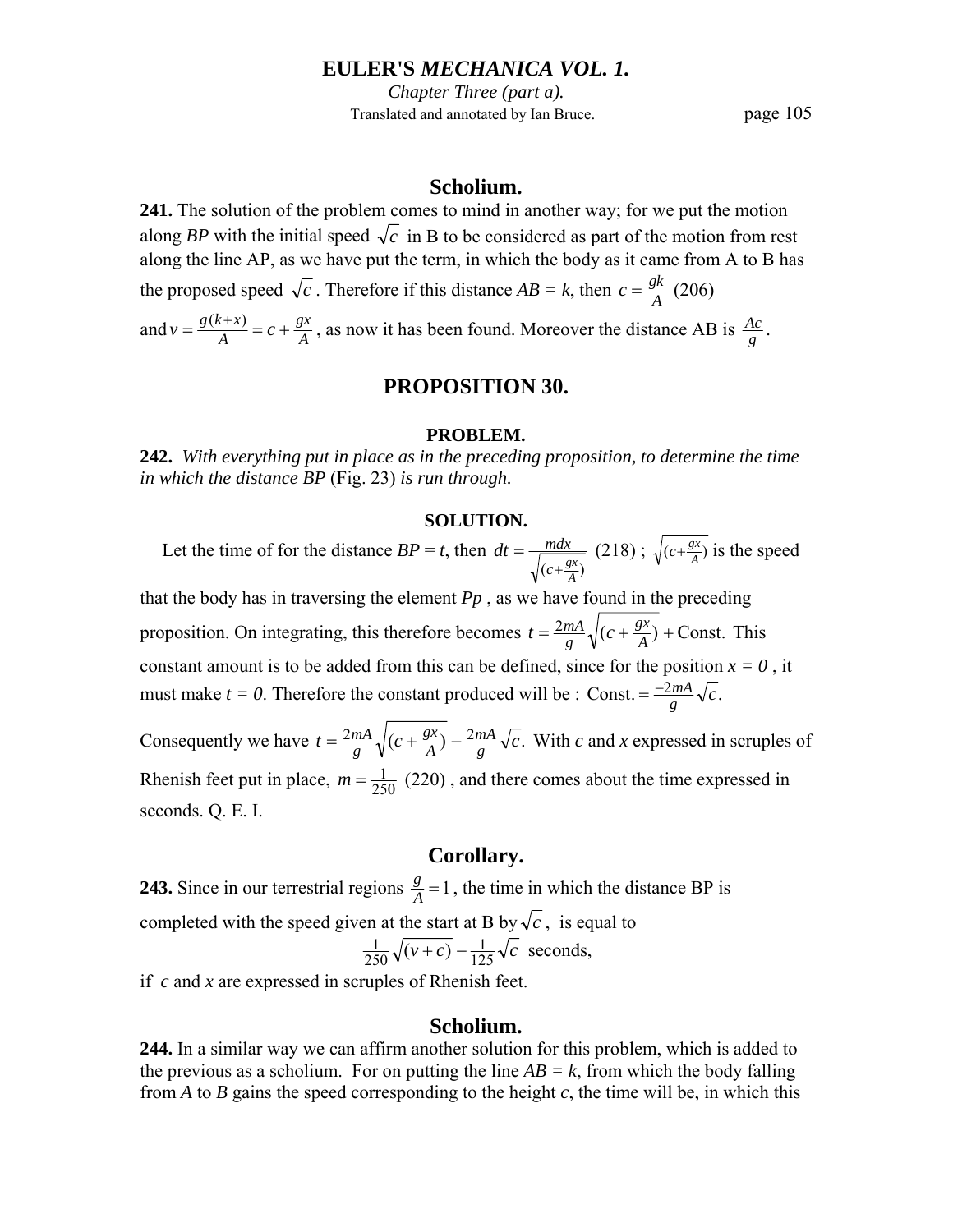*Chapter Three (part a).*

Translated and annotated by Ian Bruce. page 106

distance is completed, equal to  $\frac{1}{125}\sqrt{\frac{Ak}{g}}$  $\frac{1}{125}\sqrt{\frac{Ak}{g}}$  and the time, in which the distance AP is run through, will be  $\frac{1}{125} \sqrt{\frac{A(k+x)}{g}} - \frac{1}{125} \sqrt{\frac{Ak}{g}}$ *g*  $A(k+x)$ 125  $\frac{(k+x)}{2} - 1$  $\frac{1}{125} \sqrt{\frac{A(k+x)}{g}} - \frac{1}{125} \sqrt{\frac{Ak}{g}}$ . Therefore  $k = \frac{Ac}{g}$  (241). Consequently this *A*

time sought for the distance BP becomes  $\frac{A}{125g} \sqrt{(c + \frac{gx}{A}) - \frac{1}{125} \sqrt{c}}$ *g* 125  $\frac{A}{125g}\sqrt{(c+\frac{gx}{A})-\frac{1}{125}\sqrt{c}}$ , as we found before, if

 $\frac{1}{250}$  is put in place of *m*. And these are the solutions of the problems concerned with the

descent bodies according to the hypothesis of uniform forces that had to be set out. Therefore I can go on to rectilinear ascent, in which the direction of the speed is in the opposite direction to the force, that also is now uniform or that I make constant.

# **PROPOSITION 31.**

#### **PROBLEM.**

**245.** *The body has a given speed in the upwards direction and with a uniform force pulling in downwards ; the speed of the body is required at any point in the interval BA that it has travelled through while rising.* 

#### **SOLUTION.**

 It is evident that in this case that the progression of the motion along the straight line to be one of retardation (191), since the direction of its motion is acting against the direction of the force. And thus the speed of the body at *B* is due to the altitude *c*, and the body is put in place arriving at *P*. The altitude to which the speed at this place is owed, is called *v*, and the distance *BP* now traversed is called *x*. Take  $Pp = dx$ , and the altitude to which the speed is owed [i. e. corresponding] at *p* will be *v*  Fig. 24. *+ dv*. Moreover since the force, that I put equal to *g*, is contrary in direction to the motion, the total speed is diminished. On account of this , it is necessary to put *dv* equal to  $\frac{-gdx}{A}$ , with A denoting the mass of the body. And thus  $-dv = \frac{gdx}{A}$ , and on integration, it becomes  $C - v = \frac{gx}{A}$ . In order that the constant C can be found, put  $x = 0$ , in which case *v* is changed into *c*; and hence it becomes  $C = c$ . From which the equation itself is produced :  $c - v = \frac{gx}{A}$  or  $v = c - \frac{gx}{A}$  $c - v = \frac{gx}{A}$  or  $v = c - \frac{gx}{A}$ , which determines the speed of the body to be described in any point of the ascent. Q. E. I.

## **Corollary 1.**

**246.** The speed therefore vanishes when  $c = \frac{gx}{A}$ , i. e. when it arrives at the height  $x = \frac{Ac}{g}$ . Let BA be equal to that height  $\frac{gc}{A}$ , hence  $c = \frac{BA.g}{A}$ , from which it is understood that *BA* is the height itself, from which the body A acted on by the force *g* by falling acquired the speed *c* (206). Therefore the body with that speed, that it gained by falling through the

 $\begin{array}{c} \begin{array}{c} p \\ p \end{array} \end{array}$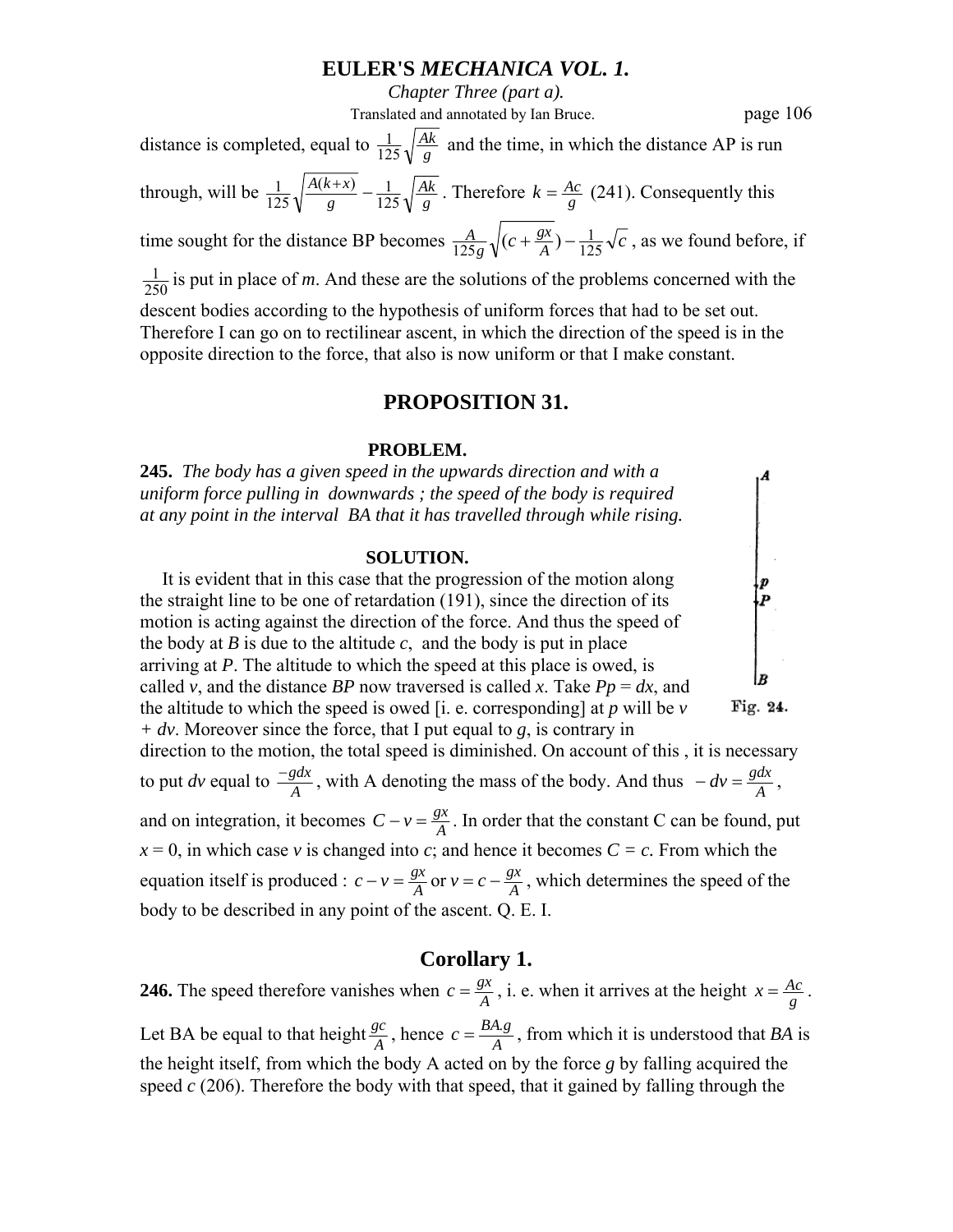*Chapter Three (part a).*

Translated and annotated by Ian Bruce. page 107 given height, progresses upwards again to reach the same height that it had at the start of its motion when it was sent off.

# **Corollary 2.**

**247.** Besides the body ascending through the distance BA has the same speeds at the individual points, that it has at the same points if it is descending from A. For with  $AP =$ y the speed at P descending, coming from *A*, is equal to  $\sqrt{\frac{gy}{A}}$ ; but the speed at the same place P in the ascent from B leaves  $\sqrt{(c - \frac{gx}{A})}$ . Moreover, since  $x + y = BA = \frac{Ac}{g}$ , it is apparent that these expressions of the speed are equal, surely  $\frac{gy}{A} = c - \frac{gx}{A}$ .  $\frac{gy}{A} = c -$ 

# **Corollary 3.**

**248.** Therefore the motion of the ascending body agrees with the motion of the descending body, and the speeds of each at the same points are equal, *i. e.* which are placed at the same distance from the upper point at which the speed is zero.

# **Corollary 4.**

**249.** From these it is likewise evident that the time of ascent through the distance *BA* is equal to the time of descent through the same distance. Whereby by calling  $BA = a$ , the time of descent is equal to  $\frac{1}{125} \sqrt{\frac{Aa}{g}}$  $\frac{1}{125}\sqrt{\frac{Aa}{g}}$  sec. (221), and that must be equal to the time of ascent through *BA*; or to the place with the value  $\frac{Ac}{g}$ , the time of the whole ascent will be  $\frac{1}{g} \sqrt{c}$  $\frac{A}{125g}\sqrt{c}$ .

# **Corollary 5.**

**250.** In a similar manner the time of the ascent through any part BP can be defined; for keeping  $AP = y$  the time for either the ascent or the descent through  $AP = \frac{1}{125} \sqrt{\frac{A}{g}}$ *Ay*  $=\frac{1}{125}\sqrt{\frac{Ay}{g}}$ , that taken from the time of the whole ascent, which is equal to  $\frac{1}{125}\sqrt{c}$ , there is left the time to pass through the part BP. This distance is given by  $y = \frac{Ac}{g} - x$ , whereby the time to ascend through BP is given by  $\frac{A}{125g} \sqrt{c} - \frac{A}{125g} \sqrt{(c - \frac{gx}{A})}$ . *g A*  $\frac{A}{25g}$  √c −  $\frac{A}{125g}$  √(c −

# **Scholium 1.**

**251.** Evidently in the first place the equation of the ascent has been shown from the action of the force. Since indeed in the ascent the force takes away as much from the speed, as it adds on during the descent, it is evident that there is a complete equality between each motion, and one can be turned into the other without any distinction, unless the succession of the time, by knowing which the one case is only turned into the other.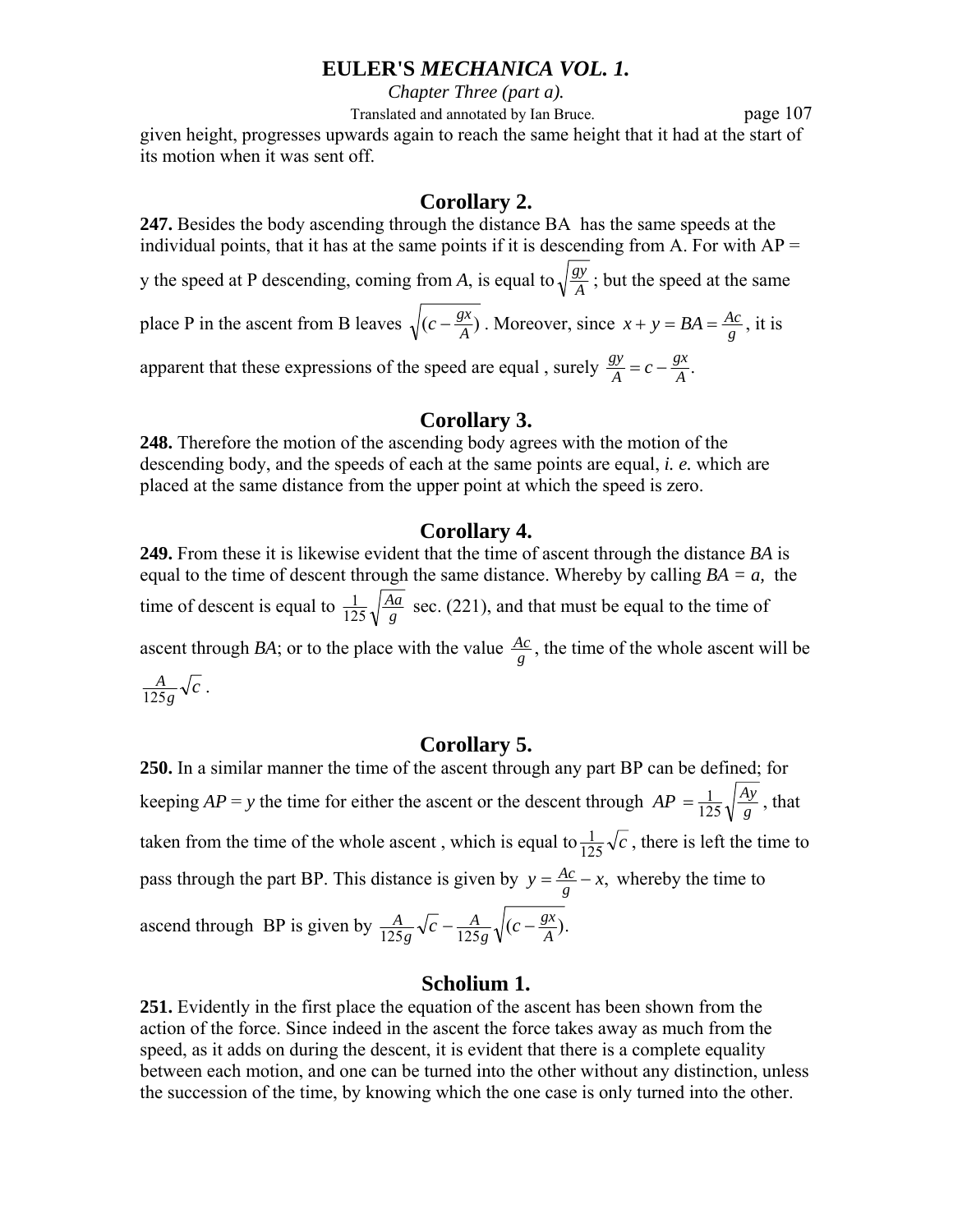*Chapter Three (part a).*

Translated and annotated by Ian Bruce. page 108

Indeed the reasoning is also the same of all the motion produced by the absolute forces: for the body can be turned around in its path with the same speeds, if indeed in the return motion the impressed forces are the same, as those in the departing motion, but to be clearly in the opposite direction. Thus the planets would go round the sun in contrary orbits, which now move in ellipses, if in the first place they had been sent off in a motion contrary to these. For through the same element of distance, the effect of the force in changing the speed is always the same, and for that reason it shall be negative, when the body returns. Moreover the effect, which is devoted to changing the direction of motion of the body, in each case remains the same, which is, that the body in coming and going retraces the same path. But this will become more apparent below, where motion of this kind will be established. But truly, if it is decreased by resistance, this similitude between the ascending and the descending motion vanishes : for in each case the resistance to the motion is made less, and neither is the effect of this on either of the other in the opposite direction, as usually comes about for absolute forces acting.

#### **Scholium 2.**

**252.** Enough therefore with rectilinear motion, which arises from uniform forces, and it is time to move on to different kinds of forces, which in different places exert other forces on bodies, and that needs to be examined, for whatever the motions of the bodies, in as much as they shall be on a straight line, they will vary from the above. Indeed all the forces that we observe in the world suffer from this kind of difference, that no force can be assigned to a body put in any place that will equally affect the body. Thus the planets, where they are closer to the sun. [p. 100] are attracted to the sun by a stronger force; and also where a body more removed from the surface of the earth, the weight or the exertion downwards shall be less on that body. It almost comes about in the same manner, where we observe the magnet to attract an iron filing more at shorter distances, and the attraction to be weaker at greater distances. Therefore we will elicit the laws, for whatever ratio of the forces with distance they hold, according to which the motion of the body acted upon can be changed. And in the first place we are indeed to contemplate forces that vary according to the distance of the body from a fixed point raised to some power.

### **Definition 16.**

**253.** *That fixed point is called the centre of attraction, to which bodies are attracted by a force, which depends on the distance from this point, or which is as some fraction of this distance.* 

## **Corollary 1.**

**254.** Therefore given the distance from this centre of force in which the body placed is drawn to the centre by as large a force, as if it should be the force of gravity acting on this, and placed on the surface of the earth.

### **Corollary 2.**

**255.** Therefore with this distance and the law of the attraction known, clearly given by a function of the distance, to which the attraction is proportional, the ratio of this force is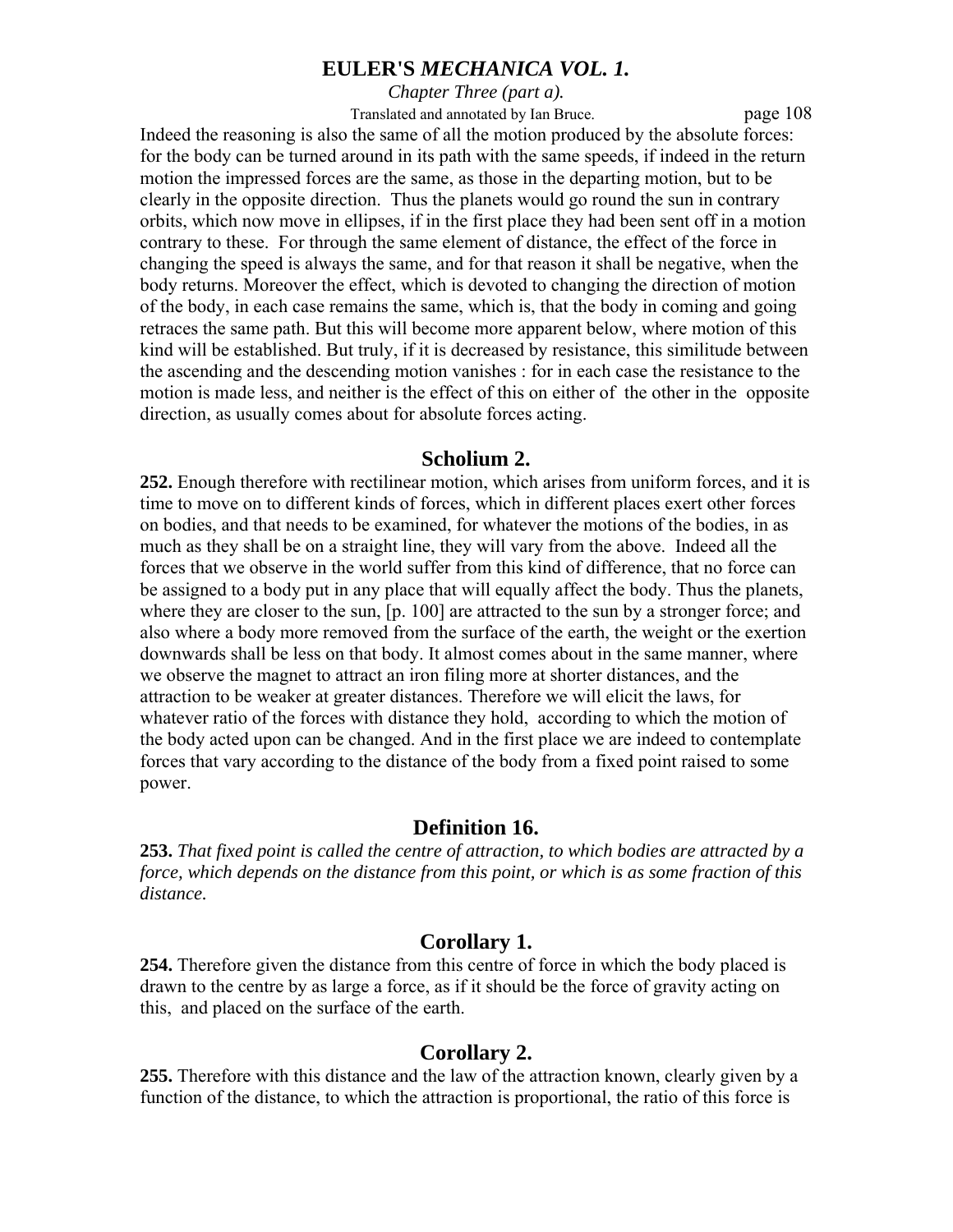*Chapter Three (part a).* Translated and annotated by Ian Bruce. page 109 known, for any position of the body trying to fall towards the centre of force, to the force of gravity on the same body acted on if it should be on the surface of the earth. [p. 101]

# **Corollary 3.**

**256.** Thus in this manner, any variable forces are allowed to be compared with the force of gravity, since the effect of this force on the body is known, and thus also the effect of any force on the body can be determined.

### **Scholium 1.**

**257.** I put this attraction of the centres of the forces similar to the force of gravity, thus in order that likewise the forces of different bodies placed in the same position are as the masses themselves, and thus the magnitudes of the accelerations are all the same (212). Therefore in handling these problems, it is not necessary to call upon the mass of the body in the computation of the motion, but only the magnitude of the acceleration, to which the force of attraction to the centre divided by the mass is in proportion. Moreover it can be compared with the acceleration of the force of gravity, that we put equal to one, and we will compare all the accelerations due to the magnitudes of these forces with this acceleration of unity, clearly homogeneous quantities.

## **Corollary 4.**

**258.** Thus when we talk about the forces as being as the distances from the centre of force or proportional to a certain function of these, it is not only the forces that the bodies have to the centre, but also the accelerations associated with these force, i. e. it is the ratio of the force to the mass, that should be understood.

# **Corollary 5.**

**259.** Therefore since the direction of the force which presses upon the body, always pulls towards the centre of force, [p. 102] it is evident, if the body is either at rest or it has motion, the direction of which passes through the centre of motion, then the body must be moving on this straight line perpetually crossing through the centre of force (189).

### **Definition 17.**

**260.** *The force, which presses upon bodes to the centre of this kind of force, is called the centripetal force. And that, if it is negative, in order that the body is repelled from the centre, is called the centrifugal force.* 

### **Corollary 1.**

**261.** Since this will be the question about the motion, the centripetal force will be for us the magnitude of the acceleration, or the force pulling the body towards the centre divided by the mass of the body.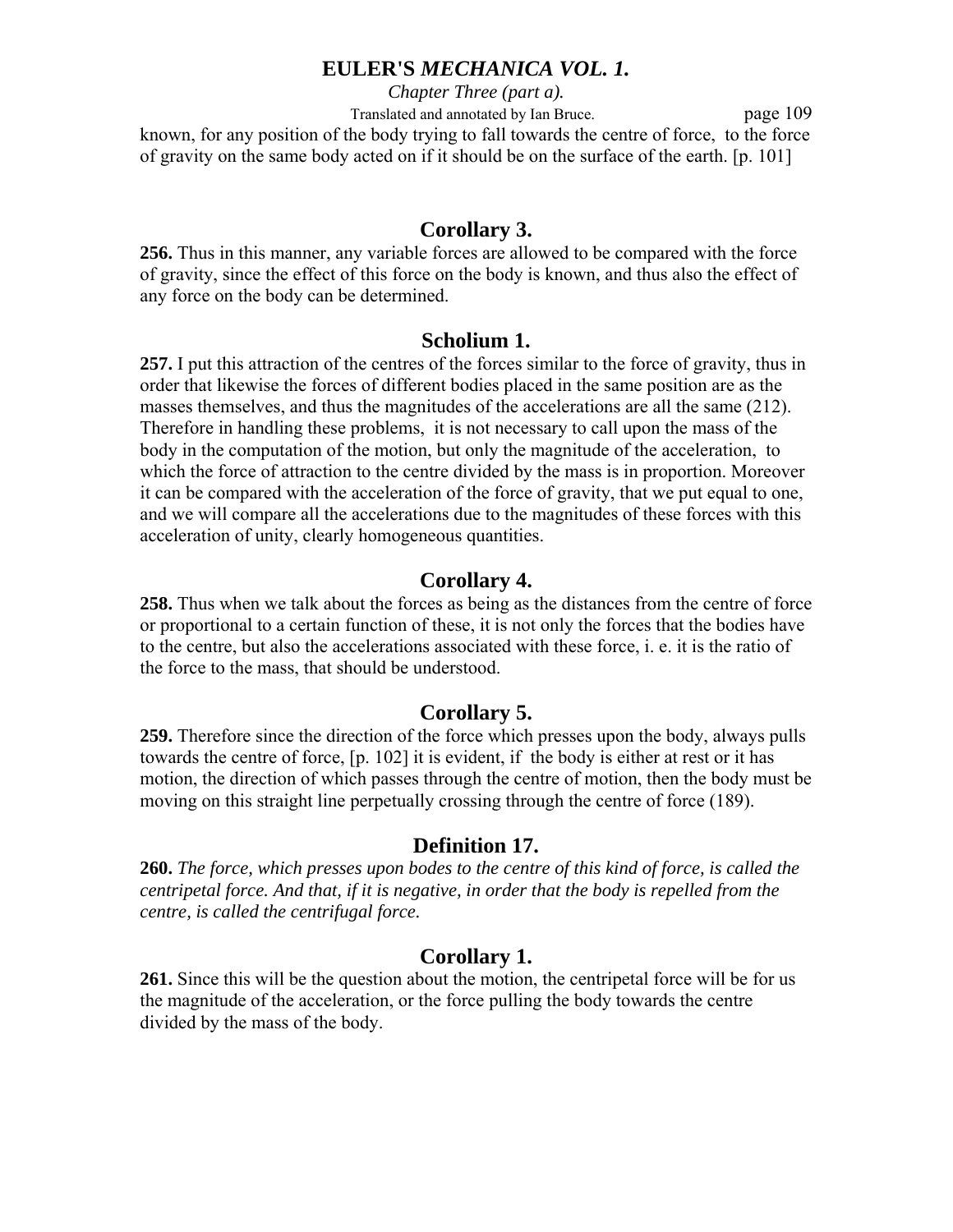*Chapter Three (part a).* Translated and annotated by Ian Bruce. page 110

## **Corollary 2.**

**262.** Therefore the effort or the striving that the body has towards the centre of force, is expressed by the strength of the centripetal force [i. e. the acceleration] multiplied by the mass of the body. On account of which it will be to the weight of the same body, if it were put in place on the surface of the earth, as the strength of the centripetal force or the strength of the acceleration to unity. (257).

#### **Scholion.**

**263.** Newton, who mainly talks about the centripetal force [in the Definitions in the *Principia*], has paid attention to three ways in which the effects of the same can be measured. In the first case, it provides a measure of the absolute quantity of the effectiveness of the centre of the force, without regard to the [mass of the] body being attracted ; thus he asserts, in the case of the larger loadstone the greater the absolute quantity of the centripetal force present, and in the case of the lesser lodestone, the corresponding centripetal force is smaller too [p. 103; See Def. VI. *Principia* ; though the mass of the orbiting body would not cancel, if such a motion were possible, as in *e/m* experiments with a uniform magnetic field.] And in a similar manner, following this theorem, the absolute quantity is greater on the sun than it is on the earth. Moreover this comparison is to be understood from the similarity of the centres of force, i. e. according to the same function of the distances, and with attractions; indeed the comparison does not have differences of this kind at the same place. Hence this absolute quantity of force is to be measured from a known effort, which the body has exerted on it at a given distance from the given centre of force. Moreover in place of this consideration, I put in place the distance into which the body can be put with a force equal to its weight pushing towards the centre (254). In the second place the strength of the centripetal force has the magnitude of an acceleration, which is perceived by the senses at the object itself, where the centripetal force itself is acting (261); indeed it is measured by the ratio of the effort applied to the mass. In the third case, the strength of the centripetal force leads us to the magnitude of the motive force, which is specified by the force the bodies experience on approaching the centre of force; the motive force is the quantity of motion, and that is usually measured by the product of the speed by the mass, and which is produced in a given time proportional to this effort itself. And for this force *p*, and the mass *A*, the

increment in the speed in a given element of time varies as  $\frac{p}{A}(154)$ , that multiplied by the mass *A* gives the increment in the quantity of motion, that is proportional to the force

*p*.

[According to Cohen, on p. 406 of his translation of the *Principia*, which is very good on this point, Newton's summary of the three effects of centripetal force are : *absolute, accelerative, and motive*. One may take the first to mean that the centripetal force lies in the category of absolute forces; the second that it involves an acceleration; and the third that the momentum of the body is related to it from the impulse divided by time relation, as Euler sketches above. One may raise the odd eyebrow at Def. 8, which tells us that it is the opposing centrifugal force which prevents the body from falling...... Well!! It may also be appropriate to note what the modern usage is by contrast, at least according to this translator's understanding : Newton's Second Law, which he never actually enunciated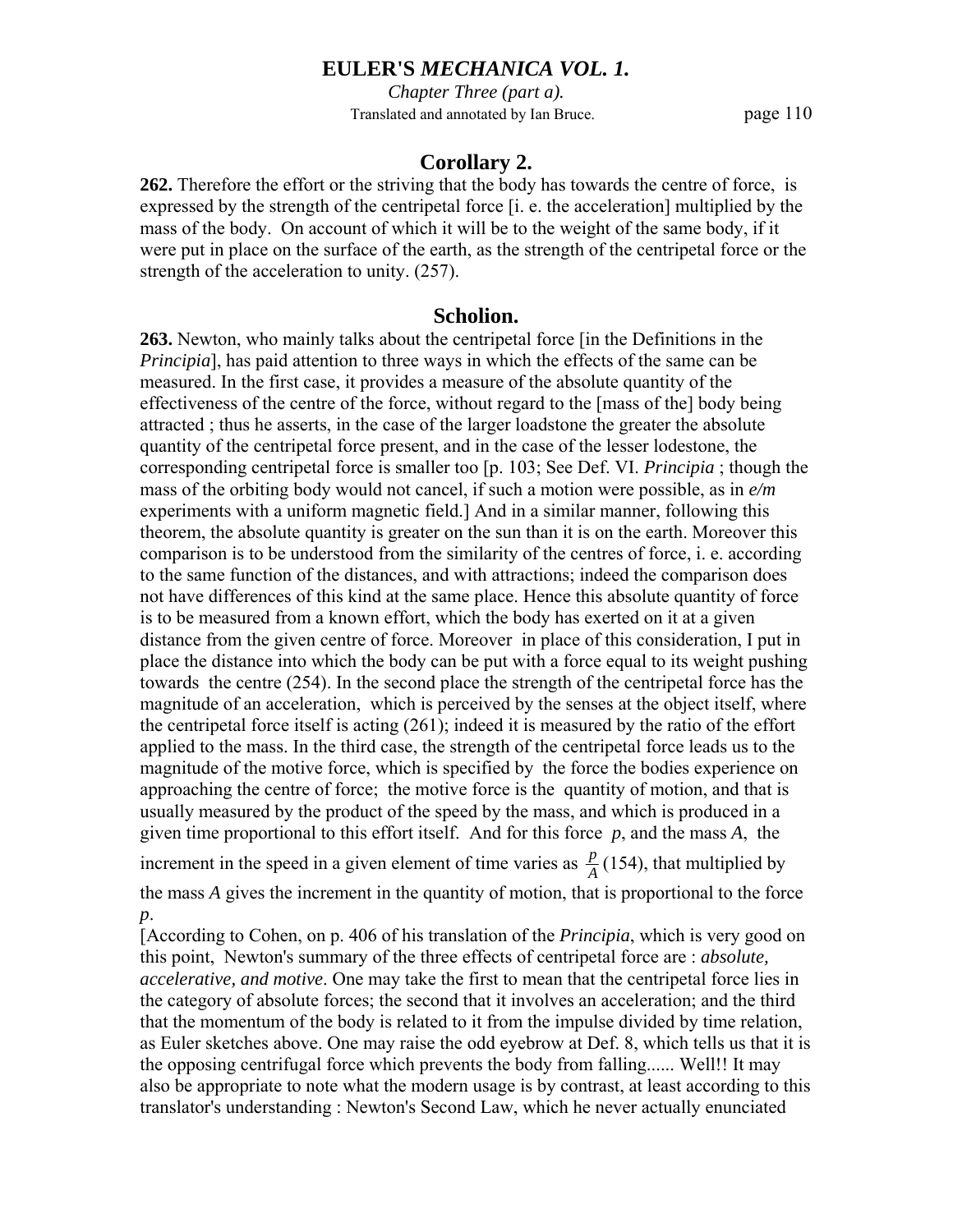*Chapter Three (part a).*

Translated and annotated by Ian Bruce. page 111

himself in the form  $'F = ma'$  is a cause – effect relation. The cause can be some phenomenologically determined relation such as the law of universal gravitation, Coulomb's law of electrostatics, etc: this takes care of the first property. The effect is what the mass does in response. If the force is always applied at right angles to the direction of motion, then we get the centripetal acceleration, which is a purely kinematic quantity: which is the second property. The third property is an amalgamation of these two, whereby the rate of change of momentum can be used as a measure of the central force, as for example for a moon rotating around a planet, etc. This is all viewed in the realm of classical physics. Newton was to correct his unfortunate assertion made above, when he discussed cannon balls falling towards the centre of the earth when in orbit.]

### **PROPOSITION 32.**

#### **PROBLEM.**

**264.** *Let C be the centre of the forces* (Fig. 25) *that attract bodies in some ratio of the distance, and by this force a body at rest at A is drawn forwards; the speed of this body is then sought at any point in the interval AC.* [p. 104]

#### **SOLUTION.**

Let  $AC = a$ ,  $AP = x$ ; and the speed that the body has at *P* is that corresponding to having fallen from the height *v*. The attraction shall be given as the ratio of the distance raised to some power *n*, and *f* is taken as  $\frac{p}{p}$ the distance from C, at which the force on the body towards C is equal to the weight of the body, if it should be placed on the surface of the earth.  $c$ Therefore the strength of the acceleration, by which the body at P is pulled towards C, will be as the strength of gravity, that I put equal to 1, as  $\mathbb{CP}^n$ , *i. e.* as  $(a-x)^n$  to  $f^n$ ; on account of which the acceleration is expressed  $\boldsymbol{q}$ *n n* by  $\frac{(a-x)}{f}$  $\frac{a-x}{b}$ . Therefore by taking  $Pp = dx$  then  $dv = \frac{(a-x)^n}{c^n}$  $dv = \frac{(a-x)^n dx}{x!}$ . For *dv* is  $\boldsymbol{B}$ *f f* equal to *dx* multiplied by the strength of the acceleration (213). This Fig. 25. integrated equation produces  $v = C - \frac{(a-x)^{n+1}}{(n+1)f^n}$  $= C - \frac{(a-x)^{n+1}}{n}$ . For the constant C to be *n*  $v = C - \frac{(a-x)^2}{a-x^2}$ *n*  $n+1$ ) f + defines put  $x = 0$ , in which case by hypothesis it must become  $v = 0$ ; therefore

 $(n+1)$ 1 *n n*  $n+1$ ) f  $C = \frac{a}{a}$ +  $=\frac{a^{n+1}}{a^{n+1}}$ . It is therefore found that  $(n+1)$  $1 - (a - x)^{n+1}$ *n*  $n+1$   $(a, x)^n$  $n+1$ ) f  $v = \frac{a^{n+1} - (a-x)^n}{a-x}$ +  $=\frac{a^{n+1}-(a-x)^{n+1}}{(a-x)^n}$ . Or by putting  $a-x=CP=y$ 

it becomes  $(n+1)$  $1, n+1$ *n*  $n+1, n$  $n+1$ ) f  $v = \frac{a^{n+1}-y}{a}$ +  $=\frac{a^{n+1}-y^{n+1}}{n}$ . From which equation the speed of the body at any point of the interval *AC* is known. Q. E. I.

[Thus, the force on the body at position  $a - x$  is given by some function  $k(a - x)^n$ , and the acceleration is  $k(a-x)^n/m$ , where *m* is the mass of the accelerated body and *k* is a constant of proportionality. However, when the body is at *f*, it is considered to have the force equal to its weight acting on it, which is just *m*, as *g* is taken as equal to 1; hence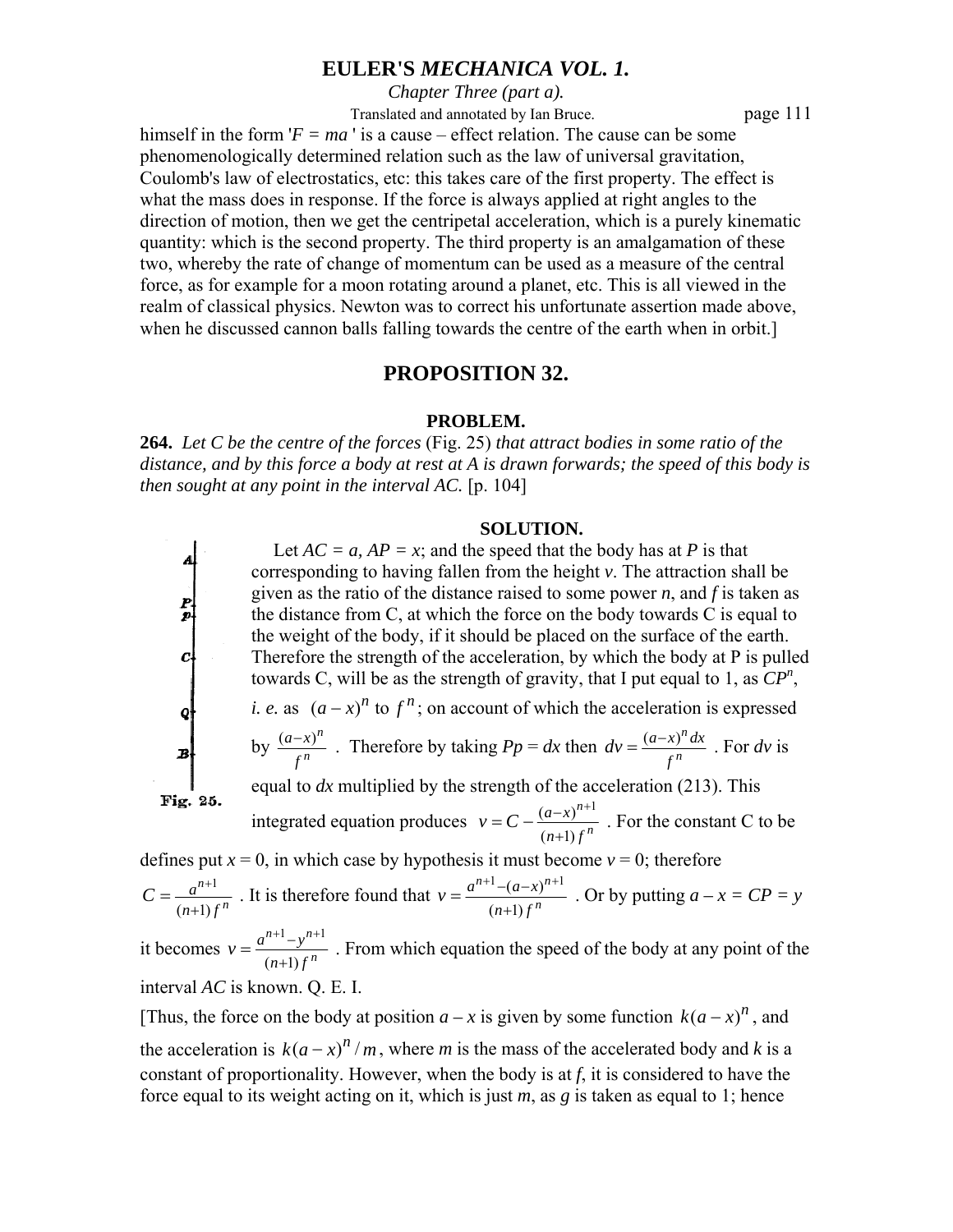*Chapter Three (part a).*

Translated and annotated by Ian Bruce. page 112

 $kf^{n} = m.1$ , or  $k = m/f^{n}$ , giving the force as  $m(a-x)^{n}/f^{n}$ , and the acceleration as  $(a-x)^n / f^n$ . In addition, for motion under gravity 2 $vg = V^2$ , where *V* is the final speed at the point and *g* is taken as 1, then  $VdV = gdv$  and also  $VdV = adx$  for the motion under the new force; hence  $adx = dy$ , where a is the acceleration under the new force, and the point masses under gravity and under the new force have the same speed and increment in the speed; as these are not in proportion in general, each point must correspond to a different release point. This gives the ratio of the accelerations under gravity and the

force, which is a function of the distance. From which it follows that  $dv = \frac{(a-x)}{c^n}$ *n f*  $dv = \frac{(a-x)^n dx}{dx}$ ,

which can then be integrated as above. We would now proceed in a slightly different manner, and set the acceleration  $dV/dt = VdV/dx$ ; in which case

$$
VdV/dx = (a-x)^n / f^n
$$
 and  $\frac{1}{2}V^2 = v = C - \frac{(a-x)^{n+1}}{(n+1)f^n}$ , etc. We may note also that this first

integral is in fact just the conservation of energy, as the sum of the kinetic and potential energy is related to the constant C. This relation obviously breaks down when infinite quantities are involved.]

# **Corollary 1.**

**265.** If  $n + 1$  is a positive number,  $y^{n+1}$  vanishes when  $y = 0$ . Therefore in this case [p. 105] the altitude corresponding to the speed, that the body has on arriving at C, will correspond to  $\frac{a^{n+1}}{(n+1)j}$ *n n*  $n+1$ ) f *a* + <sup>+1</sup> But if  $n + 1$  is a negative number,  $y^{n+1}$  will become infinitely large when *y* is made zero : hence in this case the body on arriving at C will have an infinitely large speed.

### **Corollary 2.**

**266.** But if  $n + 1 = 0$  or  $n = -1$ , the value found from the equation itself may not be known on account of the numerator and the denominator vanishing. Because of this, it will be necessary to repeat the differential equation. Moreover, it follows that  $dv = \frac{fdx}{d-x}$ , the integral of which is  $v = C - fl(a - x)$ . And it must be that  $C = fla$ , on account of which  $v = fl \frac{a}{a-x} = fl \frac{a}{y} = f \log(\frac{a}{y})$ *y a*  $\nu = f \frac{a}{a-x} = f \frac{a}{y} = f \log(\frac{a}{y})$ . Which is the true value of *v*, when *n* has the value *-*1, *i. e.* when the centripetal force varies inversely with the distance from the centre of the force.

# **Corollary 3.**

**267.** Therefore in this case,  $n = -1$ , when the body arrives at the centre *C*, its speed is infinitely great; for it shall be that  $v = fl \infty$ . This infinite step is to be deplored, and if a nearby value is taken, it is finite; however if  $n + 1$  should exceed zero a little, then the speed at *C* suddenly becomes finite.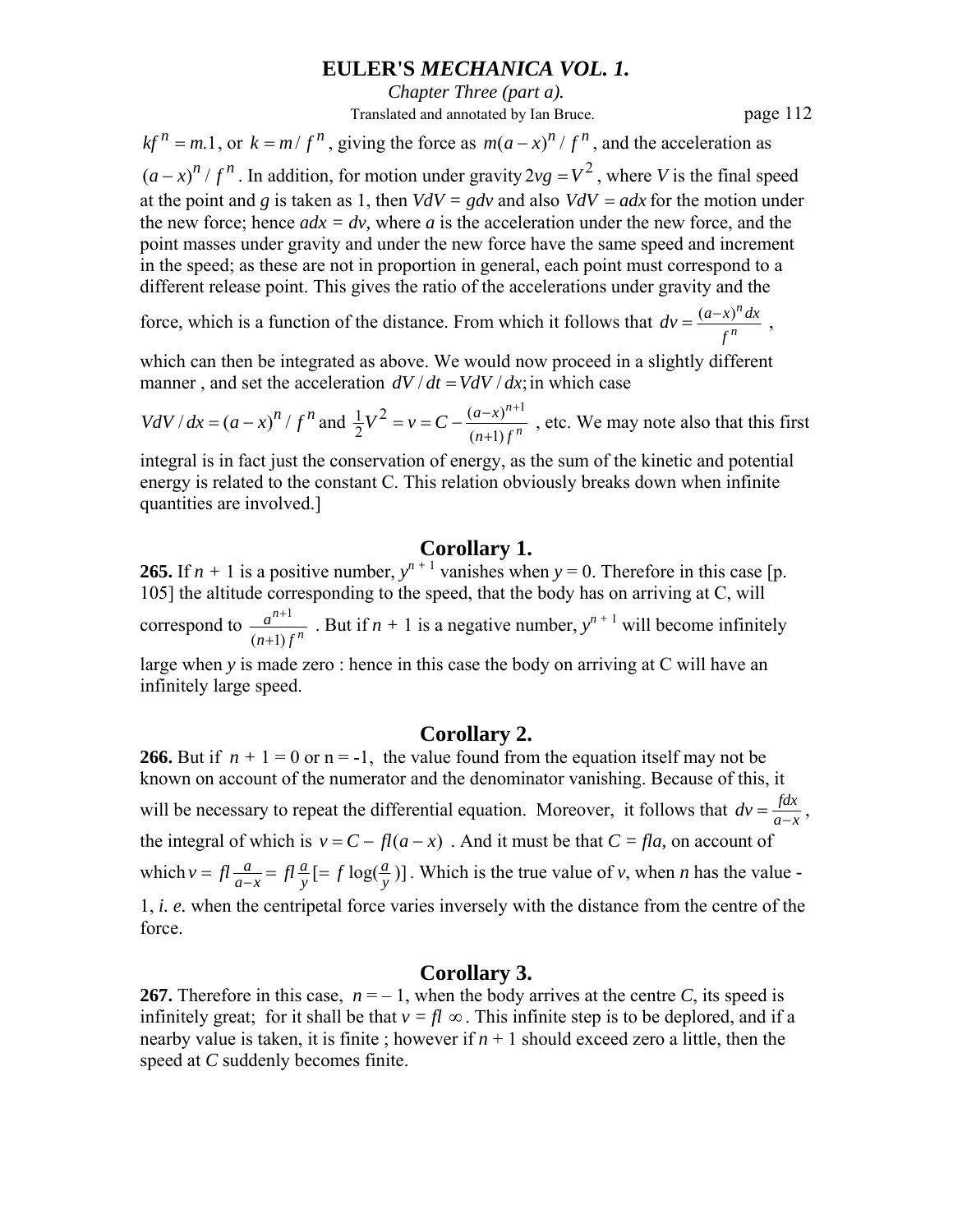*Chapter Three (part a).* Translated and annotated by Ian Bruce. page 113

### **Corollary 4.**

**268.** Moreover since  $n + 1$  should be a positive number, since then the height *n a*

corresponding to the speed at C is  $\frac{a^{n+1}}{(n+1)j}$ *n*  $n+1$ ) f +  $\frac{+1}{2}$ , then the speeds of many bodies falling [p.

106] towards the centre C, and which they have at C, are as  $a<sup>2</sup>$ *n*+1  $a^{\frac{n+1}{2}}$ , *i. e.* as the  $\frac{n+1}{2}$  power of the distances from which they have began the fall.

### **Scholium 1.**

**269.** Moreover, after the body arrives at *C* from *A* in *C*, where then it shall keep on moving forwards, it is not so easy to be defined. Indeed it is observed, that if *y* is made negative in the expression found, the height corresponding to the speed at *Q* should be emerging; which if it is positive, then the body again returns to  $Q$ ; but truly if it is negative, from the evidence, this body never reaches beyond *C* into the region *CQ*. In truth this way of continuing the motion is not always possible to be adhered to; often indeed the hypothesis itself, by which the attractive force is placed before and beyond *C* towards the centre is opposite. In as much as the body proving to be at *P*, since it is being pulled down, when it arrives at *Q*, it is pushed up by an equal force, if  $CO = CP$ . This force, on account of the nature of the force which is acting on the body at *Q*, is negative with the former ratio and thus is to be expressed by a negative quantity. Therefore the

force at *P* expressed by  $\frac{(a-x)^n}{f^n}$  or  $\frac{y^n}{f^n}$ *n n f y f*  $\frac{(a-x)^n}{n}$  or  $\frac{y^n}{n}$  must be the negative of itself, when – *y* is put in

place of *y*, and that never happens, unless *n* is either an odd number or a fraction, of which the numerator and denominator are uneven. Therefore for these cases the value of *v* is produces, when the body arrives at  $Q$ ; always in the remaining cases, since in calculating the force acting on the body at *Q* when indeed with the value not in agreement, the quantity elicited for the letter *v* is not the true value [p. 107]. If indeed *n* is an even number, the attracting force at *Q* by making *y* negative is equal to the force at *P* and clearly falls in the same place. From which it shall be, that as the body crosses the centre *C* on the line *CQ* must continue to fall to infinity, that calculation also makes clear. Because when it disagrees with the hypothesis, it is seen that in these cases the motion of the body, after it has arrived at C, cannot be defined by the formula defined. Moreover it is seen to be more absurd, when  $n = \frac{1}{2}$  or another fraction of this kind, which changes  $y^n$  into an imaginary quantity with  $-y$  put in place of *y*; because that may indicate that that not only is the body not attracted to *C*, but the force of attraction also becomes imaginary, which is indeed not possible to understand.

## **Corollary 5.**

**270.** Therefore if *n* is an odd number, the value of *v* itself, which is  $\frac{a^{n+1}-y^{n+1}}{(n+1)f^n}$ *n*  $n+1$ ,  $n$  $n+1$ ) f  $a^{n+1}-y$ +  $\frac{+1-y^{n+1}}{n}$ , does not change with – *y* put in place of  $+$ *y*, since the even number *n* + 1 of *y* avoids the [sign]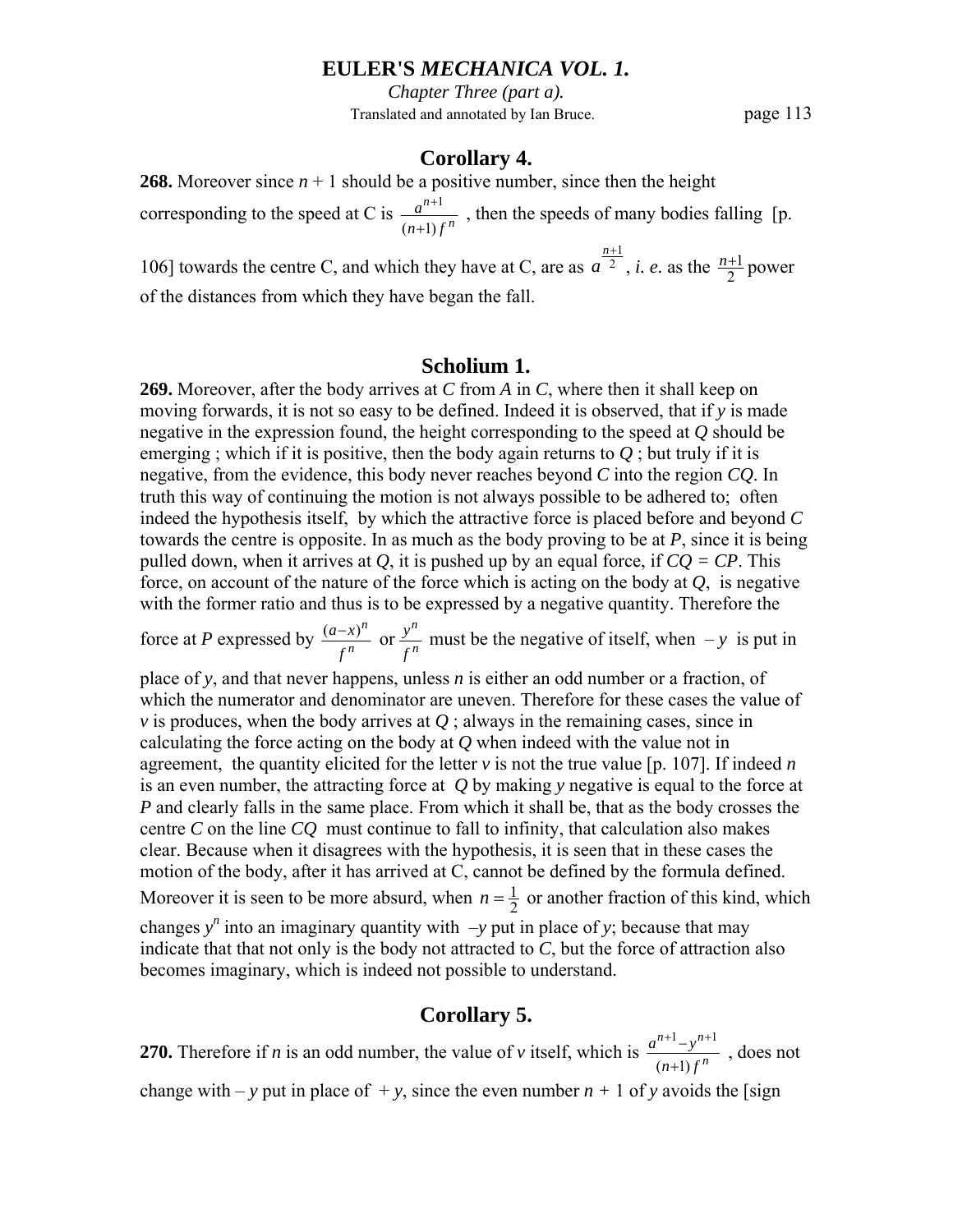*Chapter Three (part a).*

Translated and annotated by Ian Bruce. page 114

change in the] exponent. From which it is apparent that the speed of the body at *Q* is equal to that which it had before at *P*, if indeed  $CQ = CP$ . Therefore the motion is equal in the manner in which the body recedes in the direction *CQ*, by which before it approached along *AC*; and it shall reach as far as *B*, thus in order that  $CB = AC$ , where it loses all its speed. And thus it reverts again in the same way to *C*, and then it arrives at *A* again. Which reciprocal motion, unless decreased by friction, will be carried out indefinitely.[p. 108]

# **Corollary 6.**

**271.** Nevertheless the case when  $n = -1$ , since  $-1$  is an odd number is to be undertaken. For with *y* made negative  $v = fl \frac{-a}{y}$ , which is an imaginary amount. From which it is seen that the body never goes beyond *C*. Hence another judgement is seen to be brought down, when  $n$  is a negative number, even if it is odd. For a similar example of this kind occurs beyond, if  $n = -3$  (355).

## **Scholium 2.**

**272.** Indeed this is seen to be less in agreement with the truth; for the reason is hardly apparent why the body with its infinite speed that it acquires at *C* should be about to progress into CB rather than another region, especially when the direction of this infinite speed should follow into this region. But whatever it shall be, here the calculation rather than our judgement being trusted and established, the jump if it is made from the infinite to the finite, is not thoroughly understood. Moreover, this opinion is further confirmed by a similar example for which a full explanation is given below, (665), if  $n = -2$ ; for in this case the speed of the body arriving at *C* is also infinite and directed along *CB* ; by no less truth, in this case the body does not progress beyond *C*, but suddenly reverts from *C* equally and approaches towards A. From which it is understood, that as often as an infinite speed should arise at C, judgement about the further motion of the body should be suspended. So for the time being only this shall be done, until we come to considering motion along curves [p. 109] ; and with these indeed which are rectilinear, and [the resolution of this problem is] clearly connected to these(762). For neither then is the calculation which is put in place subject to this inconvenience, as it is in disagreement with the hypothesis; but whatever is put equal to the centripetal force is not in opposition to the calculation.

## **Scholion 3.**

**273.** But always, when the speed at *C* is not infinitely great, because that happens, when the size of the number  $n + 1$  is positive, the whole motion of the body is known by our judgement, even if the calculation is insufficient. For if the speed at C is finite and has the direction along *CB*, that by necessity is should have, then it may not be possible to happen, as no motion can be continued along *CB*. But in a like manner the motion may be continuing to recede from *C*, when before it was approaching along *AC*, and at some point Q it has the same speed that before it had at the point P placed at an equal distance from C, thus as can be understood from  $\S 251$ . Therefore the motion occurs perpetually between A to B and back again, and in returning the body completes the motion.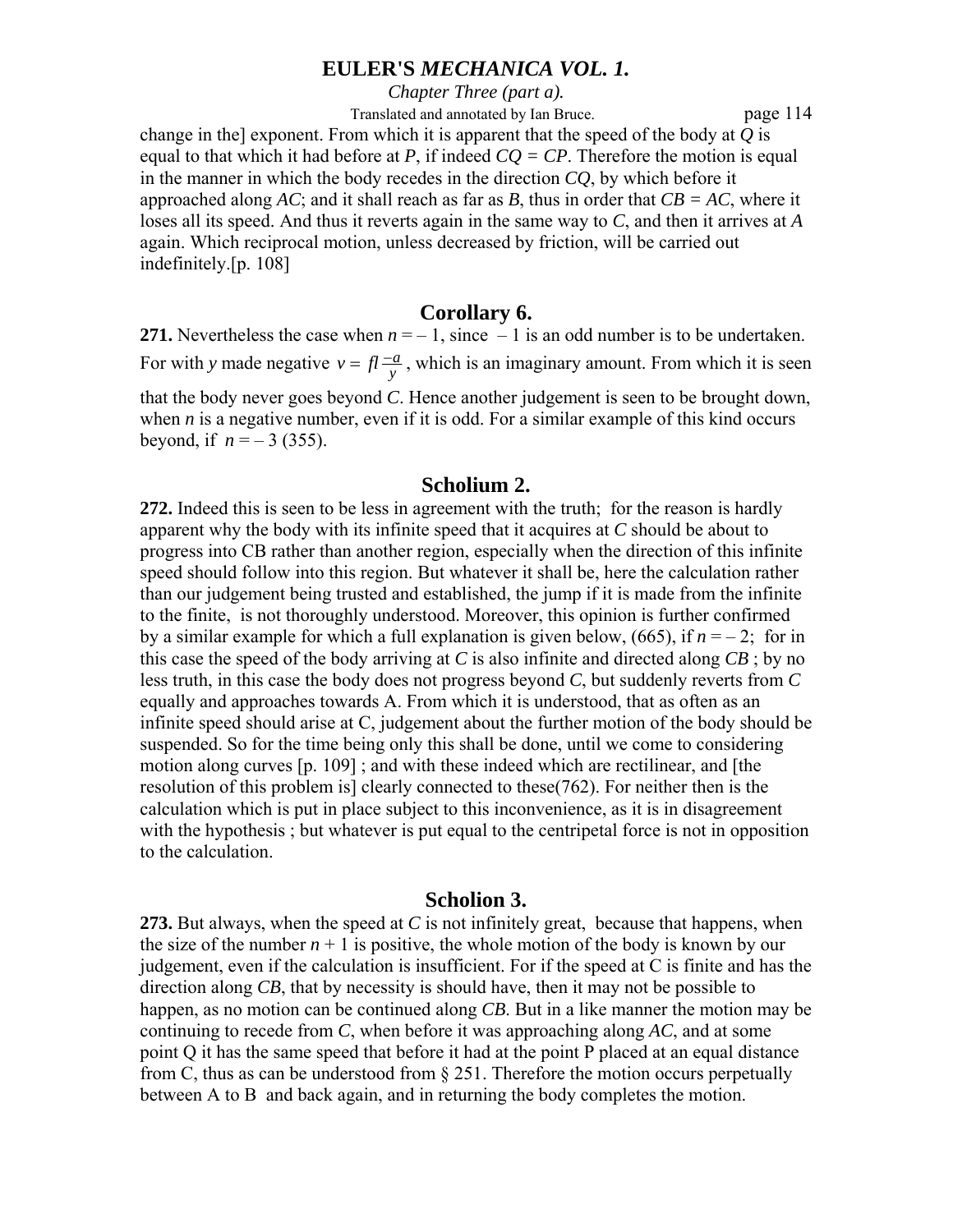*Chapter Three (part a).* Translated and annotated by Ian Bruce. page 115

# **PROPOSITION 33.**

#### **PROBLEM.**

**274.** *With the attraction from the centre C* (Fig. 26) *to be in some ratio of a multiple of the distances, the body at D now has a given speed ; the point A is required on the line CD produced, from which the descent of the body towards C begins, so that it has acquired this speed when it arrives at D.* [p. 110]

#### **SOLUTION.**

With *n* denoting as above the exponent of the ratio of multiplication, in what shall be the centripetal force, and *f* the distance at which the centripetal force is equal to the force of gravity; let  $CD = b$ , the speed at  $\begin{array}{c}\n\mathbf{D} \\
\mathbf{P}\n\end{array}$ *D* corresponding to the height *h*, and the distance *CA* sought which is put equal to *q.* Since here therefore *q* denotes that same distance as *a* [*i. e.* CA] in the above proposition, and *b* likewise that of *y* [*i. e.* CP]*,* and *h* likewise here represents *v*, this equation is formed:  $h = \frac{q^{n+1} - b^{n+1}}{(n+1) \cdot r^n}$  $=\frac{q^{n+1}-b^{n+1}}{a^{n+1}-b^{n+1}}$ .  $1 \mu^{n+1}$  $h = \frac{q^{n+1}-b}{a}$  $(n+1)$  $n+1$ ) f + [c. f.  $v = \frac{a^{n+1}-y^{n+1}}{(n+1)f^n}$  $=\frac{a^{n+1}-y^{n+1}}{a}$  above.] From which  $n+1, n$  $y = \frac{a^{n+1}-y}{a}$ *n*  $n+1$ ) f +  $q^{n+1} = b^{n+1} + (n+1)hf^n$  and  $q = (b^{n+1} + (n+1)hf^n)^{\frac{1}{n+1}}$ . Moreover in the Fig. 26. particular case, when  $n = -1$ , there is obtained *h*  $f = f l \frac{q}{b}$  and hence  $q = e^{\frac{h}{f}} b$ , where *e* is the number, the logarithm of  $h = f l \frac{q}{h}$  and hence  $q = e^f b$ 

which is unity. Q. E. I.

### **Corollary 1.**

**275.** If the centripetal force varies directly as the distance, then  $n = 1$  and  $q = \sqrt{(b^2 + 2fh)}$ . Which is always a finite quantity, but only if *b*, f and *h* are such. Likewise it arises, provided  $n + 1$  is a positive number. And also in the case  $n = -1$  the distance *q* is never infinite.

### **Corollary 2.**

**276.** But if  $n + 1$  is a negative number, for example  $-m$ , since  $n = -m - 1$ , then *m*  $f^{m+1}$ – $mb^m h$ *f*  $m+1$   $m<sub>h</sub>m$  $q = b$ .  $m \left( \frac{f^{m+1}}{f^{m+1} - mb^m h} \right)$ , for which the height is infinite when *h* is given by  $h = \frac{f^{m+1}}{mb^m}$ *mb*  $h = \frac{f^{m+1}}{f^{m}}$ , and if

*h* is a quantity greater than this,  $[p. 111]$  *q* is negative, or rather infinitely greater, or even imaginary. From which it is understood from these cases that only by falling from infinity is the body able to acquire as much speed at *D*.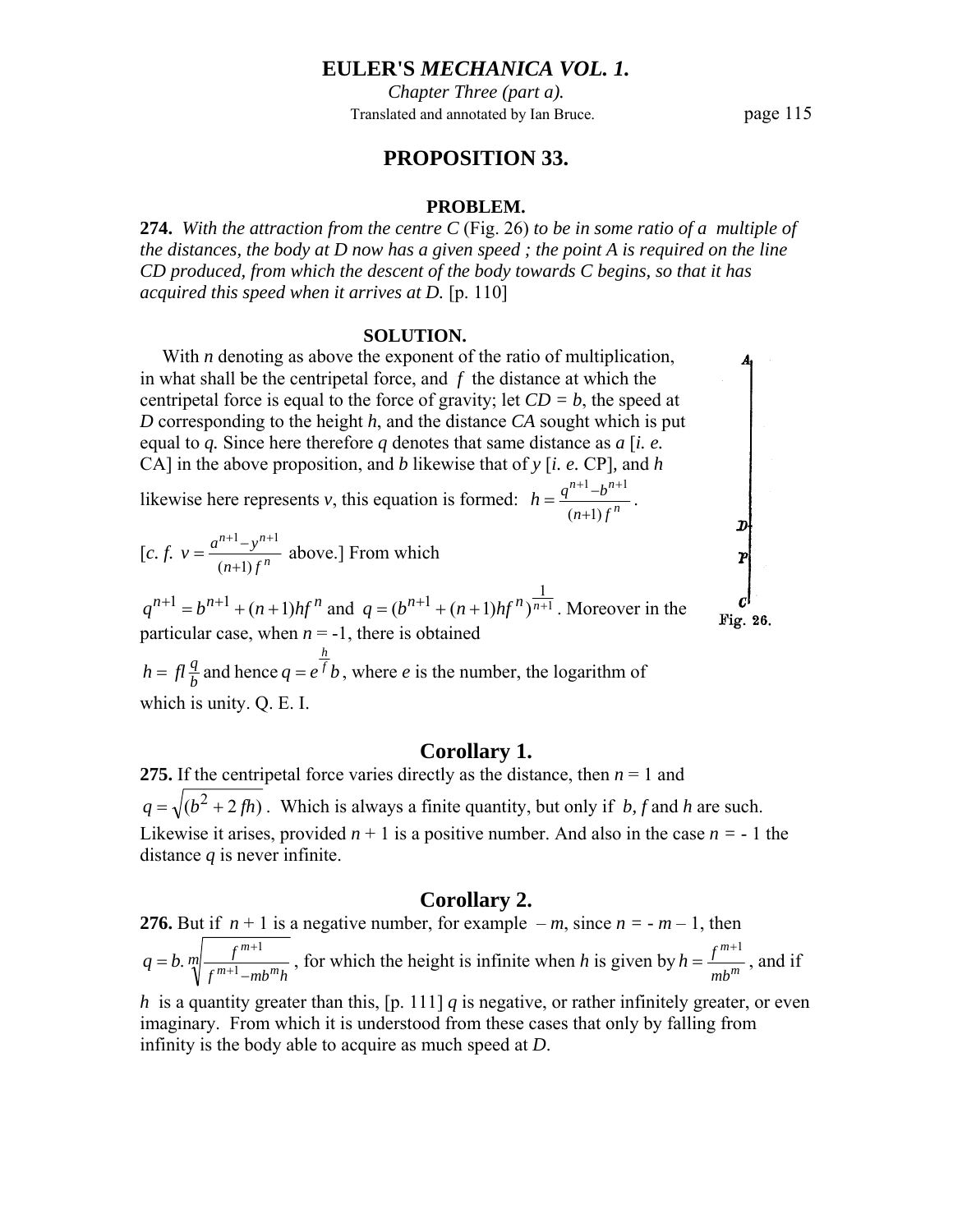*Chapter Three (part a).* Translated and annotated by Ian Bruce. page 116

## **Corollary 3.**

**277.** By keeping  $n + 1$  equal to the negative number – *m* and the distance *h* for the point *A* at infinity will be  $h = \frac{f^{m+1}}{m b^m}$ *mb*  $h = \frac{f^{m+1}}{g}$ . And the distance from the centre C at which the body,

falling from the infinite distance, will have the speed  $\sqrt{h}$ , which is equal to  $f \sqrt[m]{\frac{f}{mh}}$ .

## **Corollary 4.**

**278.** If the centripetal force is inversely proportional to the square of the distance, then *m* = 1. On account of which  $q = \frac{bf^2}{f^2 - bh}$ . When, therefore  $h = \frac{f^2}{b}$ , the distance AC, *i. e. q*, shall be infinitely great.

### **Corollary 5.**

**279.** If this problem is joined with the preceding one, the motion of the body can be easily determined, since it begins to descent to *C* from *B* with the speed  $\sqrt{h}$ . From the preceding indeed the descent of the body is observed to be made from A, since it begins to descend in the part from D with the speed  $\sqrt{h}$ , *CP* is called equal to y, and the speed,  $n+1$ ,  $n$ 

that the body has at *P*, corresponding to the height *v*, is  $v = \frac{q^{n+1} - y^{n+1}}{(n+1)f^n}$ *n*  $n+1$ ) f  $y = \frac{q^{n+1}-y}{a}$ +  $=\frac{q^{n+1}-y^{n+1}}{(264)}$  (264). [p. 112]

But  $q^{n+1} = b^{n+1} + (n+1)hf^n$ . Hence it becomes  $v = \frac{b^{n+1} + (n+1)hf^n - y^{n+1}}{(n+1)f^n} = \frac{b^{n+1} - y^{n+1}}{(n+1)f^n} + h.$ *n*  $n+1$   $(n+1)$   $h \in \mathbb{R}^n$   $n!$  $n+1$ ) f  $b^{n+1} - y$  $n+1$ ) f  $= \frac{b^{n+1} + (n+1)hf^n - y^{n+1}}{h} = \frac{b^{n+1} - y^{n+1}}{h} +$ + − +  $^{+1}$ +(n+1)hf<sup>n</sup>-y<sup>n+1</sup> b<sup>n+1</sup>-y<sup>n+</sup>

### **Corollary 6.**

**280.** From this expression for *v*, when the descent begins from *D* with the speed corresponding to the height *h*, it does not differ from that which is produced, if the descent were made from rest, except that this is quantity is always a distance greater than *h*.

### **Scholium.**

**281.** Since the time delay, in which the distance AC or any part of this is completed for any hypothetical centripetal force (Fig. 25), that is easily known from the known speeds. Generally the time for any letter *n* cannot be shown in a finite number of terms, clearly the time to traverse *AP* is found to equal

$$
\int \frac{dx \sqrt{(n+1)}f^{n}}{\sqrt{(a^{n+1}-(a-x)^{n+1})}},
$$

which quantity generally neither can be integrated nor reduced to the quadrature of any known curve. But yet in various cases of *n* itself, it can be expressed neatly enough , on account of which from the general case set out, particular special cases will be examined in the following propositions.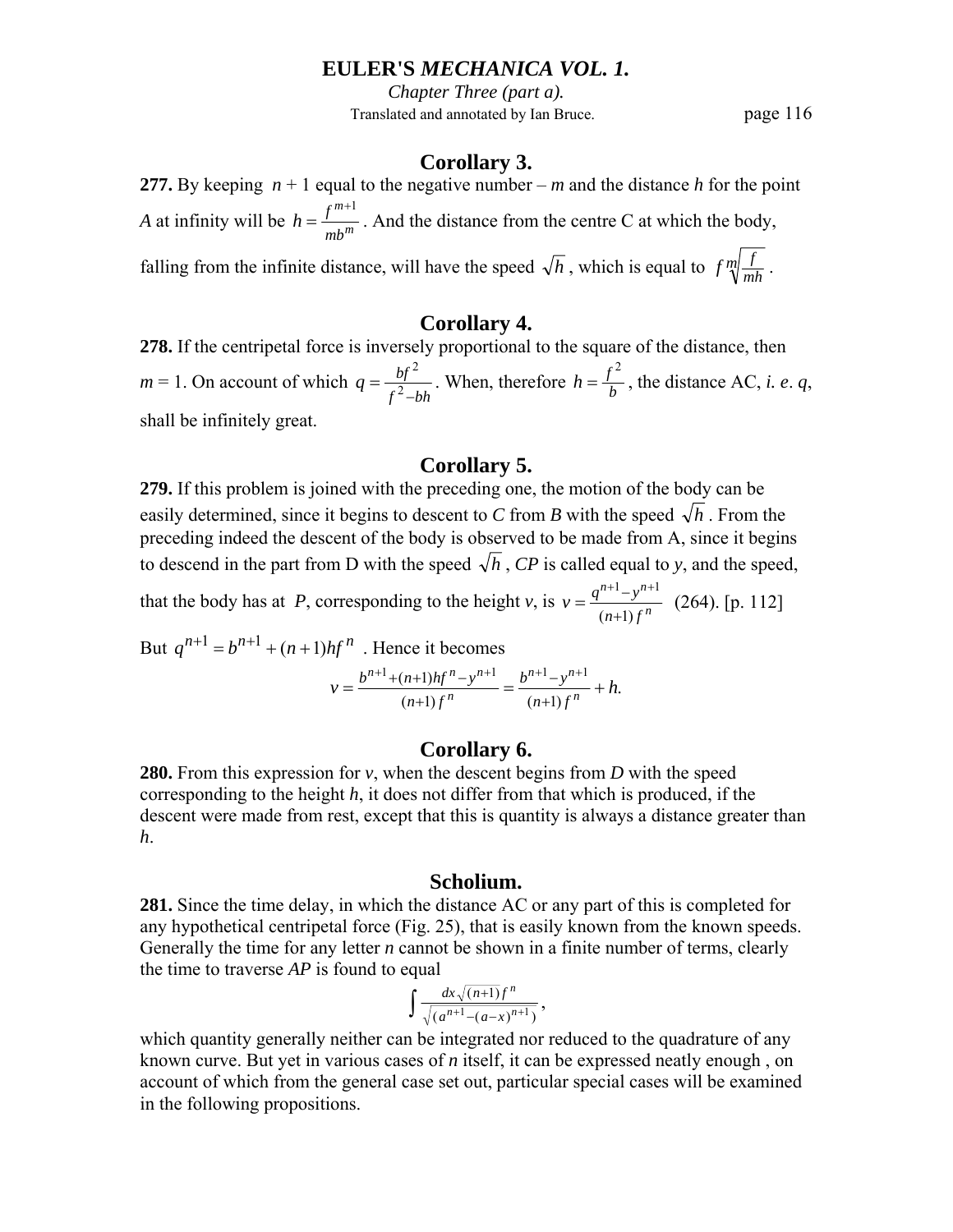*Chapter Three (part a).* Translated and annotated by Ian Bruce. page 117

# **PROPOSITION 34.**

#### **PROBLEM.**

**282.** *If the centripetal force is in proportion to the distance from the centre C* (Fig. 27) *and the body falls from A as far as C,* [p. 113] *it is required to determine the time in which the body completes any part of this distance.* 

#### **SOLUTION.**

With  $AC = a$ , and the distance from the centre *C*, in which the centripetal force is equal to the force of gravity , equal to *f*, some part of the distance *CP = y* and the speed at *P* corresponding to the height *v*. Therefore the time, in which the distance *CP* is completed, is equal

to  $\int \frac{dy}{\sqrt{v}}$ ; with the fraction  $\frac{1}{250}$  ignored, since this can be used for the known time in seconds and can be added as

desired. Truly from Prop. 32 (264) by making  $n = 1$  $\frac{\sqrt{2-y^2}}{2f}$ , hence  $\sqrt{v} = \frac{\sqrt{(a^2-y^2)}}{\sqrt{2f}}$ . 2  $\alpha$  2  $\alpha$ *f*  $\nu = \frac{a^2 - y^2}{2f}$ , hence  $\sqrt{\nu} = \frac{\sqrt{a^2 - y^2}}{\sqrt{2f}}$ 

From which the time to travel through *PC*

$$
= \int \frac{dy\sqrt{2f}}{\sqrt{(a^2-y^2)}} = \frac{\sqrt{2f}}{a} \int \frac{ady}{\sqrt{(a^2-y^2)}}.
$$



Upon AC the quadrant of a circle is constructed AME, and to this the lines CE and PM as axis. From which is made, as agreed, the arc  $EM = \int \frac{ady}{\sqrt{(a^2 - y^2)}}$ . On account of which the time to traverse PC becomes  $=$   $\frac{EM \cdot \sqrt{2f}}{a}$ . The time therefore of the total descent through AC will be  $\frac{AME.\sqrt{2f}}{a}$ . Hence the time of descent through  $AP = \frac{AM.\sqrt{2f}}{a}$ . From these therefore the time of descent through any distance travelled through can become known, and that in seconds, if these expressions are divided by 250 and the length *f* is shown in thousandth parts of Rhenish feet. Q. E. I.

### **Corollary 1.**

**283.** Let  $1 : \pi$  denote the ratio of the diameter to the circumference, then it becomes 2AME :  $a = \pi$  : 1 and  $\frac{AME}{a} = \frac{\pi}{2}$ . Hence on account of this, the time of descent through AC is equal to  $\frac{\pi}{2}$   $\sqrt{2f}$ . [p. 114] Since that does not depend on the height dropped or travelled through *a*, but whatever amount this shall be, it keeps the same value. Therefore all bodies, which are released towards this centre, reach that in equal amounts of time.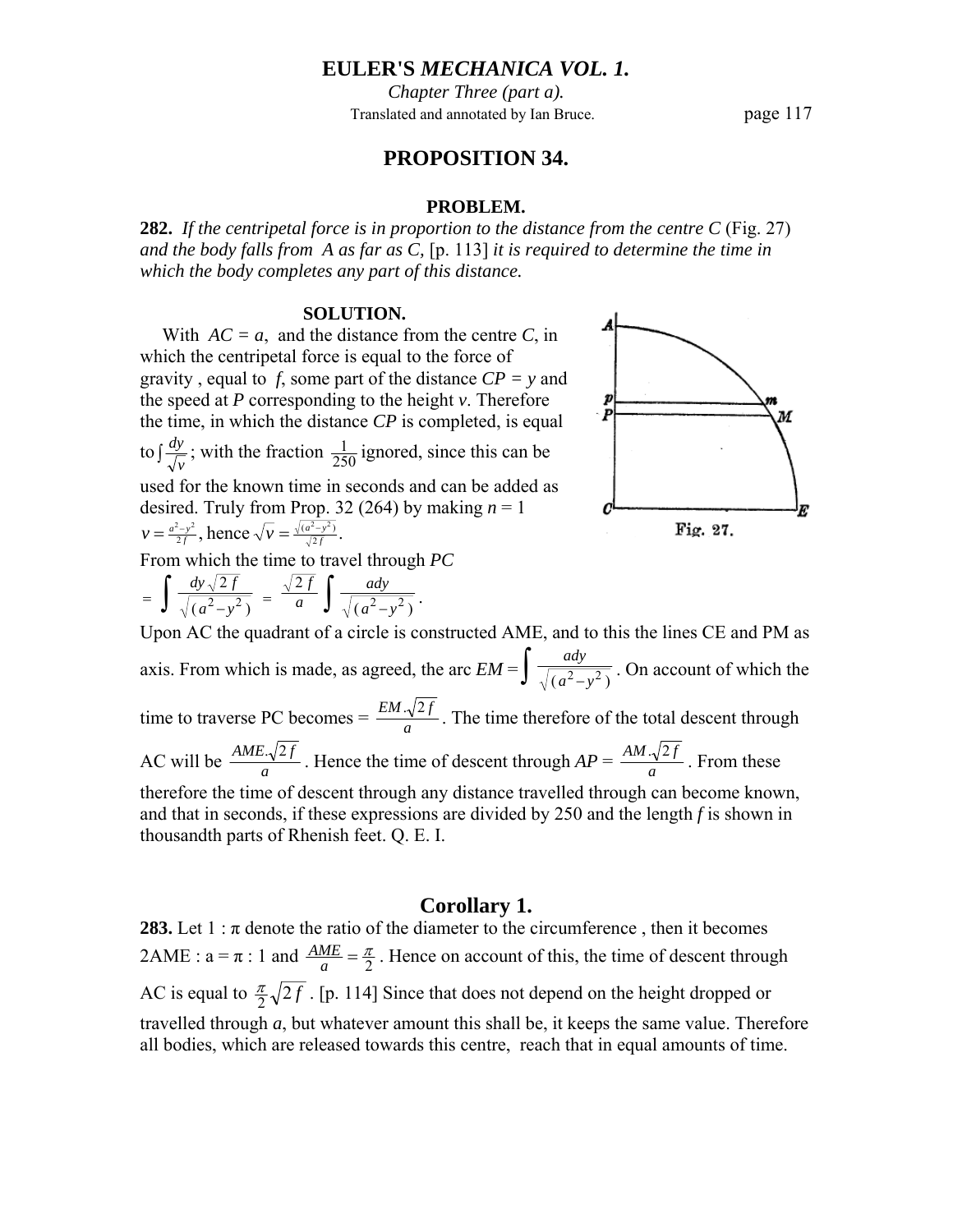*Chapter Three (part a).* Translated and annotated by Ian Bruce. page 118

# **Scholium.**

**284.** This equality of the time follows from the expression for the time  $\frac{\sqrt{(a^2 - y)}}{\sqrt{2f}}$  $\frac{(a^2-y^2)}{\sqrt{2f}}$ , in

which *a* and *y* are required to have one dimension. Indeed the amount comes about, the times, in which any distances *a* are travelled through, must be equal to each other. (46).

# **Corollary 2.**

**285.** If besides there should be another of centre of force of this kind, but with a different effectiveness provided, thus in order that the distance at which the centripetal force is equal to the force of gravity is  $F$ , the times of the descents shall be to each other as  $\sqrt{f}$  ad  $\sqrt{F}$ . But the effectiveness of each are themselves in this case in the inverse ratio of the distances *f : F;* indeed these are as the forces, which these forces exercise at equal distances. Wherefore the times of descent to the different centres of force are in the inverse ratio of the square roots of their effectiveness. Which ratio indeed holds in all similar centres of force in place, if the distances traversed are equal to each other, as will be taught in what follows.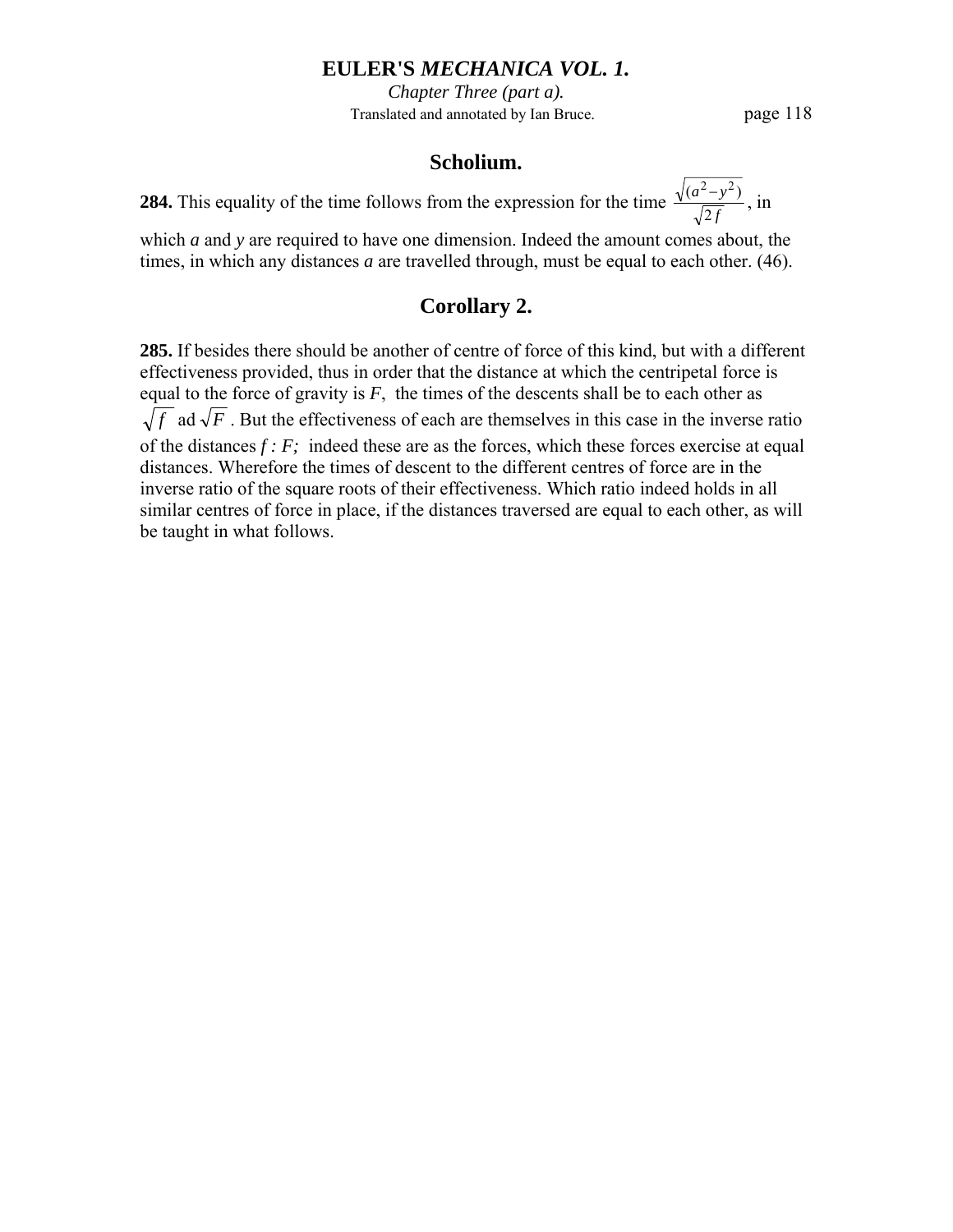*Chapter Three (part a).* Translated and annotated by Ian Bruce. page 119



## **CAPUT TERTIUM**

# **DE MOTU RECTILINEO PUNCTI LIBERI A POTENTIIS ABSOLUTIS SOLLICITATI**

[p. 76]

# **PROPOSITIO 24.**

#### **THEOREMA.**

**189.** *Quando potentiae et motus directiones in eadem sitae sunt recta, motus erit rectilineus.* 

#### **DEMONSTRATIO.**

 Omne corpus vi insita conatur motum suum in directum continuare, id quod semper praestat, nisi impediatur (65). Potentiae vero in corpus motum duplicem esse ostendimus effectum, alterum, quo eius directio immutatur, alterum, quo celeritas eius. At directio manet immutata, si potentiae directio cum ea in directum iacet (128). Hoc igitur casu punctum in linea recta progredi perget. Q. E. D.

# **Corollarium 1.**

**190.** In hoc igitur capite alios non considerabimus casus, nisi in quibus motus et potentiae directiones in eadem recta sunt positae.

## **Corollarium 2.**

**191.** Videmus autem duobus modis hanc congruentiam evenire posset, prout scilicet ambae [p. 77] hae directiones vel in eandem plagam vel in oppositas tendunt. In quorum illo puncti celeritas augetur, in hoc vero diminuitur (128).

### **Scholion.**

**192.** In motu hoc rectilineo duo sunt consideranda, quarum primum est potentia, a qua punctum ubivis sollicitatur, alterum vero celeritas, quam habet in quolibet spatii loco. His praeterae adiungimus tertium, quod est tempus, quo quaevis spatii portio percurritur. Tria vero ista ita sunt comparata, ut dato uno reliqua duo semper possint determinari. Primo igitur potentiam tanquam datam considerabimus : deinde vero eam ex data vel celeritatum vel temporum ratione investigabimus.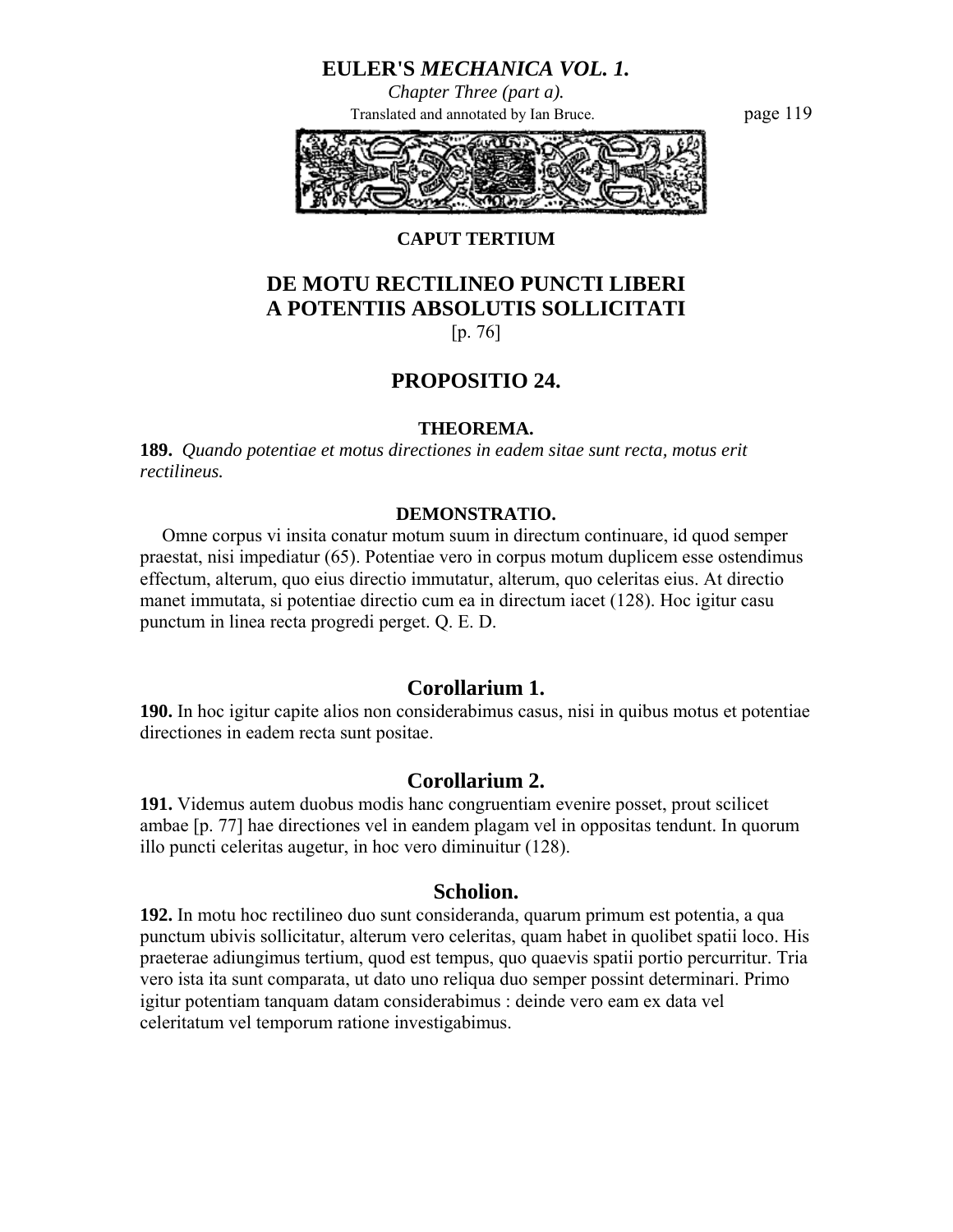*Chapter Three (part a).* Translated and annotated by Ian Bruce. page 120 **PROPOSITIO 25.** 

#### **PROBLEMA.**

**193.** *Protrahatur punctum in A* (Fig. 22) *quiescens in recta AP, a potentia uniformi seu quae ubique punctum eadem vi sollicitat, determinare celeritatem puncti in quovis loco P.* 

#### **SOLUTIO.**

Exponatur massa seu vis inertiae puncti litera *A* et potentia litera *g*, quae erit constans seu ubique eiusdem quantitatis. Sit spatium *AP = x*, et celeritas in *P*, quae quaeritur, ponatur = *c*. Sumatur elementum spatii *Pp*,  $\begin{bmatrix} P \\ P \\ P \end{bmatrix}$ quod erit =  $dx$ ; atque incrementum celeritatis, quod punctum, dum elementuun *Pp* absolvitur, a potentia *g* accepit, erit *dc*. [p. 78] His positis erit *cdc* =  $\frac{ngdx}{A}$  (157), quia potentiam perpetuo deorsum trahere, et propterea motum accelerare ponimus. Ex hac aequatione, si integratur, Fig. 22. oritur  $cc = \frac{2ngx}{A} + \text{Const.}$ , quae constans ex eo debet determinari, quod celeritas in A evanescat. Factis igitur  $c = 0$ , et  $x = 0$ , prodibit Const. = 0, quanobrem habebitur  $cc = \frac{2ngx}{A}$  seu  $c = \sqrt{\frac{2ngx}{A}}$  $cc = \frac{2ngx}{A}$  seu  $c = \sqrt{\frac{2ngx}{A}}$ . Q. E. I.

## **Corollarium I.**

**194.** Punctum A igitur perpetuo in recta AP descendet, et celeritas in quovis loco erit ut radix quadrata ex spatio iam percurso.

### **Corollarium 2.**

**195.** Ex his etiam plurium punctorum a potentiis uniformibus seu constantibus descensus poterunt comparari; erunt enim celeritatis in ratione subduplicata composita ex directis potentiarum et percursorum et inversa massarum.

#### **Scholion 1.**

**196.** Casus hic apprime convenit cum lapsu corporum super terra: gravitas enim, quae potentiae vices sustinet, est uniformis in non nimis magnis a terrae superficie distantiis. Namque idem pondus cuiusvis corporis reperitur in altissimis montibus et profundissimis vallibus; ex pondere autem gravitas innotescit. In descensu igitur gravium libero celeritates sunt ut radices quadratae ex altitudinibus percuris. Haecque est ipsa GALILAEI proposito, quam primus tum ex experimentis tum ex ratione detexit [p. 79]. Descensus autem in spatio ab aere vacuo fieri debet, quia aer motui resistit hancque regulam evertit.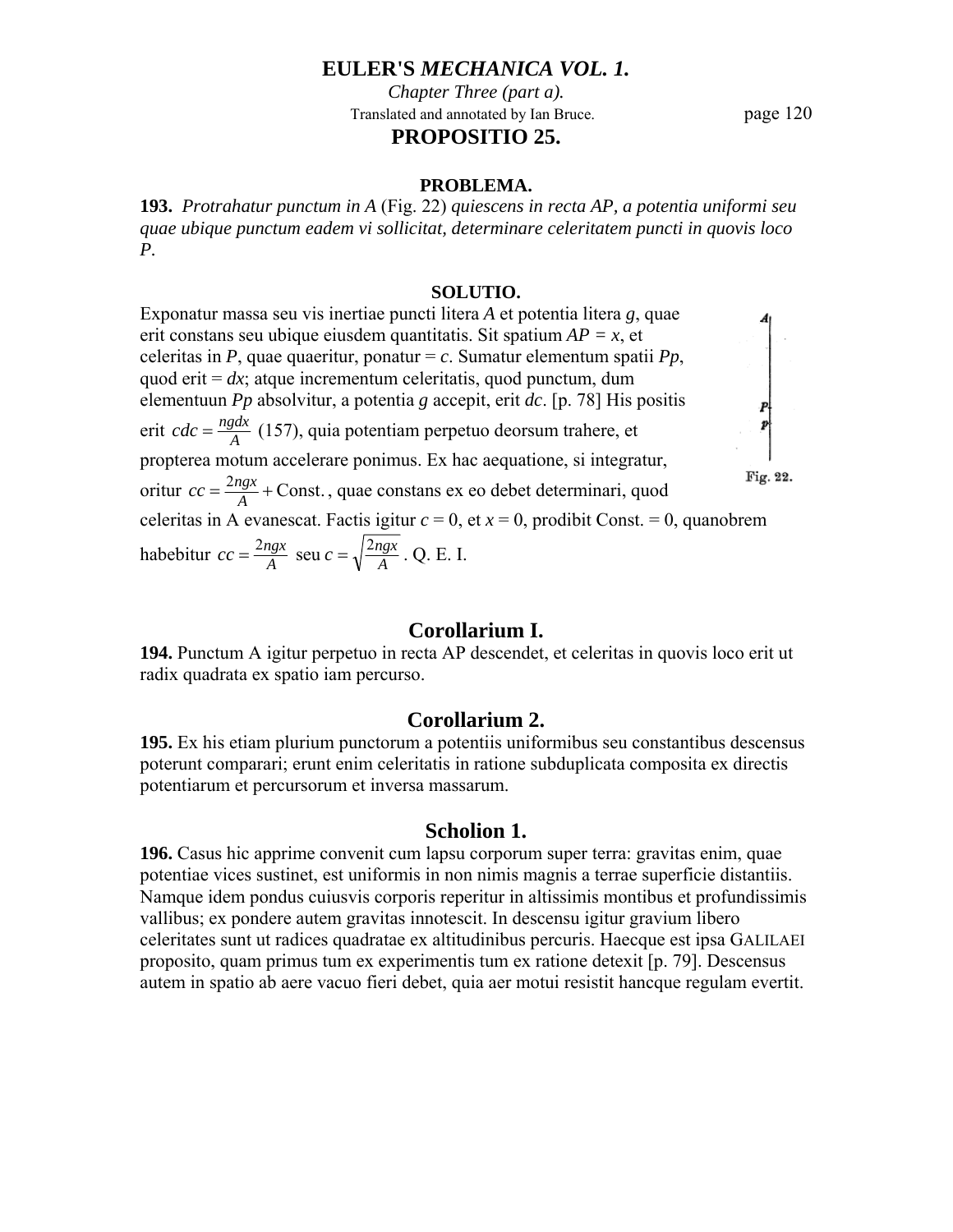*Chapter Three (part a).* Translated and annotated by Ian Bruce. page 121

# **Scholion 2.**

**197.** In spatio ab aere vacuo, quod ope antliae pneumaticae efficitur, plurimus experimentis est demonstratum corpora quaecunque aequaliter descendere. Ex quo consequitur, si nullus esset aer, omnia corpora ex aequalibus altitudinibus delapsa aequales adipisci celeritates. Hanc ob rem si *g* designet vim gravitatis, qua quodvis

corpus A cietur, erit  $\frac{g}{A}$  quantitas semper constans. Vis igitur gravitatis proportionalis est

quantitati materiae corporis, in quod agit. Illa autem vis nil aliud est nisi pondus corporis; quare pondera in *Princ. Phil.* quoque affirmat eamque praeterea ex experimentis pendulorum probat.

# **Corollarium 3.**

**198.** Corpus igitur quodcunque in superficie terrae ex data altitudine delapsum datum acquiret celeritatis gradum. Cognita ergo altitudine, ex qua corpus descendit, innotescet simul eius descensu acquisita.

# **Scholion 3.**

**199.** Ad celeritates igitur mensurandas poterimus has altitudines adhibere, ex quibus grave [p. 80] in terrae superficie descendens aequalem acquirit celeritatem. Haec quidem altitudo non potest loco ipsius celeritatis substitui, quia celeritates sunt in altitudinum ratione subduplicata. Verum tamen altitudine commode quadratum celeritatis denotari poterit.

# **DEFINITIO 15.**

**200***. Altitudinem celeritati cuidam debitam vocabimus posthac eam altitudinem, ex qua grave in superficia terrae descendens eandem illam acquirit celeritatem.* 

# **Corollarium 1.**

**201.** Haec igitur altitudo debita est ut quadratum celeritatis, ad quam refertur. Celeritate ergo existente *c* et ipsi debita altitudine *v*, erit *v* ut  $c^2$ .

# **Scholion 1.**

**202.** Hactenus celeritatem expressimus linea recta, quae dato tempore ex celeritate percurri potest. In posterum autem commodius erit altitudinem debetam eius loco introducere. Hanc ob rem ponemus  $v = cc$  et  $c = \sqrt{v}$ . Habebimus ergo in problemate praecedents hanc aequationem  $v = \frac{2ngx}{A}$ .

# **Corollarium 2.**

**203.** In posterum igitur semper loco celeritatis c ponere licebit  $\sqrt{v}$  seu radicem quadratam ex altitudine celerati debita. [p. 81]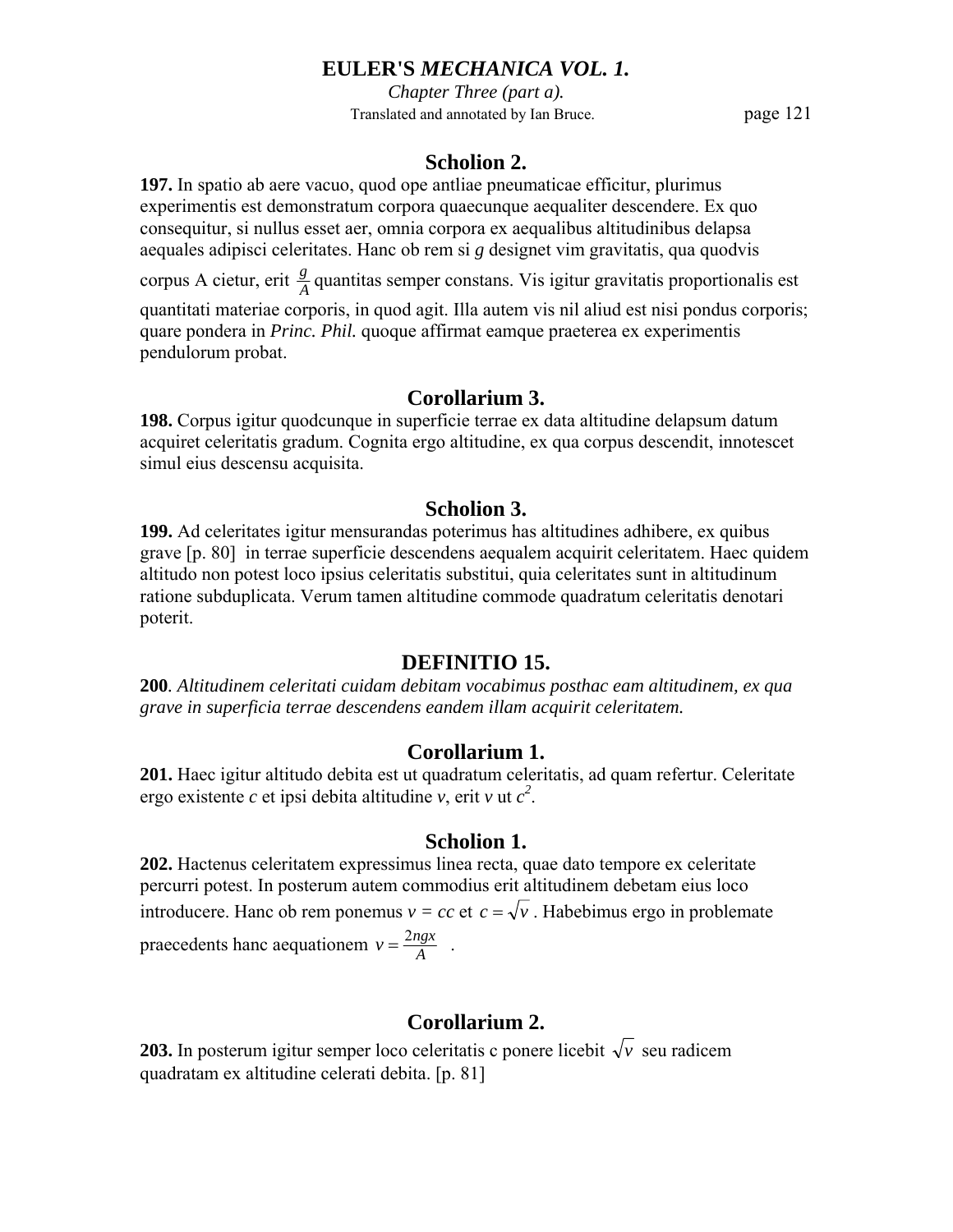*Chapter Three (part a).* Translated and annotated by Ian Bruce. page 122

### **Corollarium 3.**

**204.** Si potentia *g* denotet ipsam vim gravitatis, erit *x* ipsa altitudo celeritati *c* debita, adeoque  $v = x$ . Est vero  $v = \frac{2ngx}{A}$ , ex quo igitur erit  $n = \frac{A}{2g}$ . Hoc igitur assecuti sumus commodum, ut literam *n* determinaverimus, quae in omnibus casibus tenet eundem valorem (155).

# **Scholion 2.**

**205.** Quia hic *g* vim gravitatis significat, erit  $\frac{g}{A}$  quantitas constans (197). Hanc ergo ponemus 1, id quod licebit, cum potentiae ad corpora definitam rationem habere nequeant. Atque hinc facile erit in aliis casibus valorem ipsius  $\frac{g}{A}$  seu potentiae applicatae ad corpus exhibere. Erit nempe  $\frac{g}{A}$  ad 1 seu g : A ut vis g, qua corpus A sollicatur, ad pondus, quod idem corpus haberet in nostris regionibus. Litera igitur A non amplius materiae quantitatem denotabit, sed ipsum corporis A pondus, si super terra esset positum. Hoc igitur modo omnes potentias cum ponderibus comparabimus, id quod in potentiis mensurandis ingentem lucem foenerabitur.

### **Corollarium 4.**

**206.** Cum in  $n = \frac{A}{2g}$  g denotet vim gravitatis positumque sit  $\frac{A}{g} = 1$ , erit  $n = \frac{1}{2}$ . Quem valorem semper retinebit, si modo celeritates per radices quadratas altitudinum ipsis debitarum exprimantur. Ideoque erit in nostro casu  $dv = \frac{gdx}{A}$  et  $v = \frac{gx}{A}$  $dv = \frac{gdx}{A}$  et  $v = \frac{gx}{A}$ . [p. 82]

### **Corollarium 5.**

**207.** Propterea in hac lege generali  $cdc = \frac{n\rho ds}{A}$  (157), si sit altitudo celebritati *c* debita *v*, erit  $cdc = \frac{dv}{2}$ , adeoque ob  $n = \frac{1}{2}$  habebitur haec lex  $dv = \frac{pds}{A}$ , ubi *p* est ad *A* ut vis *p* ad pondus corporis *A*.

#### **Corollarium 6.**

**208.** Simili modo, quae in (161) et (163) tradita sunt, nempe aequationes  $Acdc = npdy$  et  $nprdx = Ac^2ds$ , substituendo *v* loco  $c^2$  et  $\frac{1}{2}$  loco *n*, transmutantur in has *Adv* = *pdy* et *prdx* = 2*Avds*, ubi *p* ad *A* habet rationem modo dictam.

# **Corollarium 7.**

**209.** Atque in (165) havebitur  $r = \frac{2Av}{p}$  seu  $pr = 2Av$ . Item in (165) havebitur  $Adv = pds$ , et in casu (167) habebitur  $Adv = -pds$ . Hocque modo ante usitatas quantitas vagas *n* et *c* ad determinatos valores reduximus.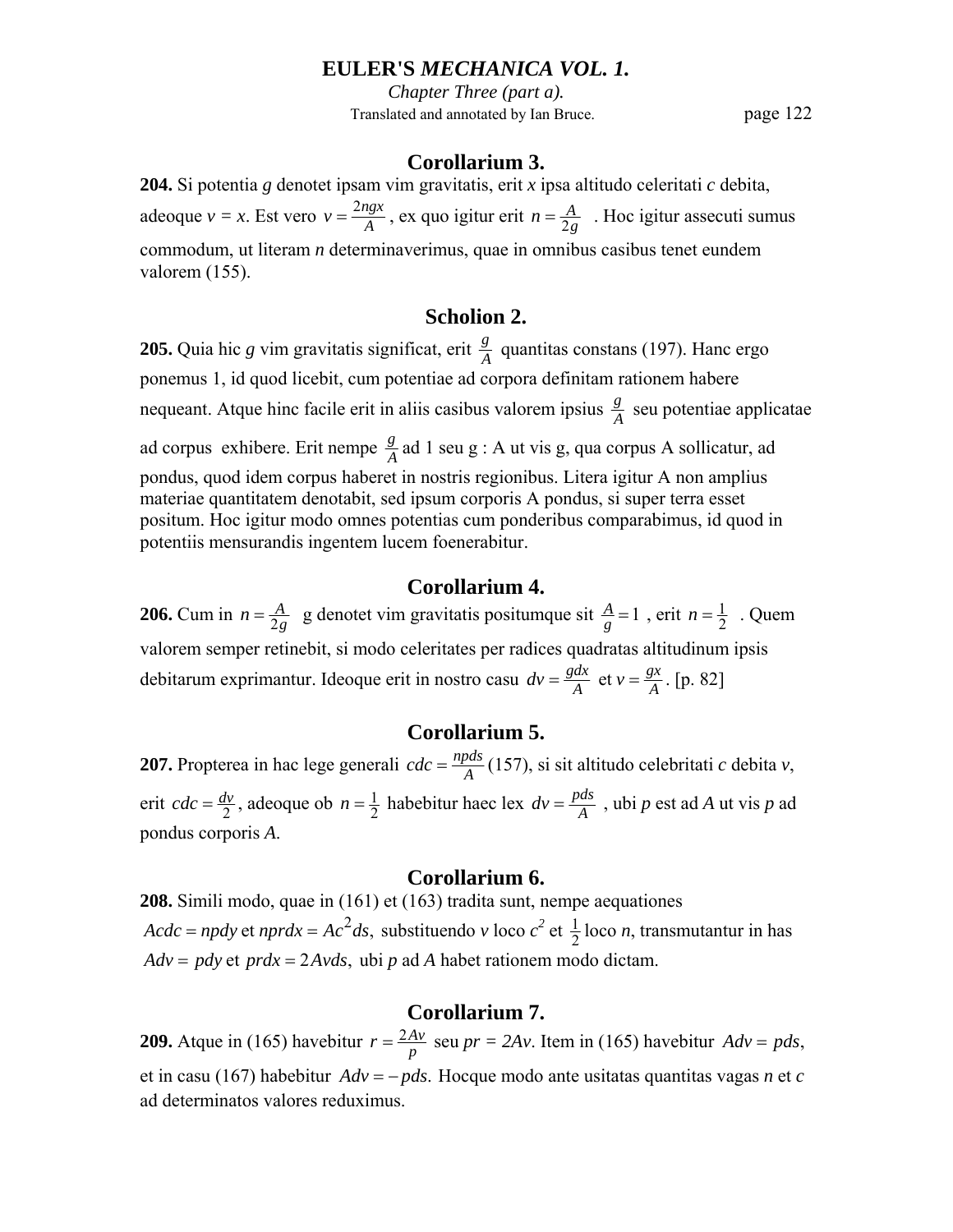*Chapter Three (part a).* Translated and annotated by Ian Bruce. page 123

# **PROPOSITIO 26.**

#### **THEOREMA.**

**210.** *In diversis potentiarum uniformium hypothesibus altitudines, ex quibus aequalia corpuscula descendentia aequales acquirunt celeritates, sunt reciproce ut potentiae.* 

### **DEMONSTRATIO.**

 Sit uniuscuiusque corpusculi massa seu pondus in superficie terrae *A*, potentia quaevis uniformis *g* et altitudo [p. 83] celeritati acquisitae debita *v*. Altitudo vero, ex qua corpusculum *A* a potentia *g* sollicitatum aequalem acquirit descendendo celeritatem, sit *x*, erit  $v = \frac{2ngx}{A}$  (202). At est  $n = \frac{1}{2}(206)$ . Ergo sit  $v = \frac{gx}{A}$  seu  $Av = gx$ . Quare cum celeritates a diversis potentiis productae et corpuscula ponantur aequalia, erit *Av* quantitas constans ideoque etiam *gx*. Propterea erit *x* reciproce ut g, i. e. altitudo, ex qua corpusculum *A* a potentia *g* sollicitatum acquirit celeritatem  $\sqrt{v}$ , erit reciproce ut potentia *g*. Q. E. D.

# **Corollarium 1.**

**211.** Ostendit Neutonus eiusdem corporis in superficiebus Solis, Iovis, Saturni et Terrae positi nisum seu potentiam,qua ad eorum centra sollicitatur, esse ut 10000, 835, 525, et 400. Altitudines igitur, ex quibus corpus in superficiebus Solis, Iovis, Saturni et Terrae descendens aequalea acquirit celeritates, sunt inter se ut  $\frac{1}{10000}, \frac{1}{835}, \frac{1}{525}$  et  $\frac{1}{410}$ . 525 1 835 1 10000 1

# **Corollarium 2.**

**212.** Statuit autem idem NEUTONUS omnia corpora in his superficiebus aequaliter descendere, pariter ut in superficie Terrae. Non igitur opus est hanc adiicere conditionem, quod corpora sint aequalia, sed ex altitudinibus, quae sunt ut  $\frac{1}{10000}, \frac{1}{835}, \frac{1}{525}$  et  $\frac{1}{410}$ , 525 1 835 1  $\frac{1}{10000}, \frac{1}{835}, \frac{1}{525}$  et  $\frac{1}{410}$ , in superficiebus Solis, Iovis, Saturni et Terrae quaecunque corpora delabentia eundem acquirunt celeritatis gradum. [p. 84]

# **Scholion 1.**

**213.** Intelligitur ex his duplicem cuiusvis potentiae esse effectum in corpora, alterum, quo certum nisum seu conatum corporibus imprimit, alterum, quo ea reipsa movet. Ille in Statica potissimum consideratur et mensurandus est pondere, quod aequalem habet conatum deorsum, poteritque vocari vis potentiae absoluta. Posterior vero effectus mensurari debet acceleratione seu celeritatis incremento, quod corpori dato tempore imprimit : proportionalis igitur est illi conatui divisio per corporis massam (154). Vocatur hic effectus a NEUTONO vis accelerans, et propterea vis potentiae accelerans proportionalis est vi eius absolutae ad massam corporis seu pondus applicatae.

Quapropter cum sit  $dv = \frac{pds}{A}$  (207) et  $\frac{p}{A}$  denotet vim accelerantem, erit *dv* aequale facto ex vi accelerante in elementum spatii percursi. Ita vis gravitatis absoluta est massae corporum, in quae agit, proportionalis; nisum enim eorum deorsum causatur seu pondus,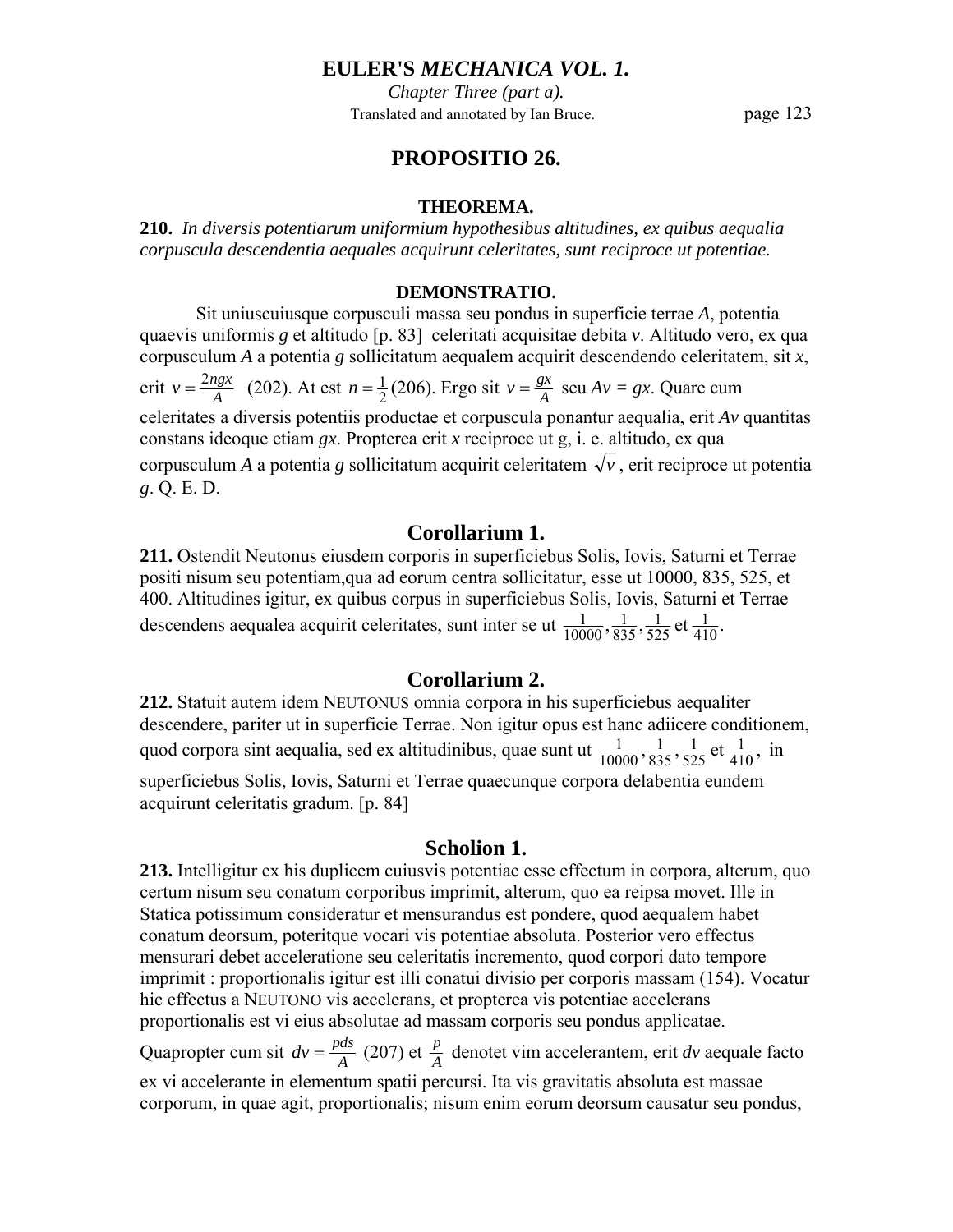*Chapter Three (part a).*

Translated and annotated by Ian Bruce. page 124

quod massae proportionale esse ostendimus. Vis autem accelerans gravitatis in omnibus corporibus est aequalis, cum omnia aequaliter descendant aequalibusque temporibus aequales adipiscantur celeritates.

# **Corollarium 3.**

**214.** Vires ergo potentiarum acceleratrices sunt inter se ut vires absolutae, si corpora sint aequalia. Quare cum vis acceleratrix gravitatis sit 1, ut ante posuimus (205), [p. 85] erit vis acceleratrix gravitatis solaris =  $24.290$ ; vis acceleratrix gravitatis in superficie Iovis = 2.036; vis acceleratrix gravitatis, quae est in superficie Saturni, = 1.280. Atque gravitatis vim Lunae statuit NEUTONUS =  $\frac{1}{3}$ .

## **Corollarium 4.**

**215.** Quare si Propositio 25 ad lapsum corporum in superficie Terrae accommodari debeat, erit  $\frac{g}{A} = 1$ , quemadmodum fecimus (205). Sin vero ad lapsum corporum in superficie Solis, erit  $\frac{g}{A} = 24.290$ ; sin ad lapsum corpurum in superficie Iovis, erit  $\frac{g}{A}$  = 2.036 ; sin ad lapsum corpurum in superficie Saturni, erit  $\frac{g}{A}$  = 1.280; sin ad lapsum corpurum in superficie Lunae, erit  $\frac{g}{A} = \frac{1}{3}$ .

# **Scholion 2.**

**216.** Assumimus hic cum NEUTONO omnia coelestia Terrae nostrae esse similia atque corpora in eorum superficiebus posita vim habere ad eorum centra tendentem, quae similis sit gravitati corporum terrestrium. Ex tradititis igitur NEUTONIANIS apparet corpus, cuius hic pondus sit 1 librae, in superficie Solis positum ponderare 24.290; in superficie Iovis, erit 2.036 libras; in superficie Saturni 1.280 ; et in superficie Lunae tertiam librae partem. [p. 86]

# **Scholion 3.**

**217.** Quo autem facilius gravitatis similiumque potentiarum in corporibus coelestibus natura perspiciatur, singula corporum elementa aequalia aequaliter a gravitate affici concipienda sunt. Ex quo sequitur, quod iam experienta constat, vires gravitatis, quibus quaeque corpora sollicitantur, esse ipsorum massis seu quantitatibus materiae proportionales. Ante vero iam est demonstratum, si potentiae sint massis corporum, quae sollicitant, proportionales, effectus earum in corporibus movendis esse aequales (136). Quamobrem ex his manifestum est omnia corpora in superficie Terrae aequaliter descendere debere atque etiam pariter in omnibus corporibus coelestibus.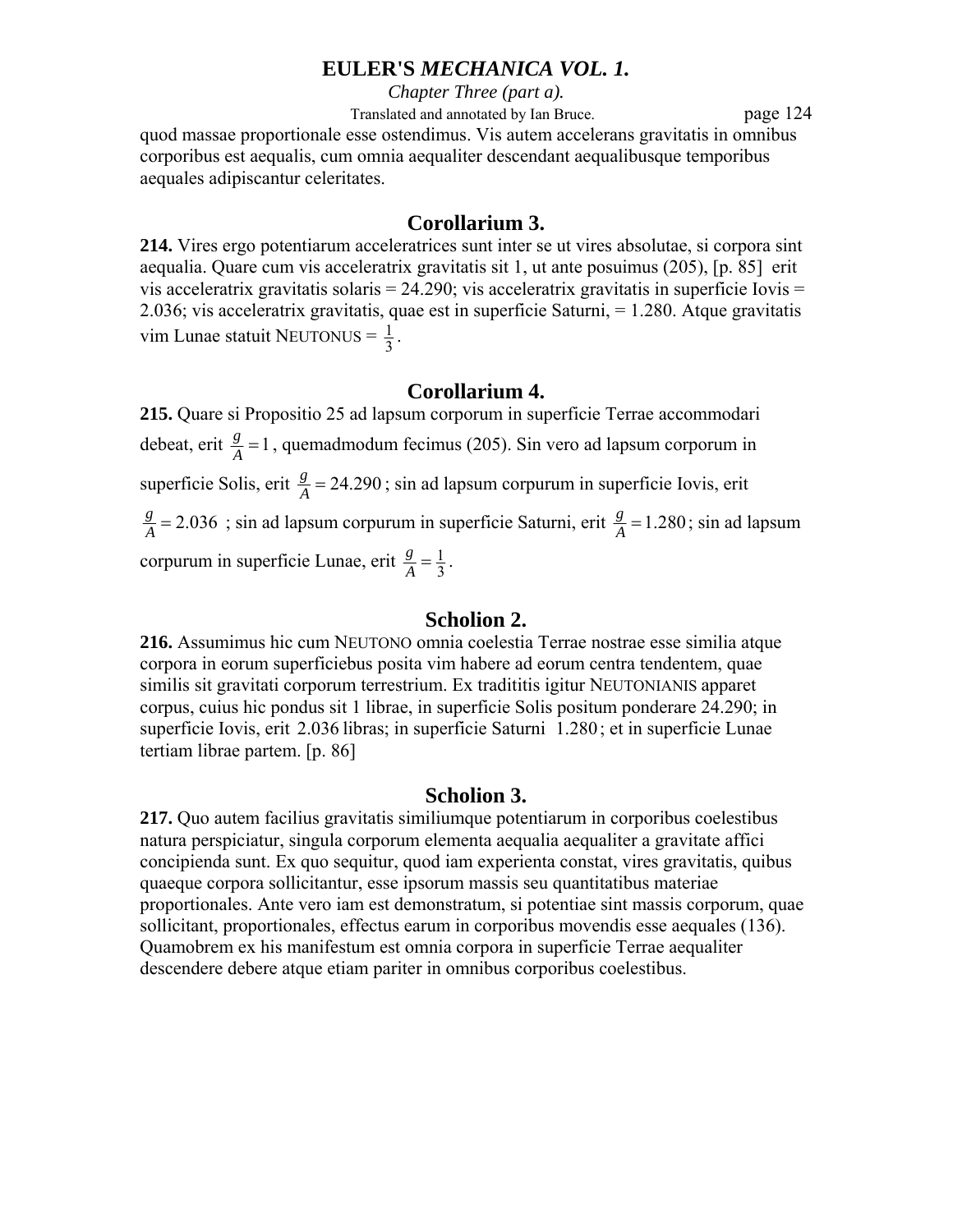*Chapter Three (part a).* Translated and annotated by Ian Bruce. page 125

# **PROPOSITIO 27.**

#### **PROBLEMA.**

**218.** *Puncto A* (Fig. 22) *a potentia uniformi per spatium AP promoto, definire tempus, quo spatium AP absolvitur.* 

#### **SOLUTIO.**

Sit ut ante potentia sollicitans *g*, spatium  $AP = x$  et altitudo celeritati, quam in P habet, debita v; erit ob  $n = \frac{1}{2}, v = \frac{gx}{A}$ .  $n = \frac{1}{2}, v = \frac{gx}{A}$ . Ipsa igitur celeritas in *P* erit =  $\sqrt{v} = \sqrt{\frac{gx}{A}}$ . Habebitur ergo tempus, quo elementum  $Pp = dx$  percurritur, ut  $\frac{dx\sqrt{A}}{\sqrt{gx}}$ . Sit tempus, quo spatium *AP* absolvitur, = *t* ponaturque  $dt = \frac{mdx\sqrt{A}}{\sqrt{gx}}$ , oportebit ex unico experimento determinare [p. 87] literam m, quo tempus in data mensura, puta in minutis secundis, reperiatur. Ex illa vero aequatione prodit integrando  $t = 2m \sqrt{\frac{Ax}{g}}$ , ad quod constantem quantitatem adiicere non est opus, quia posito *x* = 0 etiam *t* evanescit, prout debet. Determinato igitur *m* ex experimento habebitur  $t = 2m \sqrt{\frac{Ax}{g}}$  minut. sec. Quo autem huiusmodi mensura temporis absoluta resultet, oportet, ut *x* quoque secundum constantem mensuram exhibeatur : determinabimus igitur semper spatium *x* in scrupulis, i. e. partibus millesimis pedis Rhenani; fractio enim  $\frac{A}{g}$  in numeris absolutis exprimetur, ita ut non opus sit ad eam certam mensuram adhibere. Definita ergo litera *m*, id quod mox faciemus, habibitur plena problematis solutio. Q. E. I.

### **Corollarium 1.**

**219.** Si *g* designet gravitatem, erit  $\frac{A}{g} = 1$  (205); hanc ob rem tempus, quo corpus terrestre ex altitudine *x* scrup. pedis Rhenani delabitur, erit  $2m\sqrt{x}$  minutorum secundorum.

## **Corollarium 2.**

**220.** Experimentis autem compertum est corpus minuto secundo altitudinem 15525 scrup. pedis Rhenani descendendo absolvere [4.904 metres]. Quam ob rem, si ponatur *x* = 15625, debet prodire t = 1. Cum autem sit  $t = 2m\sqrt{x}$ , erit  $1 = 2m\sqrt{15625}$ , i. e. = 250*m*. Reperitur ergo literae  $m = \frac{1}{250}$ . [p. 88]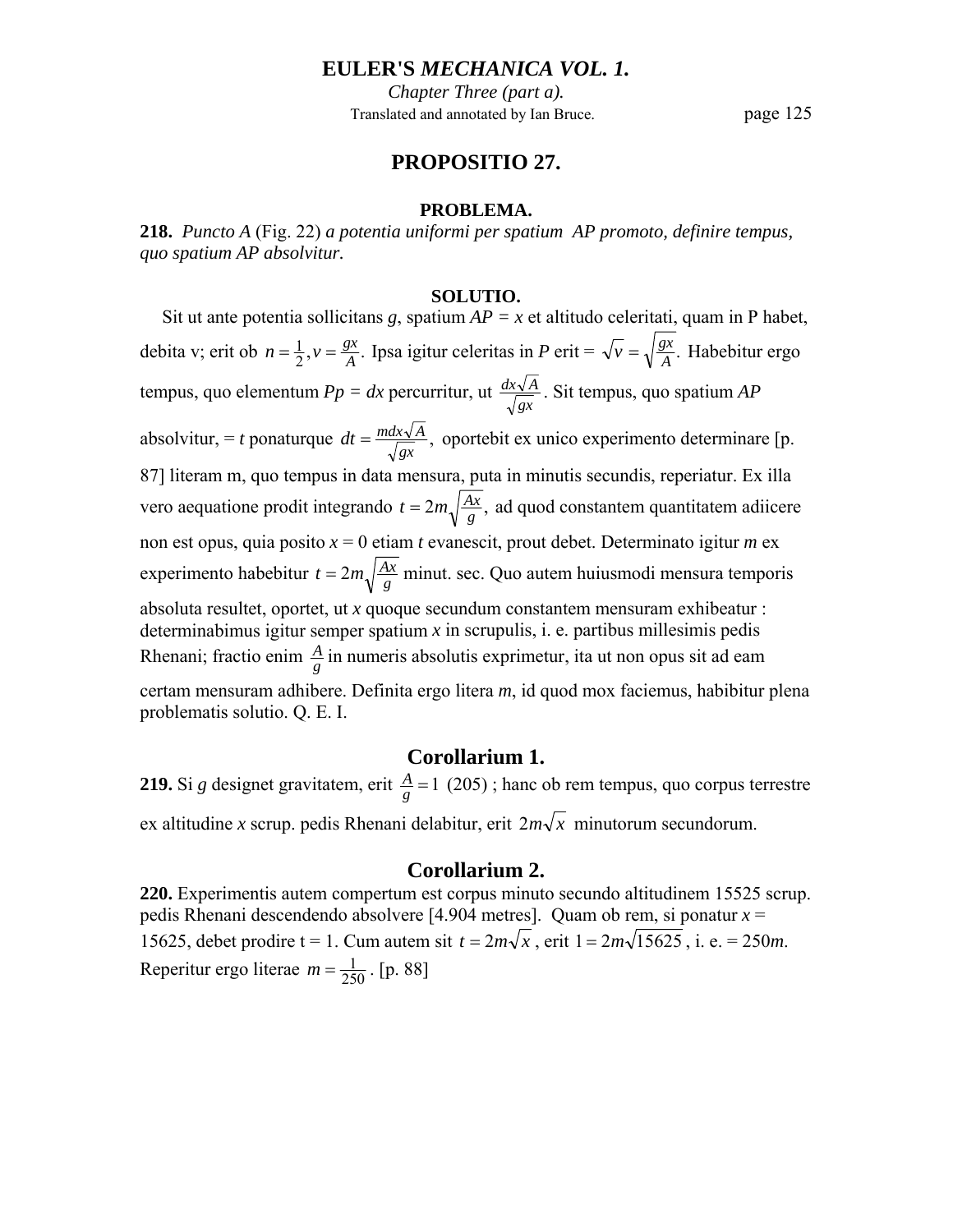*Chapter Three (part a).* Translated and annotated by Ian Bruce. page 126

# **Corollarium 3.**

**221.** Quoniam vero litera *m* in omnbs casibus eundem retinet valorem, erit in casu problematis  $t = \frac{1}{125} \sqrt{\frac{Ax}{g}}$  minut. sec. Expresso igitur spatio percurso x in scruplis pedis Rhenani dabit  $\frac{1}{125}\sqrt{\frac{A^2}{g}}$ *Ax*  $\frac{1}{125}\sqrt{\frac{Ax}{g}}$  numerum minutorum secundorum, quibus hoc spatium percurritur.

# **Corollarium 4.**

**222.** Atque ad omnes prorsus casus hic valor ipsius m inventus accommodari potest. Sit enim elementum spatii descripti *ds*, altitudo celeritati, qua hoc percurritur, debita *v*, erit temporis elementum  $dt = \frac{mds}{\sqrt{v}}$  et  $t = m\int \frac{ds}{\sqrt{v}}$ . *ds*  $dt = \frac{mds}{\sqrt{v}}$  et  $t = m\int \frac{ds}{\sqrt{v}}$ . Ex qua aequatione, si *v* et *s* in scrup. pedis Rhenani exprimantur et ponatur  $m = \frac{1}{250}$ , prodibit tempus in minutis secundis,

 $t = \frac{1}{250} \int \frac{ds}{\sqrt{v}}$  min. sec.

# **Scholion 1.**

**223.** Ex hoc igitur, quod celeritates per radices quadratas altitudinum debitarum denotamus, istud porro assecuti sumus commodum, quod temporum absolutam mensuram semper inveniamus. Usi vero sumus experimento, quo definitur altitudo, ex qua grave minuto secundo delabitur, quam HUGENIUS per experimenta pendulorum invenit 15 ped. Paris. 1 dig.  $2\frac{1}{18}$  lineas, i. e. in fractionibus decimalibus 15.0796 ped. Parisinos. Rationem autem pedis Rhenani ad Parisinum adhibemus 1000 ad 1035, ex qua altitudo minuto secundo cadendo percursa provenit 15.625 ped. Rhenanos seu 15625 [p. 89] scrupula eiusdem pedis. Hancque mensuram malumus adhibere quam Parisinam, quia hic numerus est quadratus eoque evitamus frequentes radicis extractiones. Numerus praeterea, per quem  $\int \frac{ds}{\sqrt{v}}$  (*s* et *v* in scrupulis pedis Rhenani expressis) dividi debet, ut tempus in minutis sec. reperiatur, est 250, qui facillime memoria teneri potest.

# **Corollarium 5.**

**224.** Cum  $\frac{g}{A}$  denotet potentiae vim accelerantem (213), erunt tempora, quibus spatia quaecumque a potentiis uniformibus percurruntur, in ratione subduplicata composita ex directa spatiorum et reciproca virium accelerantium.

# **Corollarium 6.**

**225.** Posita celeritate, quam punctam *A* ex altitudine *x* a potentia *g* sollicitatum acquirit, *c*, est *c* ut  $\sqrt{\frac{gx}{A}}$  (193). Ergo *ct* erit ut *x*, quia *t* est ut  $\sqrt{\frac{Ax}{g}}$ . Consequenter spatia percursa sunt in ratione composita temporum, quibus describuntur, et celeritatum, quas descensu adipiscuntur, quaecunque sint potentiae sollicitantes, modo sint uniformes.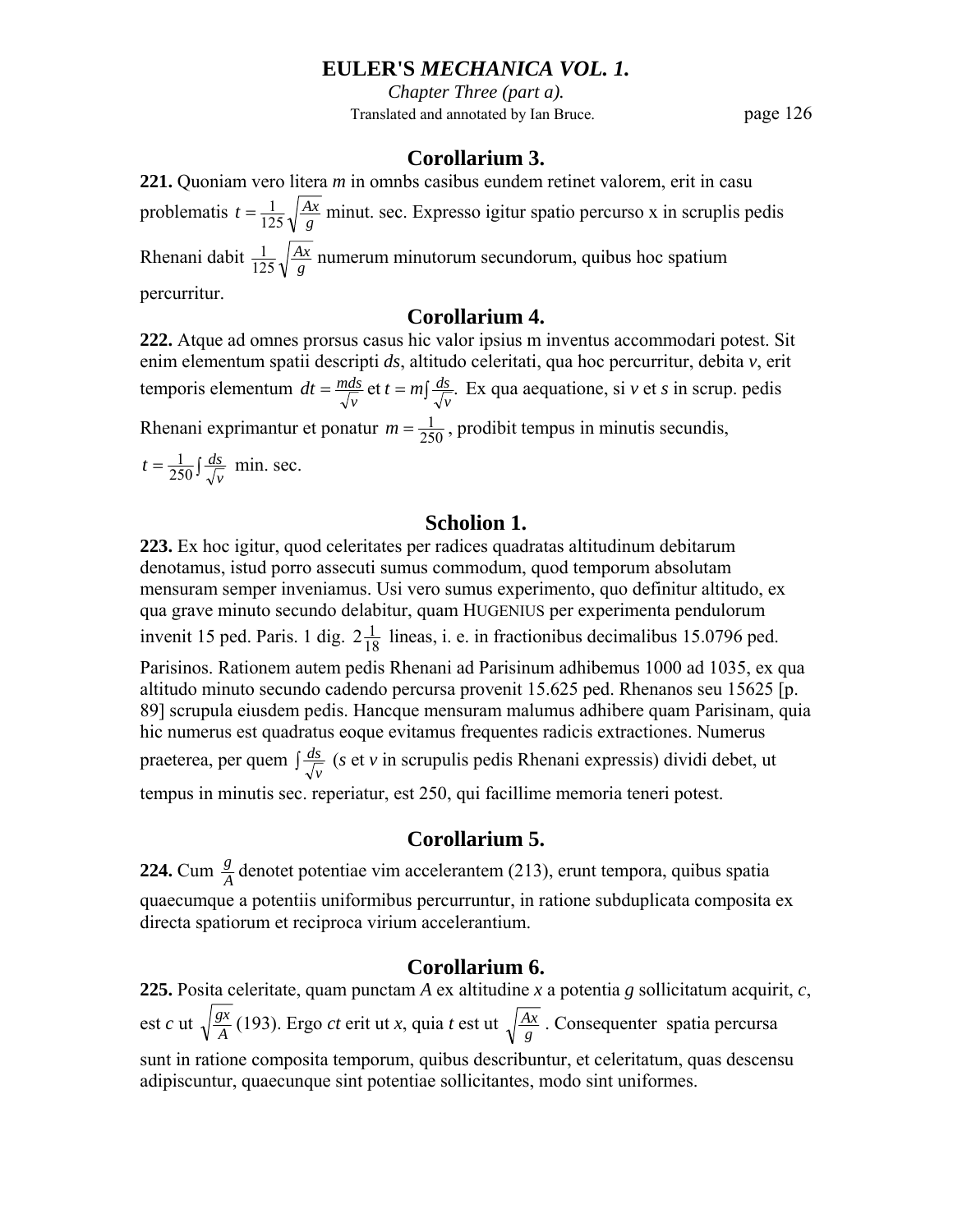*Chapter Three (part a).* Translated and annotated by Ian Bruce. page 127

# **Corollarium 7.**

**226.** Atque spatia, quae aequalibus temporibus percurruntur, sunt ut vires potentiarum sollicitantium accelerantes. [p. 90]

## **Corollarium 8.**

**227.** Spatia igitur, per quae corpora aequalibus temporibus in superficiebus Solis, Iovis, Saturni, Luni et Terrae delabuntur, sunt inter se ut 24390, 2036, 1280, 333, 1000. (214).

## **Corollarium 9.**

**228.** In eadem vis accelerantis hypothesi tempora, quibus spatia quaecunque percurrentur, sunt ut celeritates acquisitatae, atque tam tempora quam celeritates sunt in ratione subduplicata spatiorum descriptorum.

#### **Scholion 2.**

**229.** Hic semper ponimus corpora descendentia descensum a quiete inchoare seu eorum celeritatem in initio descensus esse nullam. In sequentibus vero investigabimus eos motus, qui oriuntur, quando corpora in ipso motus initio iam habent quandam celeritatem. In his autem tempora et spatia ea debent intelligi, quae initium suum habent in ipso celeritatis evanescentis puncto, et aequationes inventae omnes ita sunt comparatae, ut evanescente *c* vel *v* simul *x* et *t* evanescant.

# **PROPOSITIO 28.**

#### **THEOREMA.**

**230.** *Corporis per AP* (Fig. 22) *descendentis, ut hactenus posuimus, celeritas in P tanta erit, ut ea aequaliter progrediens eodem tempore, quo per AP est delapsum, spatium duplo maius quam AP absolvere possit.* 

### [p. 91]

# **DEMONSTRATIO.**

 Manentibus, quae in praecedentibus posuimus, corpore *A*, potentia *g*, spatio descripto *x*, celeritate in *P* acquisita  $\sqrt{v}$  et tempore descensus t, erit  $t = \frac{1}{125} \sqrt{\frac{Ax}{g}}$  (221) et  $v = \frac{gx}{A}$ (206). Hanc ob rem habetur  $\frac{g}{A} = \frac{v}{x}$  $\frac{g}{A} = \frac{v}{x}$ , ideoque  $t = \frac{x}{125\sqrt{v}} = \frac{2x}{125\sqrt{v}}$ .  $125\sqrt{\nu}$  125 $\sqrt{\nu}$ *x*  $t = \frac{x}{125\sqrt{v}} = \frac{2x}{125\sqrt{v}}$ . At haec expressio dat tempus quoque, quo spatium 2*x* celeritate uniformi  $\sqrt{v}$  percurritur, quia  $\frac{2x}{\sqrt{v}}$  est divisum per 250, quem numerum invenimus ad tempus in minutis sec. experimendum (220). Consequenter spatium 2x eodem tempore celeritate  $\sqrt{v}$  percurritur, quo spatium x descensu uniformiter accelerato. Q. E. D.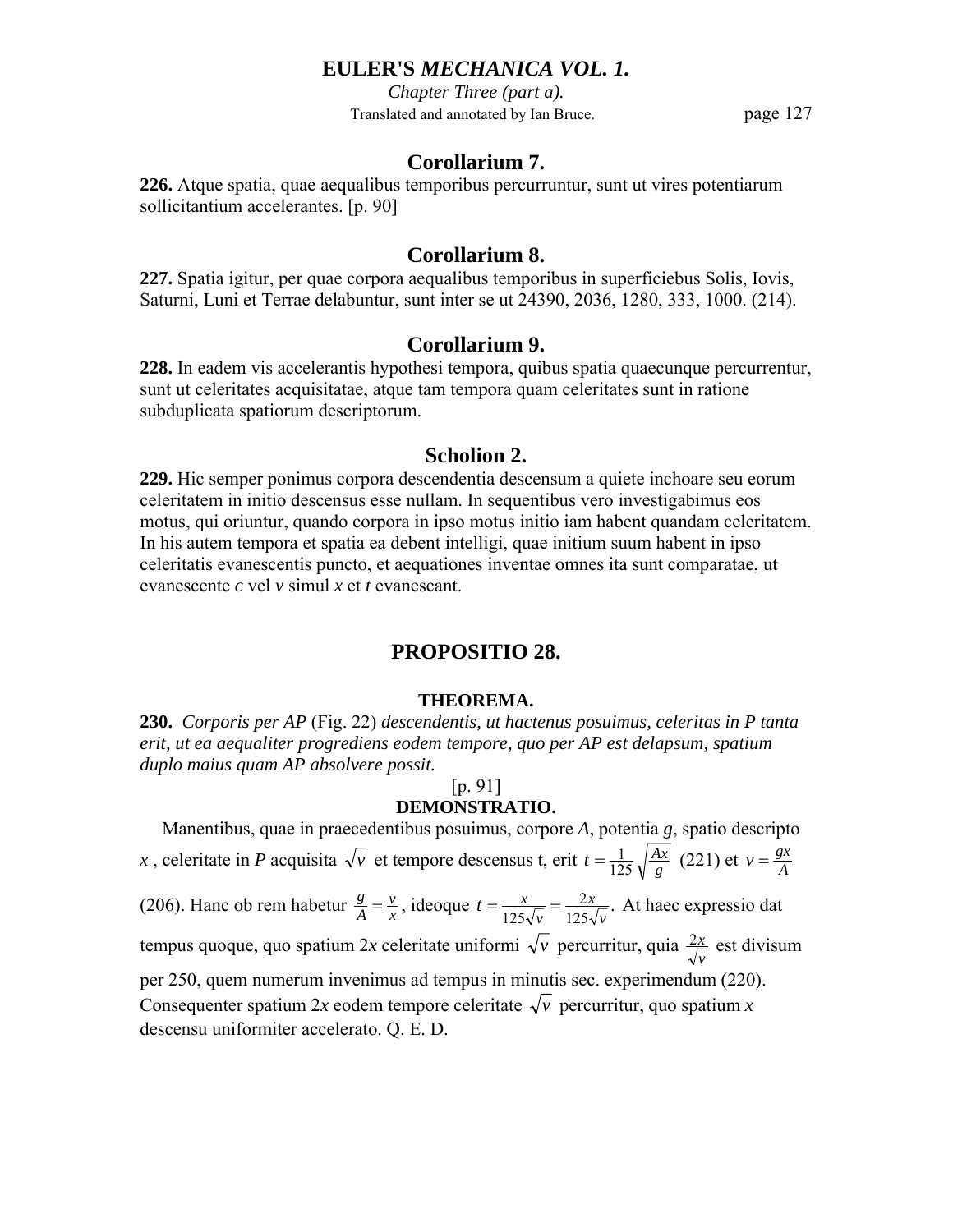*Chapter Three (part a).* Translated and annotated by Ian Bruce. page 128

# **Corollarium 1.**

**231.** Corpus igitur a potentia uniformi sollicitatum descendens tempore *t* per spatium *x* tantam acquirit celeritatem, qua aequbiliter progrediens idem spatium *x* dimidio tempore *t*  percurrere poterit.

# **Corollarium 2.**

**232.** Quia in superficie terrae corpora tempore minuti secundi per spatium 15625 scrup. pedis Rhenani delabuntur, tanta erit eorum celeritas hoc lapsu acquisita, qua uniformi motu spatium 31250 scrup. minuto secundo seu 15625 scrup. semi-minuto secundo percurrent. [p. 92]

# **Corollarium 3.**

**233.** Cum celeritates per radices quadratas ex altitudinibus, ex quibus lapsu acquiruntur, exprimere instituerimus, erit celeritas  $\sqrt{15625}$  seu 125 tanta, qua minuto secundo spatium 31250 scrup. absolvi potest.

# **Corollarium 4.**

**234.** Facile igitur erit spatium assignare, quod celeritate hoc modo expressa  $\sqrt{\nu}$  minuto sec. percurritur. Fiat enim, quia spatia eodem tempore descripta sunt ut celeritates, ut 125 ad  $\sqrt{\nu}$  ita 31250 scrup. ad 250 $\sqrt{\nu}$ . Quo facto erit 250 $\sqrt{\nu}$  spatium in scrupulis expressum, siquidem altitudo v in talibus exhibeatur, quod celeritate  $\sqrt{\nu}$  minuto secundo absolvi potest, motu scilicet aequabili.

# **Exemplum 1.**

**235.** Delapsum sit corpus ex altitudine 1000 ped., erit in scrupulis  $v - 1000000$ , quare ex hoc descensu tantam acquiret celeritatem, qua minuto secundo spatium 250000 scrup., i. e. 250 pedes, absolvere posset.

# **Corollarium 5.**

**236.** Et reciproce si celeritas per spatium, quod ea minuto secundo percurritur, exprimatur, ut initio fecimus, reduci hinc ea poterit ad receptum nostrum modum per radices ex debitis altitudinibus. Sit enim spatium illud a scrup. et altitudo huic celeritati

debita v scrup., erit  $250\sqrt{v} = a$  atque  $v = \frac{a^2}{62500}$  scrup.

[p. 93]

# **Exemplum 2.**

**237.** Habeat corpus tantam celeritatem, qua minuto secundo spatium 1000 ped. seu 1000000 scrup. percurrere potest. erit altitudo huic celeritati debita

 $=\frac{1000000000000}{62500}$  scrup.

seu 1600 pedes.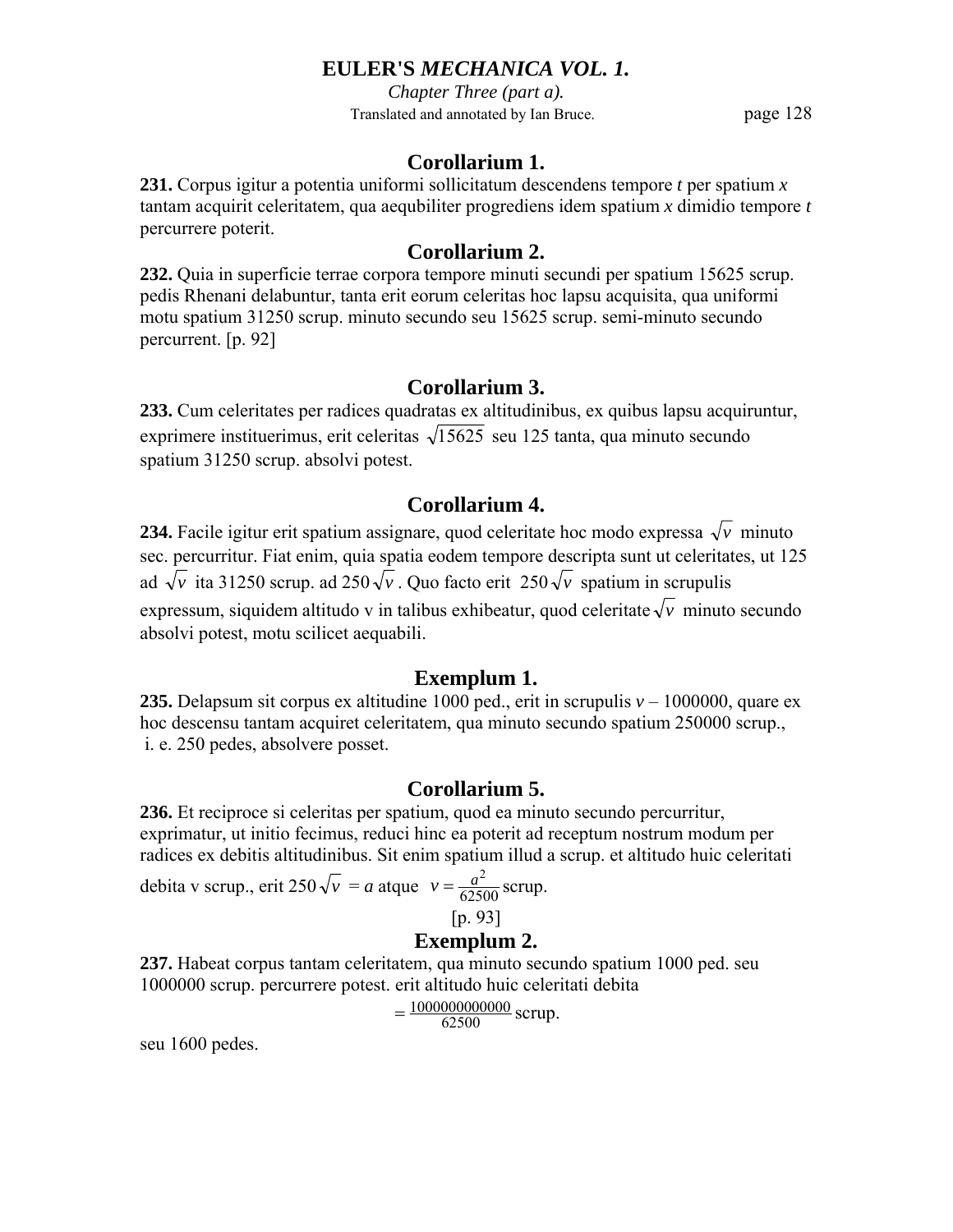*Chapter Three (part a).* Translated and annotated by Ian Bruce. page 129

#### **Scholion.**

**238.** Perspicitur igitur, quomodo utrumque celeritates exprimendi modum invicem comparari alterumque ad alterum reduci oporteat. Initio enim celeritates per spatia exprimebamus, quae minuto secundo seu alio dato termpore percurruntur. Postmodum vero celeritates per altitudines debitas exhibere magis congruum visum erat. Nunc vero monstratum, quomodo uterque exprimendi modus ad celeritates mensurandas accommodantus sit.

# **PROPOSITIO 29.**

#### **PROBLEMA.**

**239.** *Potentia existente uniformi secundum rectum BP* (Fig. 23) *trahente habeat corpus in initio B iam celeritatem datam secundum eundem directionem BP; requiritur eius celeritas in quovis puncto P rectae BP.* 

#### **SOLUTIO.**

 Sit ut ante potentia g et corpus *A*. Celeritas vero, quam habet in initio *B*, ponatur debita altitudina *c*. Vocetur  $BP = x$ , et celeritas in *P*, quam quaerimus, debita sit altitudini *v*. Erit ut ante (207) ob potentiam constantem *g* per elementum  $Pp = dx$  sollicitantem  $dv = \frac{gdx}{A}$ . Integrando [p. 94] igitur sit  $v = \frac{gx}{A} + Const.$ , quae quantitas constans ex eo est determinanda, quod facto  $x = 0$  fiat  $v = c$  (per hyp.); erit ergo Const. = c. Consequenter habebimus  $v = c + \frac{gx}{A}$  et ipsam celeritatem  $\sqrt{v} = \sqrt{c + \frac{gx}{A}}$ . Q. E. I. Fig. 23.

# **Corollarium 1.**

**240.** Ponatur, ut fit in case gravitatis ordinariae,  $\frac{g}{A} = 1$ , erit  $v = c + x$ . Altitudo igitur celeritati in *P* debita est aggregatum altitudinis celeritati initiali in *B* et in spatii percursi.

#### **Scholion.**

**241.** Alia hic occurrit solutio problematis; possumus enim motum per BP cum celeritate initiali  $\sqrt{c}$  in B considerare ut partem motus per lineam AP ex quiete, ut ante posuimus factum, in quo corpus, cum ex A in B pervenerit, habeat propositam  $\sqrt{c}$ . Sit igitur hoc spatium  $AB = k$ , erit  $c = \frac{gk}{A}$  (206) et  $v = \frac{g(k+x)}{A} = c + \frac{gx}{A}$  $v = \frac{g(k+x)}{A} = c + \frac{gx}{A}$ , ut iam est inventum. Spatium autem AB erit  $\frac{Ac}{g}$ .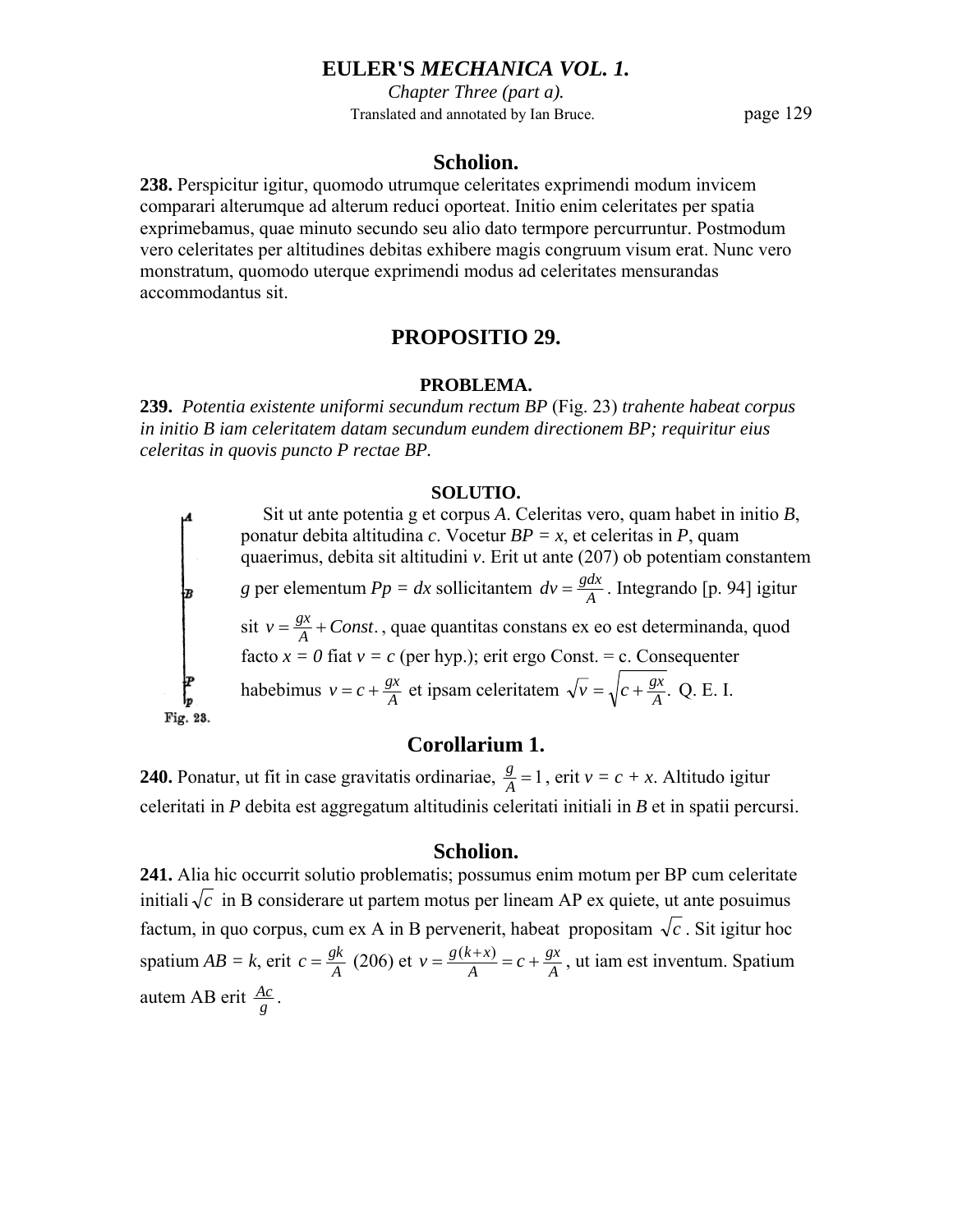*Chapter Three (part a).* Translated and annotated by Ian Bruce. page 130

# **PROPOSITIO 30.**

#### **PROBLEMA.**

**242.** *Iisdem quibus in praecedente propositione positis, determinare tempus, quo spatium BP* (Fig. 23) *percurritur.* 

#### **SOLUTIO.**

 Sit tempus per spatium *BP = t*, erit  $(c + \frac{gx}{A})$  $dt = \frac{mdx}{\sqrt{m}}$ +  $=\frac{mdx}{\sqrt{2}}$  (218); est enim celeritas, qua [p. 95] elementum *Pp* percurritur,  $\sqrt{(c+\frac{gx}{A})}$ , ut in praecendent propositione repperimus. Integrando igitur fiet  $t = \frac{2mA}{g}\sqrt{(c + \frac{gx}{A}) +$ Const.  $t = \frac{2mA}{g}\sqrt{(c + \frac{gx}{A}) +$ Const. Constans haec vero quantitas addenda ex hoc definietur, quod posito  $x = 0$  fieri debeat  $t = 0$ . Prodibit igitur Const.  $= \frac{-2mA}{g}\sqrt{c}$ . Consequenter habetur  $t = \frac{2mA}{g}\sqrt{(c + \frac{gx}{A}) - \frac{2mA}{g}\sqrt{c}}$ . *mA A gx*  $=\frac{2mA}{g}\sqrt{(c+\frac{gx}{A})-\frac{2mA}{g}\sqrt{c}}$ . Expressis c et x in scrupulis ped. Rhen. positoque  $m = \frac{1}{250}$  (220) proveniet tempus in minutis secundis expressum. Q. E. I.

# **Corollarium.**

**243.** Quia in nostris terrestribus regionibus est  $\frac{g}{A} = 1$ , erit tempus, quo spatium BP cum celeritate in B initiali  $\sqrt{c}$  absolvitur,

$$
= \frac{1}{250}\sqrt{(v+c)} - \frac{1}{125}\sqrt{c} \text{ minute.} \text{secund.},
$$

siquidem *c* et *x* in scrupulis pedis Rhenani exprimantur.

## **Scholion.**

**244.** Simili modo aliam huius problematis affermimus solutionem, quo praecedentis in scholio annexo. Posita enim recta *AB = k*, ex qua corpus *A* delabens in *B* adipiscitur celeritatem altitudini c debitam, erit tempus, quo hoc spatium *AB* absolvitur,  $=$  $\frac{1}{125} \sqrt{\frac{Ak}{g}}$  $=\frac{1}{125}$ et tempus, quo spatium AP percurritur, erit  $\frac{1}{125}\sqrt{\frac{A(k+x)}{g}} - \frac{1}{125}\sqrt{\frac{Ak}{g}}$ *g*  $A(k+x)$ 125  $\frac{(k+x)}{2} - 1$  $\frac{1}{125}\sqrt{\frac{A(k+x)}{g}} - \frac{1}{125}\sqrt{\frac{Ak}{g}}$ . Est vero  $k = \frac{Ac}{g}$ (241). Consequenter hoc tempus quaesitum per BP fiet  $\frac{A}{125g}\sqrt{(c+\frac{gx}{A})-\frac{1}{125}\sqrt{c}}$ *g A* 125  $\frac{A}{125g}\sqrt{(c+\frac{gx}{A})-\frac{1}{125}\sqrt{c}}$ , ut ante invenimus, si quidem ibi loco *m* ponatur  $\frac{1}{250}$ . Atque haec sunt, quae de punctorum descensu rectilineo [p. 96] in hypothesi potentiae uniformis exponenda erant. Pergo igitur ad ascensus rectilineos, in quibus celeritatis directo est directe contraria directioni potentiae, quam etiam nunc uniformem seu contantem ponam.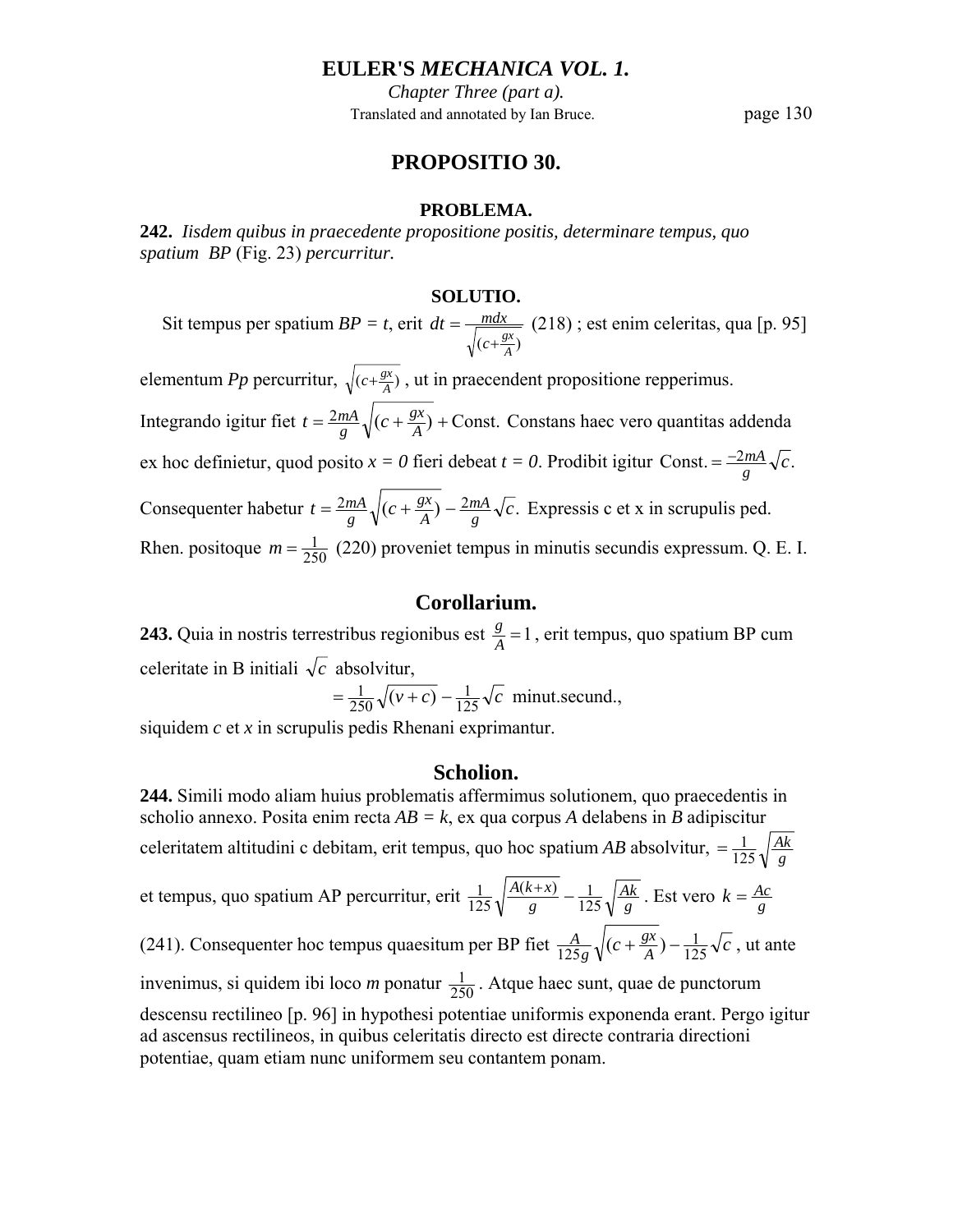*Chapter Three (part a).* Translated and annotated by Ian Bruce. page 131

## **PROPOSITIO 31.**

#### **PROBLEMA.**

**245.** *Potentia uniformi tendente deorsum habeat corpus in B* (Fig. 24) *celeritatem datam sursus directam; requiritur eius celeritas in quovis puncto spatii BA, quod ascensu percurrit.* 

#### **SOLUTIO.**

 Perspicuum est hoc casu corpus in linea recta esse progressurum motu retardato (191), quia eius directio motus directe est contraria potentiae sollicitantis directioni. Sit itaque celeritas in *B* debita altitudini *c*, et ponatur corpus iam pervenisse in *P*. Vocetur altitudo, cui celeritas hoc loco debetur, *v* spatiumque ipsum iam percursum *BP x*. Capiatur *Pp* = *dx*, erit in *p* altitudo celeritati debita *v + dv*. Quia autem potentia, quam pono  $= g$ , motui est contraria, tota in diminuendo motu consumitur. Quam ob Fig. 24. rem *dv* aequae poni oportet ipsi  $\frac{-gdx}{A}$  denotante A corporis massam. Cum itaque sit *− dv* =  $\frac{gdx}{A}$ , erit integrando *C* − *v* =  $\frac{gx}{A}$ . Ad constantem C definiendam ponatur  $x = 0$ , quo casu v in c transmutari debebit; eritque ideo C = c. Ex quo prodibit ista aequatio  $c - v = \frac{gx}{A}$  seu  $v = c - \frac{gx}{A}$  $c - v = \frac{gx}{A}$  seu  $v = c - \frac{gx}{A}$ , [p. 97] quae determinat celeritatem corporis in quovis puncto spatii ascensu descripti. Q. E. I.

#### **Corollarium 1.**

**246.** Celeritas igitur corporis evanescit, quando sit  $c = \frac{gx}{A}$ , i. e. quando pervenit ad altitudinem  $x = \frac{Ac}{g}$ . Sit BA ista altitudo ideoque aequalis  $\frac{gc}{A}$ , inde  $c = \frac{BA.g}{A}$ , ex quo intelligitur *BA* eam ipsam esse altitudinem, ex qua corpus A a potentia *g* sollicitatum descendendo acquirit celeritatem *c* (206). Corpus igitur ea celeritate, quam ex data altitudine delapsum est adeptu, sursum progrediens ead eam ipsam pertinget altitudinem, antiquam motum suum amittit.

### **Corollarium 2.**

**247.** Praeterea corpus ascendus per spatium BA in singulis punctis eas ipsas habet celeritates, quas ibidem haberet, si ex A descendisset. Posita enim AP = y erit celeritas in P descensu ex A nata  $=\sqrt{\frac{gy}{A}}$ ; at est celeritas in eodem loco P ascensu ex B relicta  $(c - \frac{gx}{A})$ . Quia autem est  $x + y = BA = \frac{Ac}{g}$ , patet has expressiones celeritatem esse aequales, nempe  $\frac{gy}{A} = c - \frac{gx}{A}$ .  $\frac{gy}{A} = c -$ 

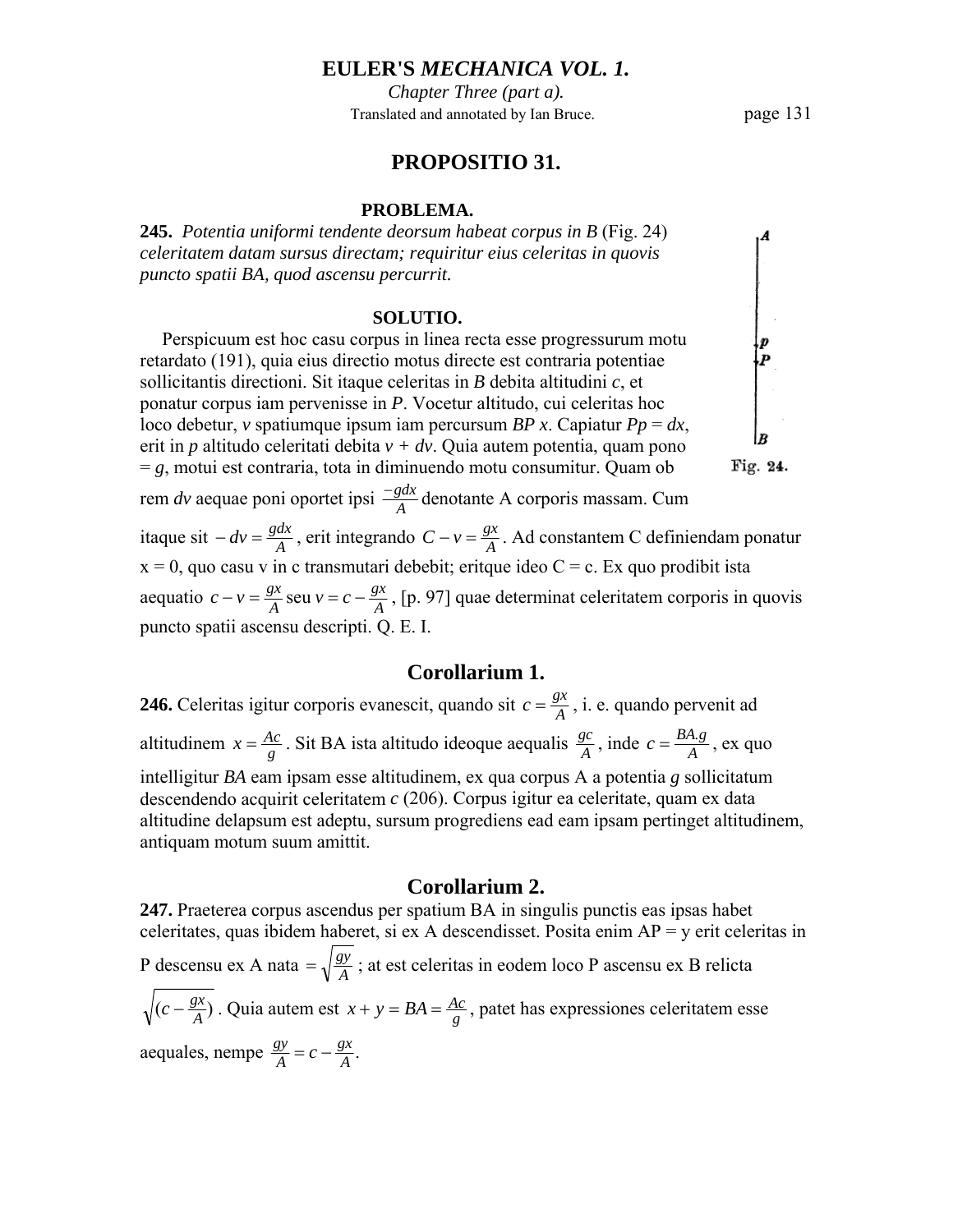*Chapter Three (part a).* Translated and annotated by Ian Bruce. page 132

### **Corollarium 3.**

**248.** Congruit igitur motus corporis ascendentis cum motu descendentis, atque utriusque celeritates in iisdem locis, i. e. in iisdem a puncto supremo, quo celeritas evanescit, distantiis, erunt aequales. [p. 98]

### **Corollarium 4.**

**249.** Ex his perspicitur tempus quoque ascensus per spatium *BA* aequale esse tempori descensus per idem spatium. Quare cum dicto  $BA = a$  tempus descensus sit  $= \frac{1}{125} \sqrt{\frac{Aa}{g}}$  $=\frac{1}{125}$ min. sec. (221), eisem valori aequale esse debebit tempus ascensus per *BA*; seu posito loco a valore  $\frac{Ac}{g}$  erit tempus integri ascensus  $=\frac{A}{125g}\sqrt{c}$  $=\frac{A}{125g}\sqrt{c}$ .

## **Corollarium 5.**

**250.** Simili modo tempus ascensus per quamvis portion BP definietur; manente enim *AP*   $y = y$  erit tempus sive ascensus sive descensus per  $AP = \frac{1}{125} \sqrt{\frac{A}{g}}$ *Ay*  $=\frac{1}{125}\sqrt{\frac{Ay}{g}}$ , quod ablatum ab integro tempore ascensus  $= \frac{1}{125} \sqrt{c}$  relinquit tempus per portionem BP. Est vero  $y = \frac{Ac}{g} - x$ , quare tempus ascensus per BP habebitur  $= \frac{A}{125 g} \sqrt{c} - \frac{A}{125 g} \sqrt{(c - \frac{gx}{A})}$ . *g A*  $=\frac{A}{125g}\sqrt{c}-\frac{A}{125g}\sqrt{(c-$ 

# **Scholion 1.**

**251.** Evidenter vero haec aequalitas ascensuum a priori ostendi potest ex ipsa potentiarum actione. Cum enim in ascensu potentia tantum de celeritate auferat, quantum in descensu ad eam addit, perspicuum est perfectam aequalitatem inter utrumque motum versari debere neque aliud esse discrimen, nisi temporis ordinem, qui cogitatione duntaxat inversus alterum casum in alterum transformat. Similis vero est ratio etiam omnium motuum a potentiis absolutis productorum : iisdem enim celeritatibus per eandem viam [p. 99] reverti poterit corpus, si quidem in reditu impressiones easdem, quas in itu, sed contrarias patitur. Sic planetae in plagas contrarias circa solem eodem modo, quo nunc, in ellipsibus moverentur, si initio motus ipsis fuissent his contrarii. Nam per idem spatii elementum effectus potentiae ad celeritatem immutandam idem est semper atque sit ratione corporis negativus, quando revertitur. Effectus autem, qui ad directionem corporis immutandam impeneditur, utroque casu manet, quo sit, ut corpus in itu et reditu eandem percurrat semitam. Sed haec infra clarius patebunt, ubi de huius modi motibus ex instituto agetur. At vero, si adest resistentia, haec inter ascensus et descensus similitudo evanescit : nam in utroque casu resistentia motum corporis minuit, neque effectus eius in altero alterius est oppositus, quemadmodum usu venit, si potentia sollicitans est absoluta.

## **Scholion 2.**

**252.** Satis igitur exposito motu rectilineo, qui a potentiis uniformibus oritur, pergendum est ad potentias difformes, quae aliis in locis alias exercent in corpora vires, atque expondendum, quomodo motus corporum, quatenus fiunt in linea recta, ab iis varientur.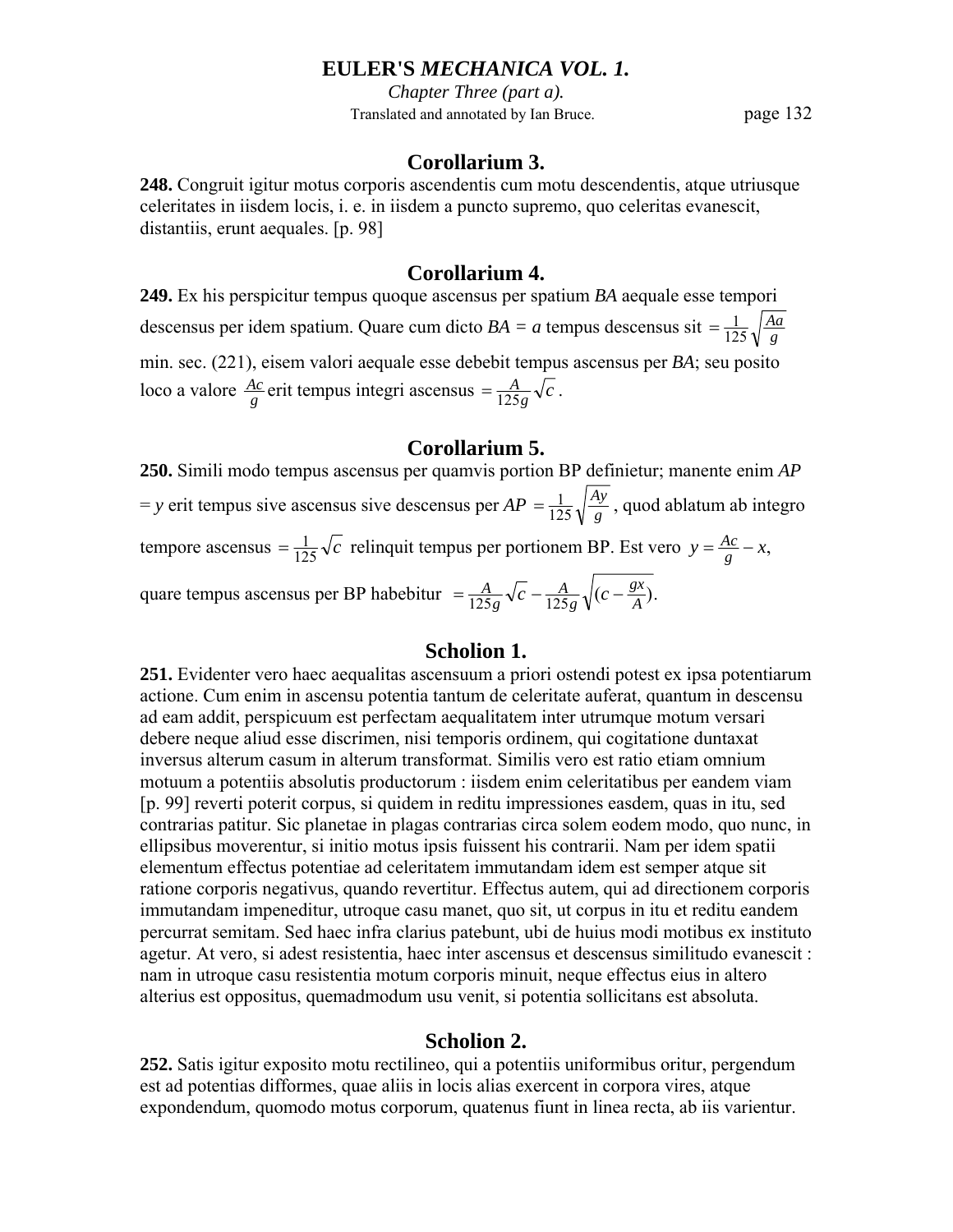*Chapter Three (part a).*

Translated and annotated by Ian Bruce. page 133

Huiusmodi enim difformitati omnes potentiae, quas in mundo observamus, sunt obnoxiae, neque ulla potentia potest assignari, quae corpus, in quocunque loco sit positum, aequaliter afficiat. Sic planetae, quo soli sunt propiores, [p. 100] vehementius ad solum attrahuntur, et quo magis etiam corpus a superficie terrae removetur, minor in eo sit gravitas seu nissus deorsum. Simili haec fere accidunt modo, quo magnetem observamus idem ferri frustum in minore distantia fortius, in maiore vero debilius attrahere. Quamcunque igitur potentiae distantiarum seu positionum corporis teneant rationem, leges eruemus, secundum quas motus corporis sollicitati immutatur. Et primo quidem potentias potestati cuidam distantiarum corporis a puncto fixo proportionales contemplabimur.

# **Definitio 16.**

**253.** *Centrum virium vocatur punctum illus fixum, ad quod corpora attrahuntur vi, quae pendet a distania ab hoc puncto, seu quae est ut fractio distantiae quaecunque.* 

# **Corollarium 1.**

**254.** Datur igitur distantia ab hoc centro virium, in qua corpus positum tanta vi ad centrum trahitur, quanta foret vis eius gravitatis, si in superficie terrae versaretur.

# **Corollarium 2.**

**255.** Cognita ergo hac distantia et lege attractionis, scilicet functione distantiae, cui attractio est proportionalis, innotescet ratio, quam habet corporis ubicunque positi conatus accedenti ad centrum virium, ad eiusdem corporis vim gravitatis, si esset in terrae superficie. [p. 101]

# **Corollarium 3.**

**256.** Cum itaque hoc modo vires utcunque variabiles cum vi gravitatis comparare liceat, quia huius in corpora effectus est cognitus, cuiuscunque etiam vis in corpora effectus poterit determinari.

# **Scholion 1.**

**257.** Pono hic attractionem centrorum virium similem vi gravitatis, ita ut quoque diversorum corporum in eadem distantia positorum conatus ad centrum sint ut massae ipsorum, ideoque vires accelerationes omnium aequales (212). In his igitur pertractandis massam corporis moti non opus est in computum vocare, sed vim accelerationem duntaxat, quae conatui accedendi ad centrum diviso per massam est proportionalis. Comparabitur ea autem cum vi gravitatis acceleratrice, quam ponimus  $= 1$ , atque ad hanc unitatem revocabimus omnes vires potentiarum acceleratrices, quippe quantitates homogeneas.

# **Corollarium 4.**

**258.** Quando itaque dicemus vires esse distantiis a centro virium seu cuidam functioni earum proportionales, id non de solis nisibus, quos corpora habent ad centrum, sed de viribus acceleratricibus, i. e. de nisibus ad massas corporum applicatis, intelligi debebit.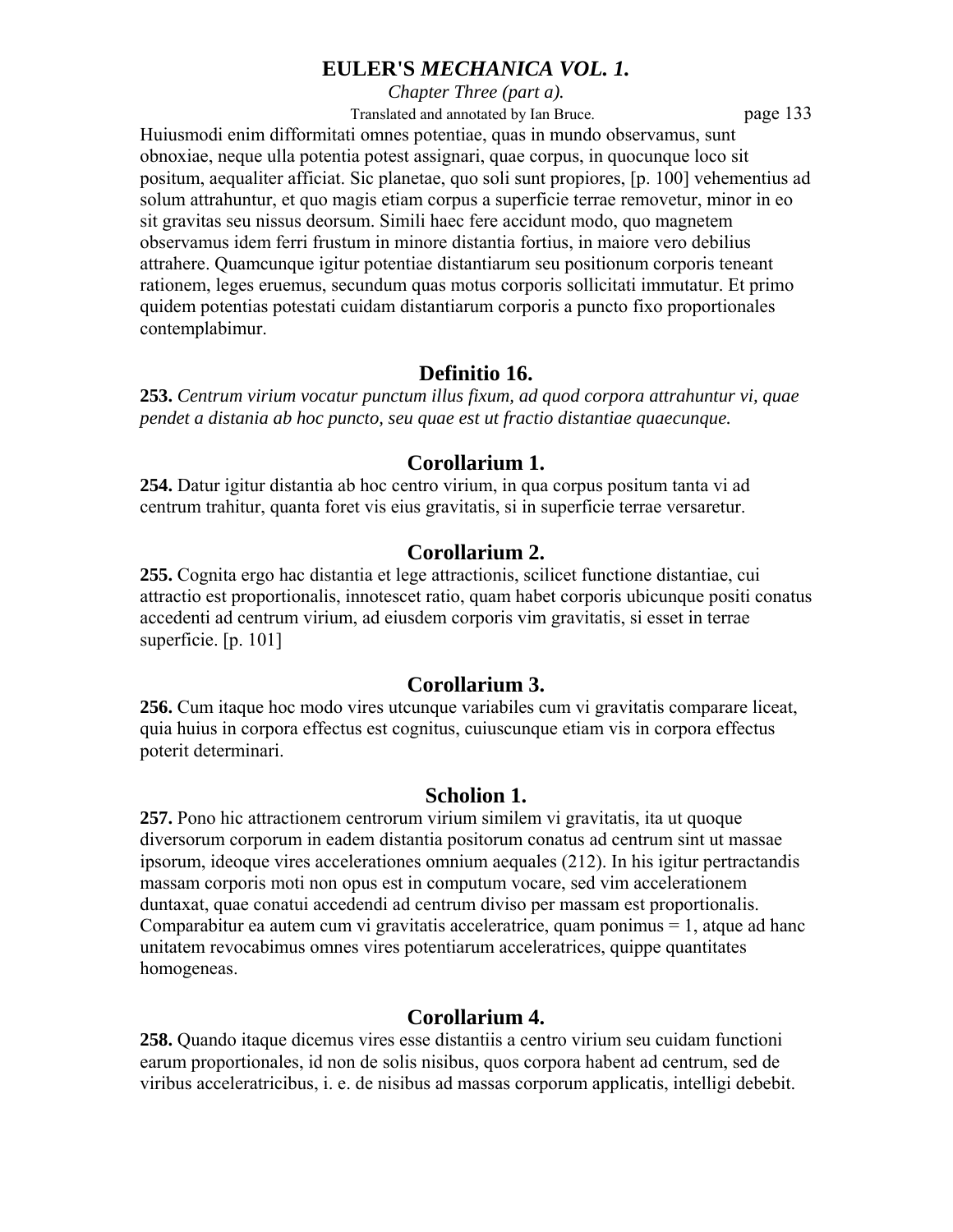*Chapter Three (part a).* Translated and annotated by Ian Bruce. page 134

## **Corollarium 5.**

**259.** Quoniam igitur potentiae directio, qua corpus urtetur, semper tendit ad centrum virium, [p. 102] perspicuum est, si corpus vel quietscit vel motum habet, cuius directio per centrum virium transit, tum corpus in hac linea recta per centrum virium transeunte perpetuo moveri debere (189).

## **Definitio 17.**

**260.** *Potentia, quae corpora ad huiusmodi virium centrum urget, vocatur vis centripeta. Haecque, si sit negativa, ut corpora ab hoc centro repellat, vocatur vis centrifuga.* 

# **Corollarium 1.**

**261.** Cum hic de motu sit quaestio, vis centripeta nobis erit vis acceleratrix seu conatus corporis ad centrum tendentis divisus per corporis massam.

#### **Corollarium 2.**

**262.** Conatus igitur seu nisus, quem habet corpus ad centrum virium, exprimitur vi centripeta in corporis massam ducta. Quamobrem erit ad pondus eiusdem corporis, si in superficie terrae esset positum, ut vis centripeta seu vis acceleratrix ad unitatem (257).

### **Scholion.**

**263.** NEUTONUS, qui voce vis centripetae potissimum utitur, triplici modo eandem mensurari posse animadvertit. Primo quantitate eius absoluta, qua efficaciam ipsius centri virium metitur, sine respectu habito ad corpora attracta ; sic dicit in maiore magnete maiorem inesse vis centripetae quantitatem [p. 103] absolutam, in minore minorem. Et simili modo secundum eius theoriam in sole quantitas absolutas maior est quam in terra. Haec comparatio autem intelligenda est de centris virium similiter, i. e. secundum eandem distantiae functionem, attrahentibus; in dissimilibus enim huiusmodi comparatio locum non habet. Haec ergo quantitas absolutas mensuranda est ex conatu, quem datum corpus in data distantia habet versus virium centrum. Loco huius autem considerationis hic adhibeo distantiam, in quam corpus positum vi aequali ponderi eius nititur ad centrum (254). Secundo habet vis centripetae quantitatem accelerantem, quae apud ipsum eodem accipitur sensu, quo hic ipsa vis centripeta (261); mensuratur enim conatu ad massam applicato. Tertio inducit vis centripetae quantitatem motricem, qua nihil alius denotat nisi ipsum conatum, quem corpora habent ad centrum virium accedendi; quantitas motus enim, quam mensurare soliti sunt celeritate ducta in massam, quaeque dato tempore generatur, proportionalis est ipsi conatui. Posito namque conatu hoc *p*, massa *A*, est

celeritas incrementum dato tempusculo ut  $\frac{p}{A}(154)$ , quod ductum in massam *A* dat incrementum quantitas motus, quod itaque ipsi *p* erit proportionale.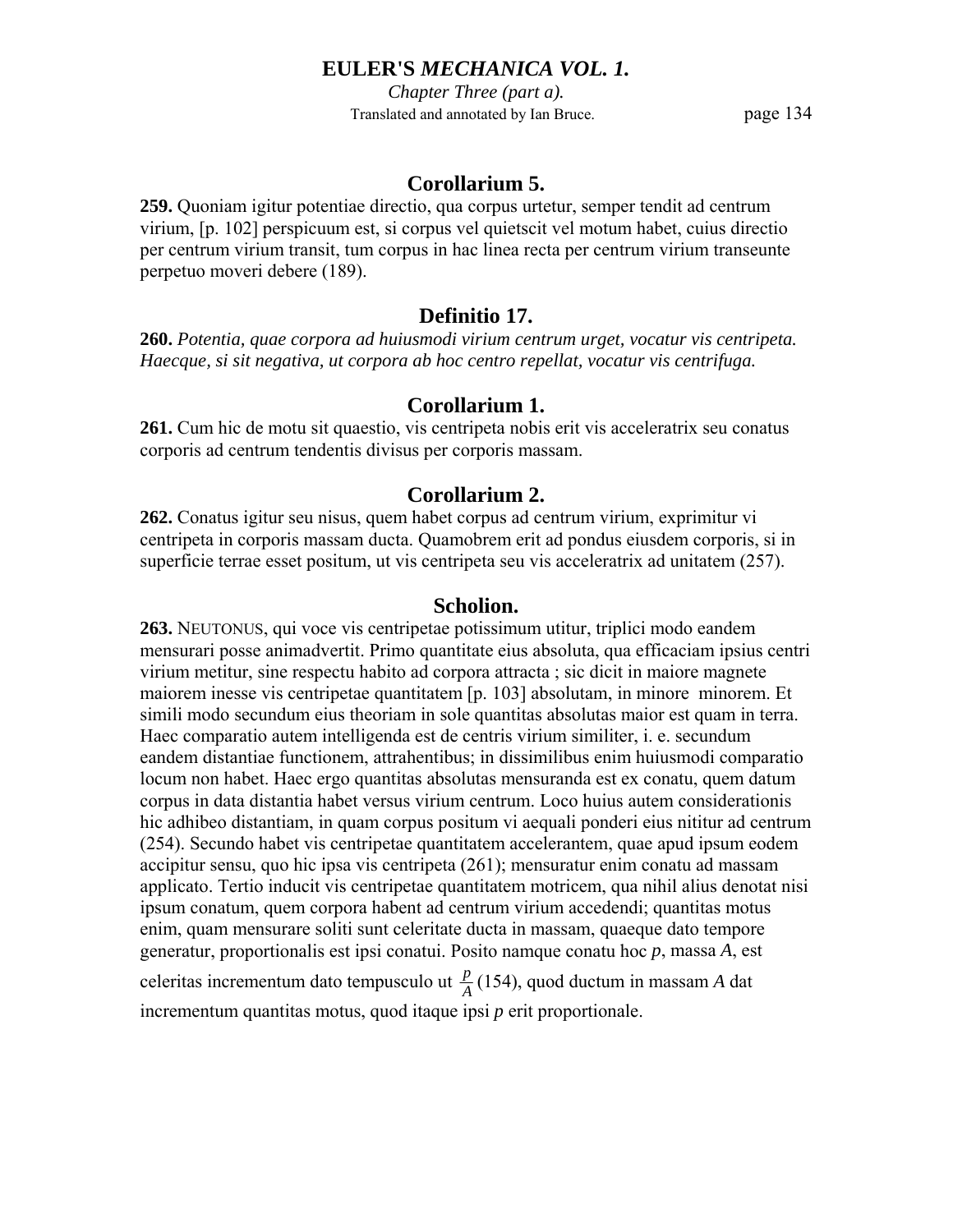*Chapter Three (part a).* Translated and annotated by Ian Bruce. page 135

### **PROPOSITIO 32.**

#### **PROBLEMA.**

**264.** *Sit centrum virium C* (Fig. 25)*, quod attrahat ad se in ratione quacunque multiplicata distantiarum, ad hocque trahatur corpus in A quiescens; quaeritur eius celeritas in quovis puncto spatii AC.* [p. 104]

#### **SOLUTIO.**

Sit  $AC = a$ ,  $AP = x$ ; et celeritas, quam in *P* habebit, sit debita altitudini *v*. Fiat attractio in ratione *n*-plicata distantiarum, et designet *f* eam distantium a C, in qua corporis conatus ad C aequalis est ponderi corporis, si esset in terrae superficie positum. Vis igitur acceleratrix, qua corpus in P urgetur ad C, erit ad vim gravitatis, quam pono = 1, ut  $\overline{CP}^n$ , i. e. ut

 $(a-x)^n$  ad  $f^n$ ; quamobrem ea exprimetur per  $\frac{(a-x)^n}{f^n}$ *n f*  $\frac{(a-x)^n}{n}$ . Sumpto ergo *Pp* =

*dx* erit  $dv = \frac{(a-x)}{f}$ *n f*  $dv = \frac{(a-x)^n dx}{x}$ . Est enim dv aequale dx multiplicato per vim

acceleratricem (213). Integrata hac aequatione prodibit  $v = C - \frac{(a-x)^{n+1}}{(n+1)f^n}$ *n n*  $n+1$ ) f  $v = C - \frac{(a-x)^2}{a-x^2}$ +  $= C - \frac{(a-x)^{n+1}}{n}$ . Ad constantem C definendam ponatur  $x = 0$ , quo casu fieri debet per

hypothesin  $v = 0$ ; fiet ergo  $C = \frac{a^{n+1}}{(n+1)j}$ *n n*  $n+1$ ) f  $C = \frac{a}{a}$ +  $=\frac{a^{n+1}}{n}$ . Habebitur

ergo 
$$
v = \frac{a^{n+1} - (a-x)^{n+1}}{(n+1)f^n}
$$
. Seu posito  $a - x = CP = y$  erit  $v = \frac{a^{n+1} - y^{n+1}}{(n+1)f^n}$ . Ex

qua aequatione celeritas corporis in quovis loco spatii *AC* cognoscitur. Q. E. I.

 $\begin{array}{c}\nP \\
P \\
P\n\end{array}$ 

Fig. 25.

## **Corollarium 1.**

**265.** Si  $n + 1$  est numerus positivus, evanescet  $y^{n+1}$  facto  $y = 0$ . Hoc igitur casu [p. 105] altitudo celeritati, quam corpus in C perveniens habebit, debita erit  $=$   $\frac{a^{n+1}}{(n+1)j}$ *n n*  $n+1$ ) f *a* +  $=\frac{a^{n+1}}{a^{n+1}}$ . At si n + 1 est numerus negativus, fiet  $y^{n+1}$  facto  $y = 0$ , infinite magnum : hoc ergo casu corporis

in C pervenientis celeritas erit infinita magna.

#### **Corollarium 2.**

**266.** Sed si  $n + 1 = 0$  seu n = -1, ex inventa aequatione valor ipsius non cognoscitur ob numeratorem et denominatorem evanescentes. Quamobrem hunc casum ex ipsa aequatione differentiali oportebit repetere. Erit autem  $dv = \frac{fdx}{a-x}$ , cuius integralis est *v* = *C* − *fl*(*a* − *x*). Debebit autem esse *C* = *fla*, quocirca *v* = *fl*<sub>*a*−*x*</sub> = *fl*<sub>*g*</sub> y  $v = fl \frac{a}{a-x} = fl \frac{a}{y}$ . Qui est verus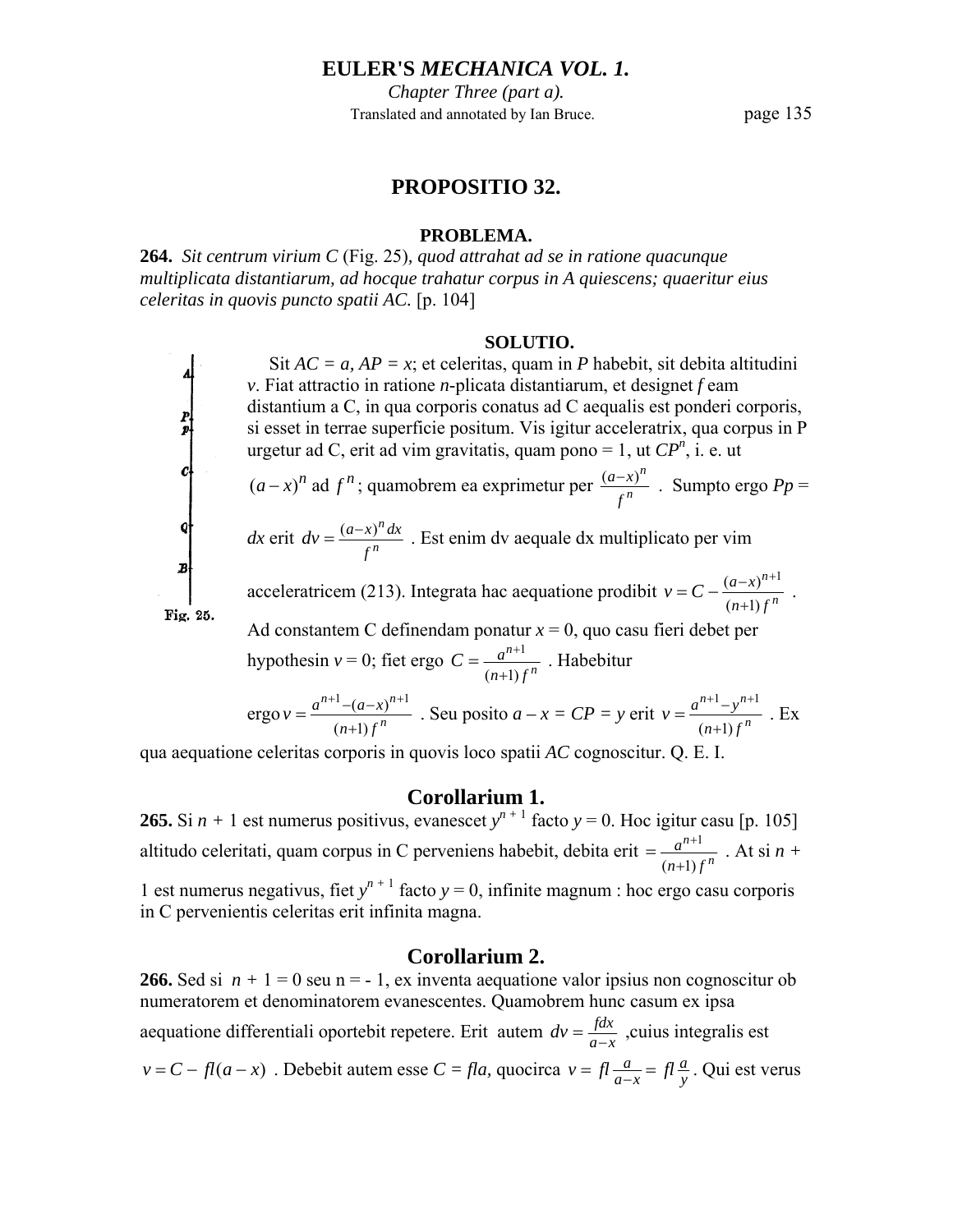*Chapter Three (part a).*

 Translated and annotated by Ian Bruce. page 136 valor ipsius  $v$ , quando habetur  $n = -1$ , i. e. quando vis centripeta est reciproca ut distantia a centro virium.

#### **Corollarium 3.**

**267.** Hoc igitur casu,  $n = -1$ , cum corpus pervenerit in centrum *C*, celeritas eius erit infinite magna; sit enim  $v = fl \infty$ . Qui infinitorum gradus est infimus et quasi proximus finito; quantumvis enim parum  $n + 1$  cyphram excedat, subito celeritas in *C* sit finita.

#### **Corollarium 4.**

**268.** Cum autem fuerit *n* + 1 numerus affirmativus, quia tum altitudo celeritati in C debita est  $(n+1)$ 1 *n n*  $n+1$ ) f *a* +  $\frac{+1}{2}$ , erunt ipsae celeritates plurium corporum [p. 106] ad centrum C

delabentium, quas in C habebunt, ut  $a<sup>2</sup>$ *n*+1  $a^{\frac{n+1}{2}}$ , i. e. in ratione  $\frac{n+1}{2}$  - plicata distantiarum, ex quibus lapsum inchoaverunt.

#### **Scholion 1.**

**269.** Postquam autem corpus ex *A* in *C* pervenit, quo tum promoveatur, non tam facile potest definiri. Videtur quidem, si in expressione inventa *y* ponatur negativum, proditura esse altitudo celeritati in *Q* debita; quae si est affirmativa, corpus revera in *Q* perveniet; sin vero sit negativa, indicio hoc est corpus nunquam ultra *C* in plagam *CQ* esse perventurum. Verum hic motum prosequendi modus non semper adhiberi potest; saepe enim ipsi hypothesi, qua ponitur vis attractiva cis et ultra *C* versus centrum eadem, est contrarius. Namque corpus in *P* existens, quia trahitur deorsum, cum in *Q* pervenerit, sursum urgebitur aequali vi, si est *CQ = CP*. Hanc ob rem vis, qua corpus in *Q* sollicitatur, sit negativa ratione prioris atque idcirco quantitate negativa est exprimenda.

Vis igitur in *P* per  $\frac{(a-x)^n}{f^n}$  seu  $\frac{y^n}{f^n}$ *n n f y f*  $\frac{(a-x)^n}{a-x}$  seu  $\frac{y^n}{a-x}$  expressa sui fieri debet negativa, cum – y ponitur loco

*y*, id quod nunquam evenit, nisi sit *n* vel numerus impar vel fractio, cuius numerator et denominator sunt numeri impares. His igitur in casibus prodibit verus valor ipsius *v*, cum corpus in *Q* pervenerit; in reliquis semper, quia in calculo vis sollicitans corpus in *Q* cum vero eius valore non congruit, veritati non consentanea [p. 107] litterae *v* quantitas elicitur. Si enim est *n* numerus par, vis attrahens in *Q* facto *y* negativo aequalis erit vi in *P* et tendet in eandem plagam deorsum scilicet. Ex quo sit, ut corpus transgressum centrum *C* in recta *CQ* in infinitum deberet descendere, id quod etiam calculus declarat. Quod cum pugnet cum hypothesi, perspicuum est his casibus motum corporis, postquam in C pervenit, ex inventa formula definiri non posse. Absurdum autem magis elucet, quando est  $n = \frac{1}{2}$  vel alia huiusmodi fractio, quae *y*<sup>n</sup> transmutat in quantitatem imaginariuam posito –*y* loco *y*; id quod indicaret corpus ultra *C* progressum non solum non ad *C* attrahi, sed vim attrahentem etiam fieri imaginariam, quod quid sit nequidem intelligi potest.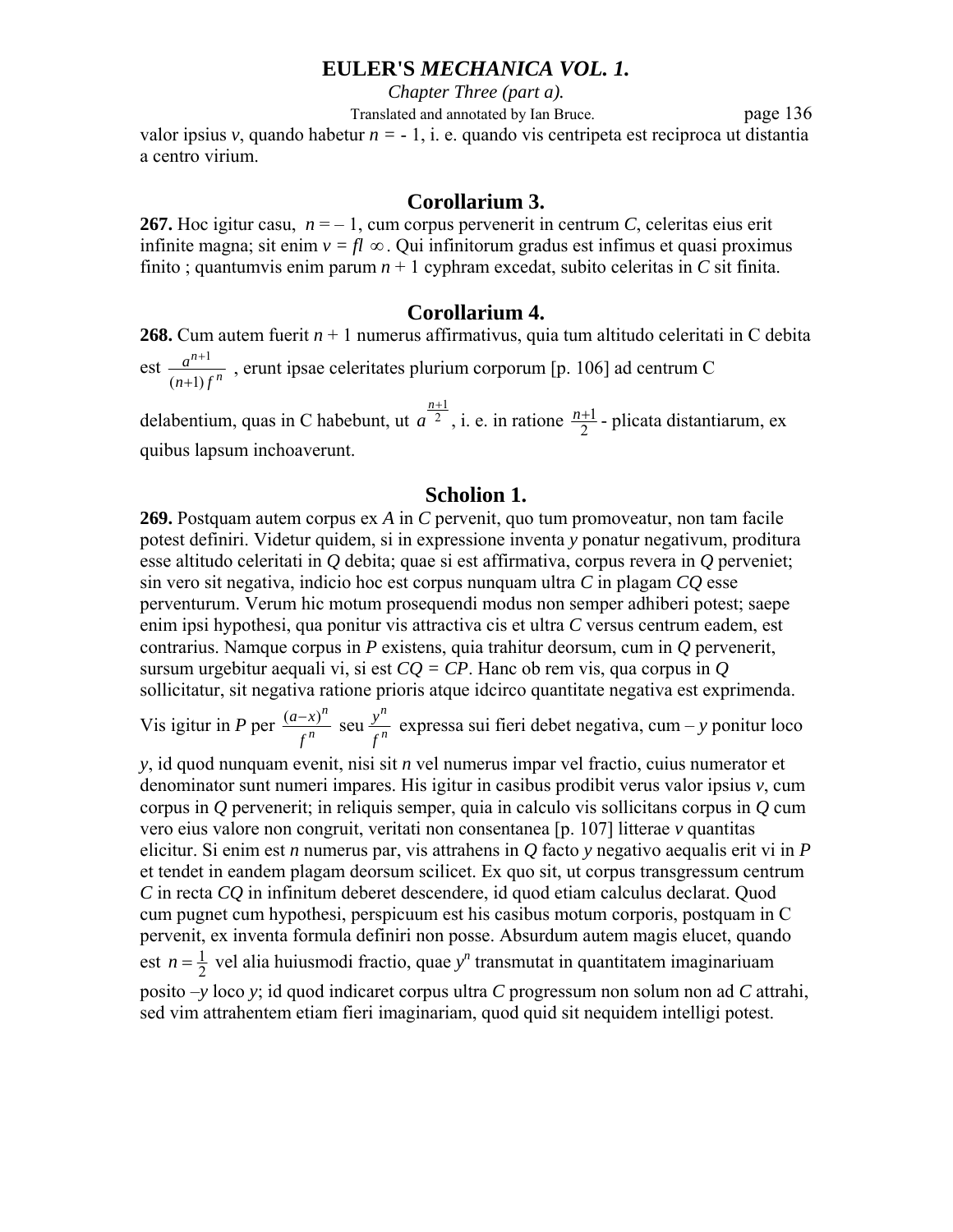*Chapter Three (part a).* Translated and annotated by Ian Bruce. page 137

### **Corollarium 5.**

**270.** Si igitur *n* est numerus impar, valor ipsius *v*, qui est  $\frac{a^{n+1}-y^{n+1}}{(n+1)f^n}$ *n*  $n+1, n$  $n+1$ ) f  $a^{n+1}-y$ +  $\frac{+1 - y^{n+1}}{n}$ , non mutator positio

– *y* loco + *y*, quia *n +* 1 exponens ipsius *y* evadit numerus par. Ex quo apparet celeritatem corporis in *Q* aequalem fore ei, quam habet in *P*, si quidem est *CQ = CP*. Pari ergo modo corpus in directione *CQ* recedit, qua ante per *AC* accesserat; pertingetque in *B* usque, ita ut sit *CB = AC*, ubi celeritatem suam perdet omnem. Revertetur itaque simili modo ad *C*, et tum rursus in *A* perveniet. Quos motus reciprocos, nisi adest resistentia, perpetuo perficiet. [p. 108]

## **Corollarium 6.**

**271.** Excipiendus est tamen casus, quo  $n = -1$ , quanquam – 1 est numerus impar. Facto enim *y* negativo sit  $v = fl \frac{-a}{y}$ , quae est quantitas imaginaria. Ex quo perspicitur corpus nunquam ultra *C* esse transgressurum. Aliud ergo iudicium ferendum esse videtur, quando *n* est numerus negativus, etiamsi impar. Huiusmodi enim simile exemplum infra occurret, si  $n = -3$  (355).

### **Scholion 2.**

**272.** Hoc quidem veritati minus videtur consentaneum; vix enim apparet ratio, cur corpus celeritate sua infinite magna, quam in *C* acquisivit, in aliam potius plagam quam in *CB* sit progressurum, praesertim cum huius celeritatis infinitae directio sit secundum hanc plagam. Quicquid autem sit, hic calculo potius quam nostro indicio est fidendum atque statuendum, nos saltum, si fit ex infinitio in finitum, penitus non comprehendere. Eo autem magis in hac sententia confirmamur simili exemplo, quod infra plene explanatum occurret (665), si est  $n = -2$ ; hoc enim casu corporis in *C* pervenientis celeritas quoque est infinita et secundum *CB* directa; nihilo vero minus corpus non ultra C progreditur, sed subito ex C versus A revertitur pariter ac accesserat. Ex quo perspicitur, quoties celeritas in C existat infinita, iudicium de ulteriori corporis motu esse suspendendum. Tam diu autem hoc tantum fiat, quoad ad motus curvilineos [p. 109] perveniamus; ex iisque enim, qui sint rectilinei, evidentius colligetur (762). Neque enim calculus, qui tum instituetur, obnoxius est huic incommodo, ut a hypothesi dissentiat; sed quaqua versus vis centripeta aequalis ponetur non refragante calculo.

#### **Scholion 3.**

**273.** Semper autem, quando celeritas in *C* non est infinita magna, id quod accidit, quoties est  $n + 1$  numerus affirmativus, motum corporis integrum iudicio nostro poterimus cognoscere, etiamsi calculus sit insufficiens. Si enim celeritas in C est finita habensque directionem secundum *CB*, quam necessario habere debebit, fieri non potest, ut non in *CB* motum continuet. Simili autem modo hunc motum continuans a *C* recedet, quo ante in *AC* accesserat, atque in puncto quocunque Q eandem habebit celeritatem, quam ante in P puncto aeque dissito a C habebat, sicut ex § 251 intelligi potest. Perpetuo igitur motus reciprocos ex A in B et vicissim rediens corpus perficiet.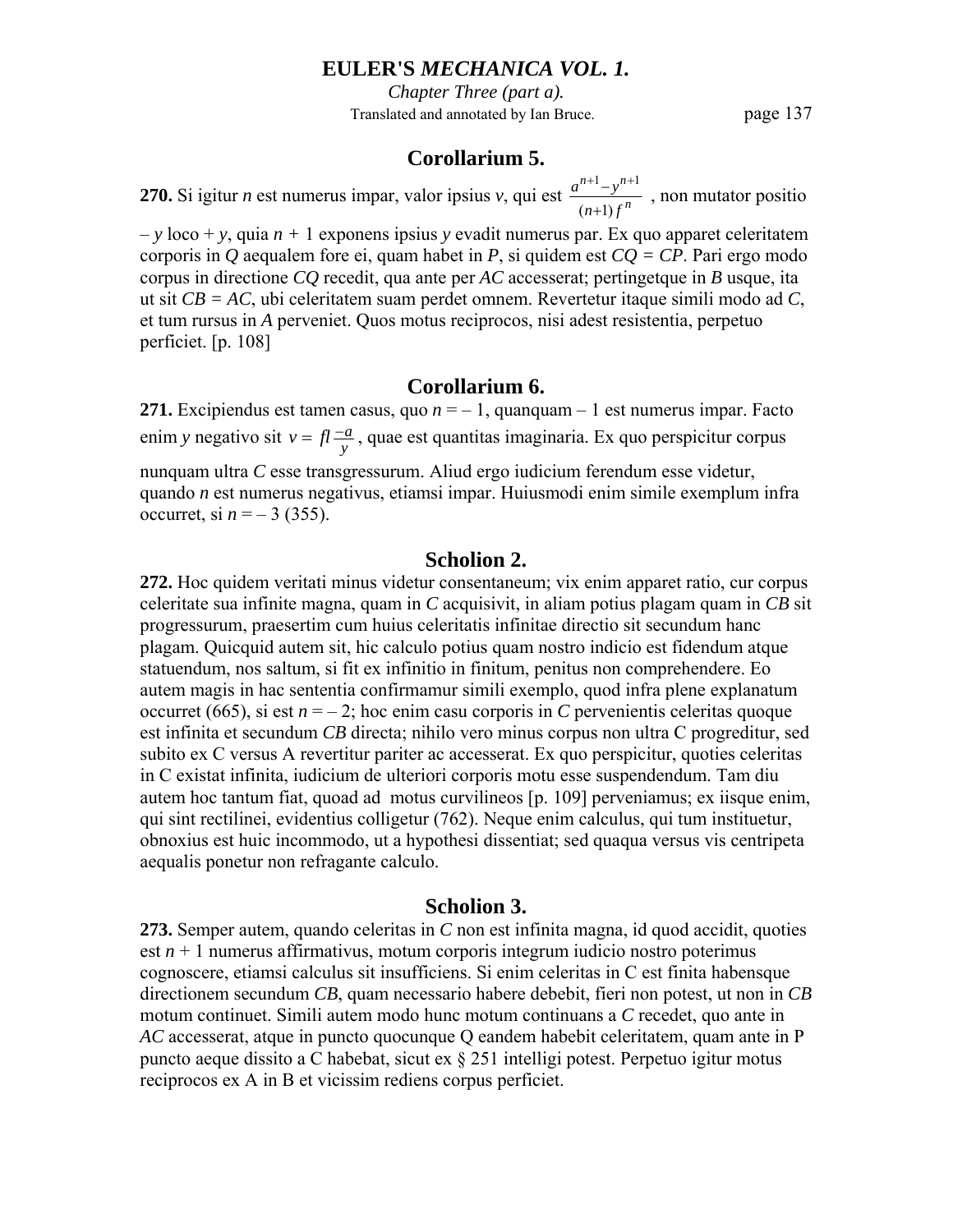*Chapter Three (part a).* Translated and annotated by Ian Bruce. page 138

### **PROPOSITIO 33.**

#### **PROBLEMA.**

**274.** *Centro C* (Fig. 26) *attrahente in ratione quacunque multiplicata distantiarum habeat corpus in D iam celeritatem datam; requiritur punctum A in recta CD producta, ex quo corpus descensum ad C inchoans, cum in D pervenerit, hanc ipsam acquirat celeritatem.* [p. 110]

#### **SOLUTIO.**

 Denotante ut supra n exponentem rationis multiplicatae, in qua sit vis centripeta, et f distantiam, in qua vis centripeta aequalis est vi gravitatas, sit *CD = b*, celeritas in *D* debita altitudini *h*, et quaesita distantia *CA*  $\begin{bmatrix} p \\ p \end{bmatrix}$ ponatur = *q.* Cum igitur hic *q* idem denotet quod supra *a*, et *b* idem quod *y*, et *h* idem quod ibi *v*, habebitur ista aequatio  $h = \frac{q^{n+1} - b^{n+1}}{(n+1) f^n}$  $=\frac{q^{n+1}-b^{n+1}}{q^{n+1}}$ . Ex qua fit  $n+1$   $\mu$ <sup>n</sup>  $h = \frac{q^{n+1}-b}{a}$ *n*  $n+1$ ) f +  $q^{n+1} = b^{n+1} + (n+1)hf^n$  atque  $q = (b^{n+1} + (n+1)hf^n)^{\frac{1}{n+1}}$ . Particulari *h*  $f \frac{q}{b}$  hincque  $q = e^{\overline{f}} b$ , ubi e est autem casu, quo *n* = -1, habebitur *h* =  $fl \frac{q}{l}$  hincque *q* =  $e^{f}$  *b* numerus, cuius logarithmus est unitas. Q. E. I. Fig. 26.

# **Corollarium 1.**

**275.** Si vis centripeta est directe ut distantia, sit *n* = 1 eritque  $q = \sqrt{(b^2 + 2fh)}$ . Quae quantitas semper est finita, si modo *b*, *f* et *h* sunt tales. Simile evenit semper, dummodo *n* + 1 est numerus affirmativus. Atque etiam in casu *n =* - 1 distantia *q* nunquam sit infinita.

#### **Corollarium 2.**

**276.** Si autem  $n + 1$  numerus negativus, puta –  $m$ , ut sit  $n = -m - 1$ , erit *m*  $f^{m+1}$ – $mb^m h$ *f*  $m+1$   $m<sub>h</sub>m$  $q = b_m \sqrt{\frac{f^{m+1}}{f^{m+1} - mb^m h}}$ , quae altitudo toties est infinita, quoties est  $h = \frac{f^{m+1}}{mb^m}$ *mb*  $h = \frac{f^{m+1}}{f^m}$ , et si h est quantitas adhuc maior, [p. 111] sit *q* negativa, seu potius infinito maior, vel etiam imaginaria. Ex quo intelligitur his casibus ne ex infinita quidem distantia corpus

delapsum tantam in D acquirere posse celeritatem.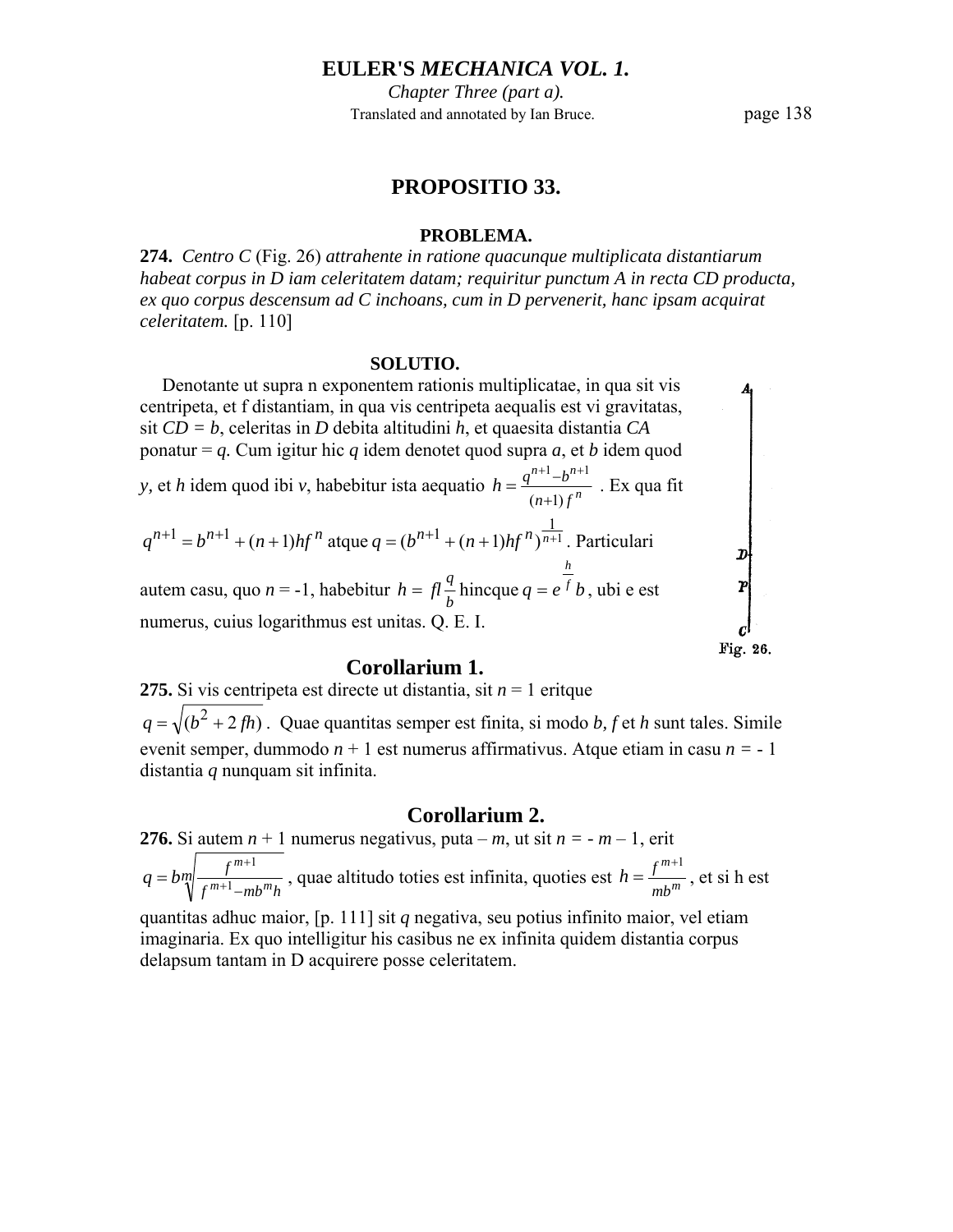*Chapter Three (part a).* Translated and annotated by Ian Bruce. page 139

## **Corollarium 3.**

**277.** Manente  $n + 1$  numero negativo – *m* et distantia puncto *A* in infinitum erit  $h = \frac{f^{m+1}}{m h^m}$ *mb*  $h = \frac{f^{m+1}}{f^{m}}$ . Atque distantia a centro C, in qua corpus, ex spatio infinito delapsum,celeritatem habet  $\overline{h}$ , erit =  $f \sqrt[m]{\frac{f}{mh}}$ .

## **Corollarium 4.**

**278.** Si vis centripeta reciproce proportionalis est distantiarum quadratis, erit  $m = 1$ . Quapropter fit  $q = \frac{bf^2}{f^2 - bh}$ . Quando ergo est  $h = \frac{f^2}{b}$ , distantia AC, i. e. *q*, fit infinite magna.

#### **Corollarium 5.**

**279.** Si hoc problema cum praecedente coniugatur, facile determinabitur motus corporis, quod ex *D* descensum ad *C* inchoat celeritate  $\sqrt{h}$ . Ex praecedente enim innotescit descensus corporis ex A factus, cuius cum sit descensus ex D celeritate  $\sqrt{h}$  inceptus pars, vocetur  $CP = y$ , et celeritas, quam corpus in *P* habet, debita sit altitudini *v*, erit  $n+1 - y^{n+1}$ 

$$
v = \frac{q^{n+1} - y^{n+1}}{(n+1)f^n} \quad (264). \text{ [p. 112] Est autem } q^{n+1} = b^{n+1} + (n+1)hf^n \quad \text{. Unde fit}
$$
\n
$$
v = \frac{b^{n+1} + (n+1)hf^n - y^{n+1}}{(n+1)f^n} = \frac{b^{n+1} - y^{n+1}}{(n+1)f^n} + h.
$$

## **Corollarium 6.**

**280.** Expresso haec ipsius *v*, quando descensus ex *D* incipitur celeritate altitudini *h* debita, non differt ab ea, quae prodit, si descensus ex quiete fieret, nisi hoc, quod sit hac ipsa quantitate ipsa quantitate *h* ubique maior.

#### **Scholion.**

**281.** Quod ad tempora attinet, quibus in quavis hypothesi vis centripetae spatium *AC* (Fig. 25) eiusque partes absolvuntur, ea facile ex cognitis celeritatibus cognoscentur. Pro generali quidem valore litterae *n* tempus non potest in terminis finitis exhiberi, quippe tempus per *AP* invenitur.

$$
= \int \frac{dx \sqrt{(n+1)}f^n}{\sqrt{(a^{n+1}-(a-x)^{n+1})}},
$$

quae quantitas universaliter neque integrari neque ad cognitarum curvarum quadraturas potest reduci. Attamen in variis ipsius *n* casibus satis concinne exprimi potest, quamobrem missis generalibus praecipuos casus speciales sequentibus propositionibus sumus complexuri.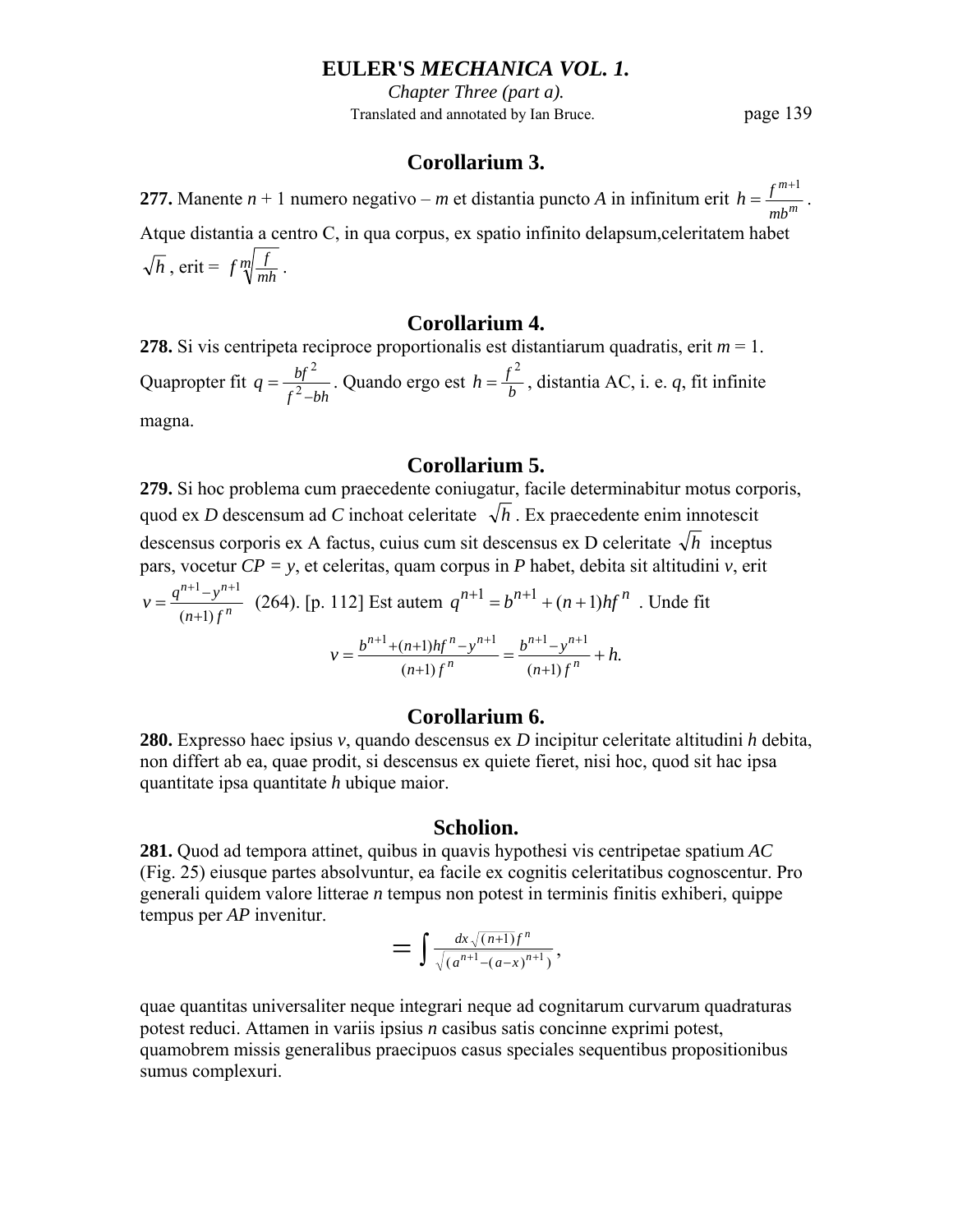*Chapter Three (part a).* Translated and annotated by Ian Bruce. page 140

# **PROPOSITIO 34.**

#### **PROBLEMA.**

**282.** *Si fuerit vis centripeta distantiis a centro C* (Fig. 27) *proportionalis et corpus ex A in C usque delabatur,* [p. 113] *determinari oporteat tempus, quo corpus quamque huius spatii partem absolvat.* 

#### **SOLUTIO.**

Positis  $AC = a$  et distantia a centro *C*, in qua vis centrpeta aequalis est vi gravitatis,  $=f$ , sit spatii quaevis portio *CP = y* et celeritas in *P* debita altitudini *v*. Erit ergo tempus, quo spatium *CP* absolvitur,  $\int \frac{dy}{\sqrt{v}}$ ; negligo Þ hic fractionem  $\frac{1}{250}$ , quia haec tempori in minutis secundis cognoscendo inservit et, cum libuerit, potest adiungi. Est vero ex prop. 32 (264) facto  $n = 1$ R 2  $\mu^2$   $\mu^2$   $\mu^2$  $v = \frac{a^2 - y^2}{2f}$ , ergo  $\sqrt{v} = \frac{\sqrt{a^2 - y^2}}{\sqrt{2}}$ , ergo  $\sqrt{v} = \frac{\sqrt{(a^2 - y^2)}}{\sqrt{2f}}$ .  $a^2 - y$ Fig. 27. 2 *f* Ex quo fit tempus per  $PC = \int \frac{dy\sqrt{2f}}{\sqrt{(a^2 - y^2)}} = \frac{\sqrt{2f}}{a} \int \frac{day}{\sqrt{(a^2 - y^2)}}$  $rac{dy\sqrt{2f}}{(a^2-y^2)} = \frac{\sqrt{2f}}{a} \int \frac{ady}{\sqrt{(a^2-y^2)}}$ . 2 *f ady a*  $(2-y^2)$  = a **J**  $\sqrt{(a^2-y^2)}$  $(a^2-y^2)$ Super AC construatur circuli quadrans AME, in eoque ducantur applicatae CE, PM. Quo facto erit, ut constat, arcus  $EM = \int \frac{ady}{\sqrt{(a^2 - y^2)}}$ . Quamobrem tempus per PC fiet =  $\frac{EM \sqrt{2f}}{a}$ . Tempus igitur totius descensus per AC erit =  $\frac{AME \sqrt{2f}}{a}$ . Hinc erit tempus descensus per  $AP = \frac{AM \cdot \sqrt{2f}}{a}$ . Ex his igitur tempus descensus per quamvis spatii percursi portionem innotescit, idque in minutes secundis , si hae expressiones per 250 dividantur et longitudo *f* in partibus millesimis pedis Rhenani exhibeatur. Q. E. I.

# **Corollarium 1.**

**283.** Denotet 1 :  $\pi$  rationem diametri ad peripheriam, erit 2AME :  $a = \pi$  : 1 et  $\frac{AME}{a} = \frac{\pi}{2}$ . Hanc ob rem erit tempus descensus per  $AC = \frac{\pi}{2} \sqrt{2f}$ . [p. 114] Id quod non pendet ab altitudine lapsu percursa *a*, sed quantacunque haec sit, eundem valorem retinet. Omnia igitur corpora, quae ad hoc centrum delabuntur, aequalibus temporibus eo pervenient.